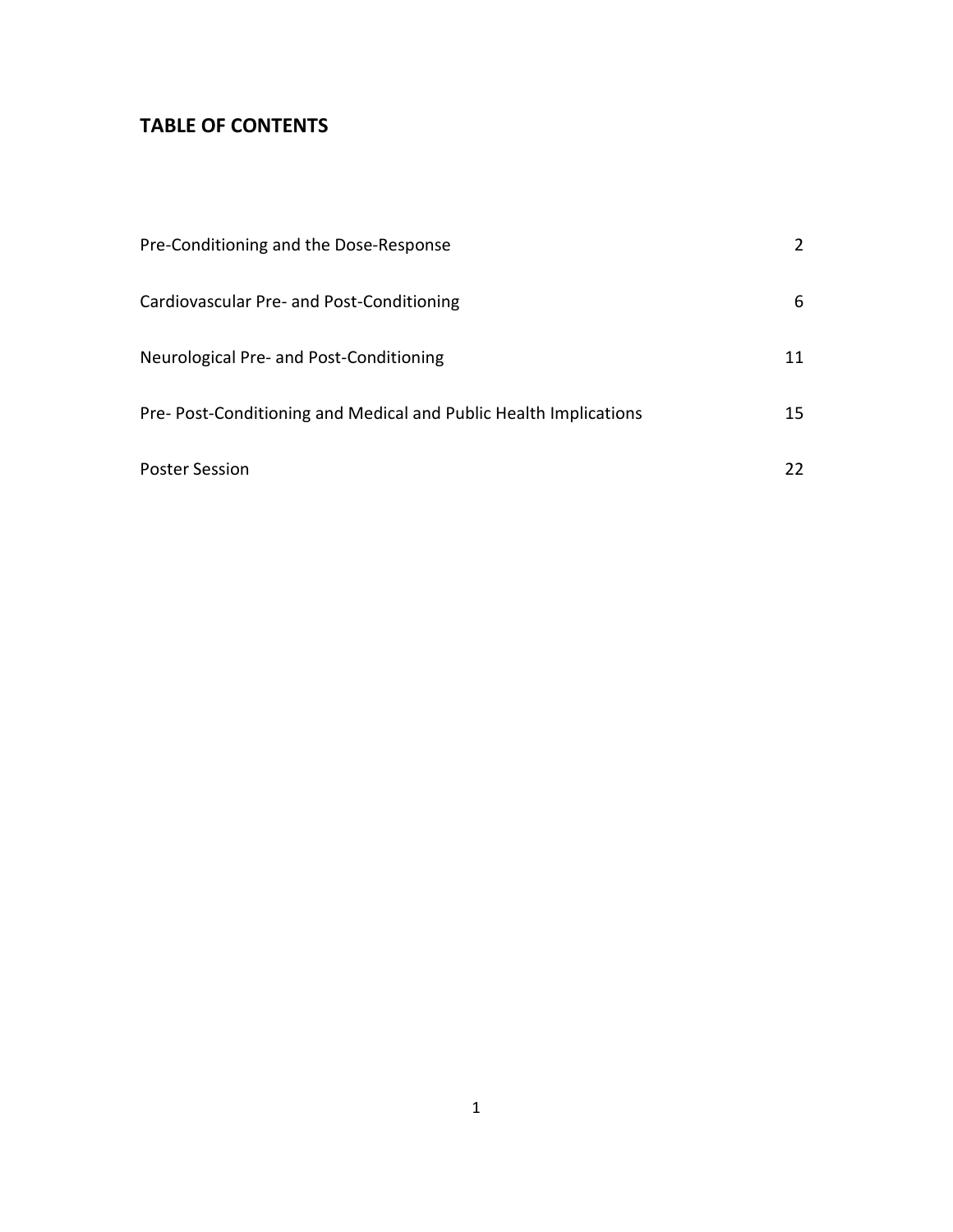# **PRE-CONDITIONING AND THE DOSE-RESPONSE**

## **Intermittent Energetic Challenges, Adaptive Responses and Health: Lessons from the Brain**

*Mark P. Mattson, Laboratory of Neurosciences, National Institute on Aging Intramural Research Program, Baltimore, MD* 

## **Adaption by Low Dose Radiation Exposure: A Look at Scope and Limitations for Radioprotection**

*Ron Mitchel, Radiological Protection Research and Instrumentation, Atomic Energy of Canada Ltd. Chalk River Nuclear Laboratories, Chalk River, ON*

### **Optimizing Pre- and Post-conditioning Clinical Outcomes: A Dose Response Perspective**

*Edward J. Calabrese, Ph.D., Environmental Health Sciences, School of Public Health, University of Massachusetts Amherst, Amherst, MA*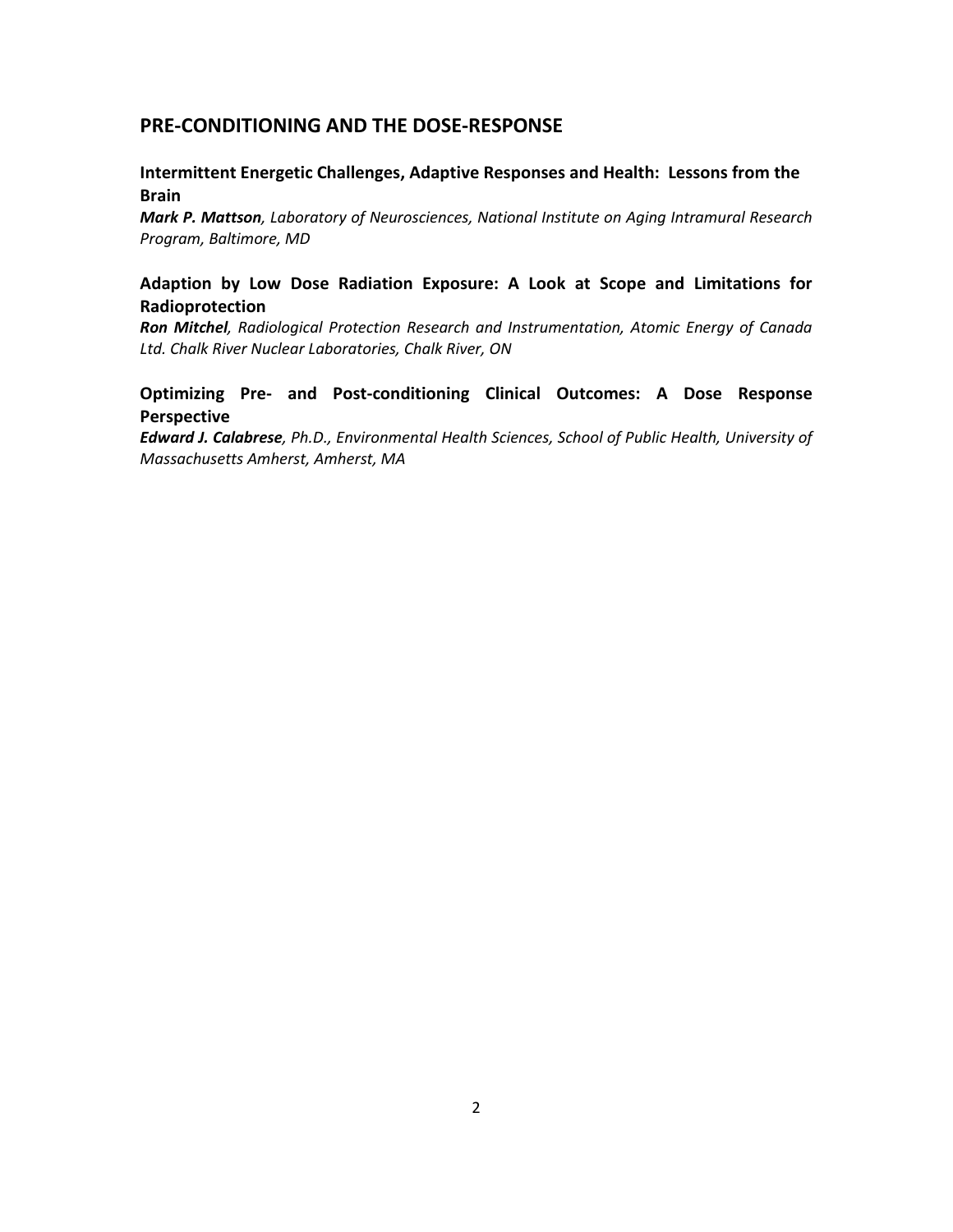## **Intermittent Energetic Challenges, Adaptive Responses and Health: Lessons from the Brain**

### *Mark P. Mattson, Laboratory of Neurosciences, National Institute on Aging Intramural Research Program, Baltimore, MD 21224, Email: mark.mattson@nih.gov*

Humans evolved in environments where food was not available ad libitum, and so possess robust adaptive physiological and behavioral responses to periods of food scarcity. Emerging research in this Laboratory and elsewhere has shown that intermittent fasting (IF; e.g., fasting for a period of 24 hours twice weekly) and vigorous exercise can increase numbers and strength of synapses and can enhance brain function (cognitive and sensory – motor performance) and mood. We find that the general mechanism by which IF and exercise benefit neurons is by challenging them by increasing their activation state and energy demand, which results in a coordinated engagement of signaling pathways that promote neuroplasticity and cellular stress resistance. The pathways activated by exercise and IF include those involving brainderived neurotrophic factor (BDNF), mitochondrial biogenesis, DNA repair and removal of oxidatively damaged proteins and organelles. Peripheral changes in energy metabolism that occur during fasting and exercise may also contribute to their beneficial effects on the brain. In this regard, the depletion of glycogen stores in the liver triggers the mobilization of fatty acids from fat cells and the production of ketone bodies. Ketone bodies such as beta-hydroxybutyrate provide an alternative energy source for neurons and may also activate signaling pathways that enhance the ability of the brain to cope with stress. Our studies in animal models of chronic neurodegenerative disorders (Alzheimer's and Parkinson's diseases) and acute brain injury (stroke and severe epileptic seizures) demonstrate robust neuroprotective and neurorestorative effects of IF diets. IF protects the brain by bolstering antioxidant defenses and protein chaperone levels, and by suppressing inflammation. The implications of these findings for strategies for optimizing brain function and reducing the risk of neurodegenerative disorders will be described.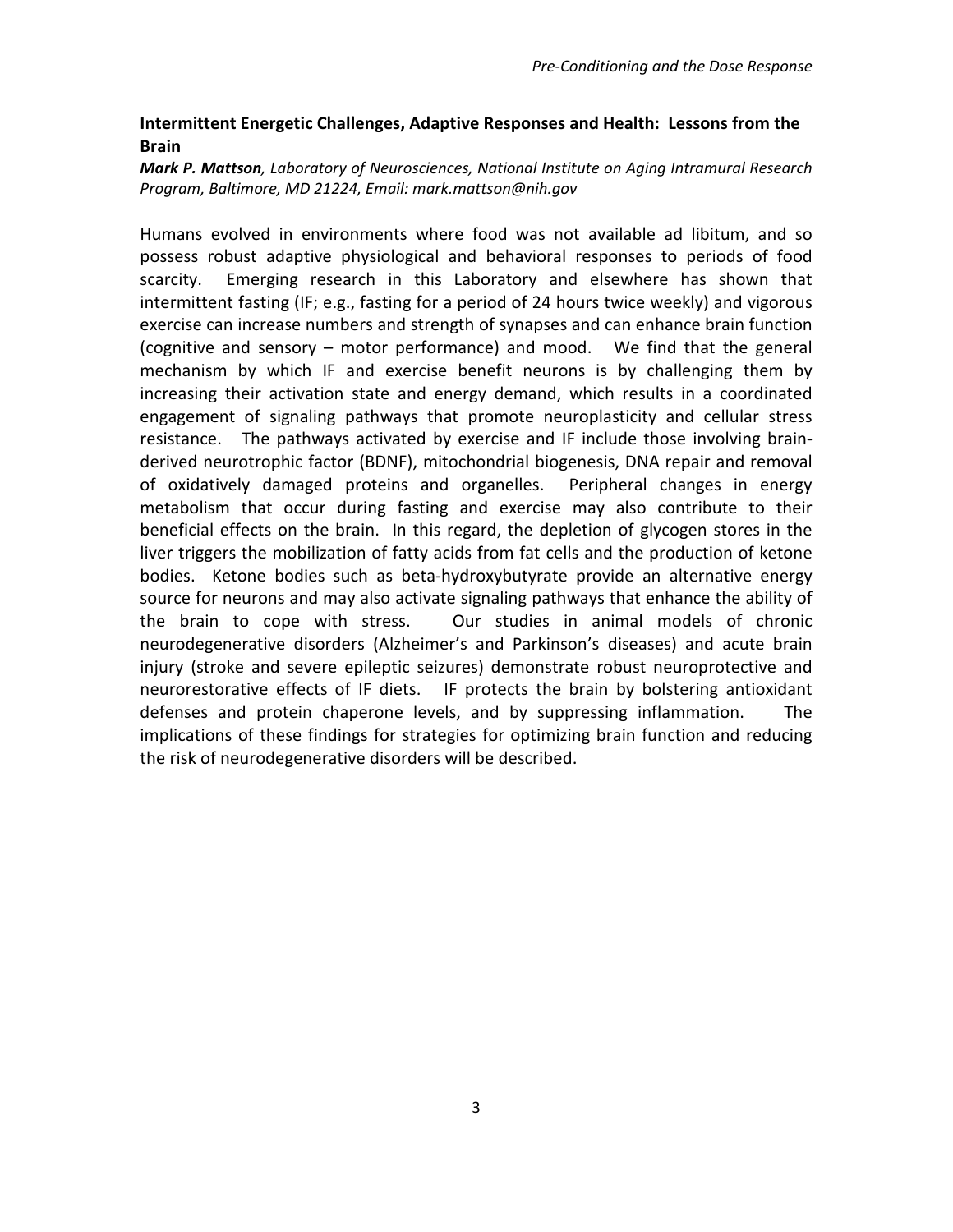# **Adaption by Low Dose Radiation Exposure: A Look at Scope and Limitations for Radioprotection**

*Ron Mitchel, Radiological Protection Research and Instrumentation, Atomic Energy of Canada Ltd. Chalk River Nuclear Laboratories, Chalk River, ON, Canada, K0J1J0*

The procedures and dose limitations used for radiation protection in the nuclear industry are based on the assumption that risk is directly proportional to dose, without a threshold. Based on this idea that any dose, no matter how small, will increase risk, radiation protection regulations generally attempt to reduce any exposure to "as low as reasonably achievable" (ALARA). We know however, that these regulatory assumptions are inconsistent with the known biological effects of low doses. Low doses induce protective effects, and these adaptive responses are part of a general response to low stress. Adaptive responses have been tightly conserved during evolution, from single celled organisms up to humans, indicating their importance. This presentation will examine cellular and animal studies that show the influence of radiation induced protective effects on diverse diseases, and examine the radiation dose range that is effective for different tissues in the same animal. The concept of a dose window, with upper and lower effective doses, as well as the effect of multiple stressors and the influence of genetics will also be examined.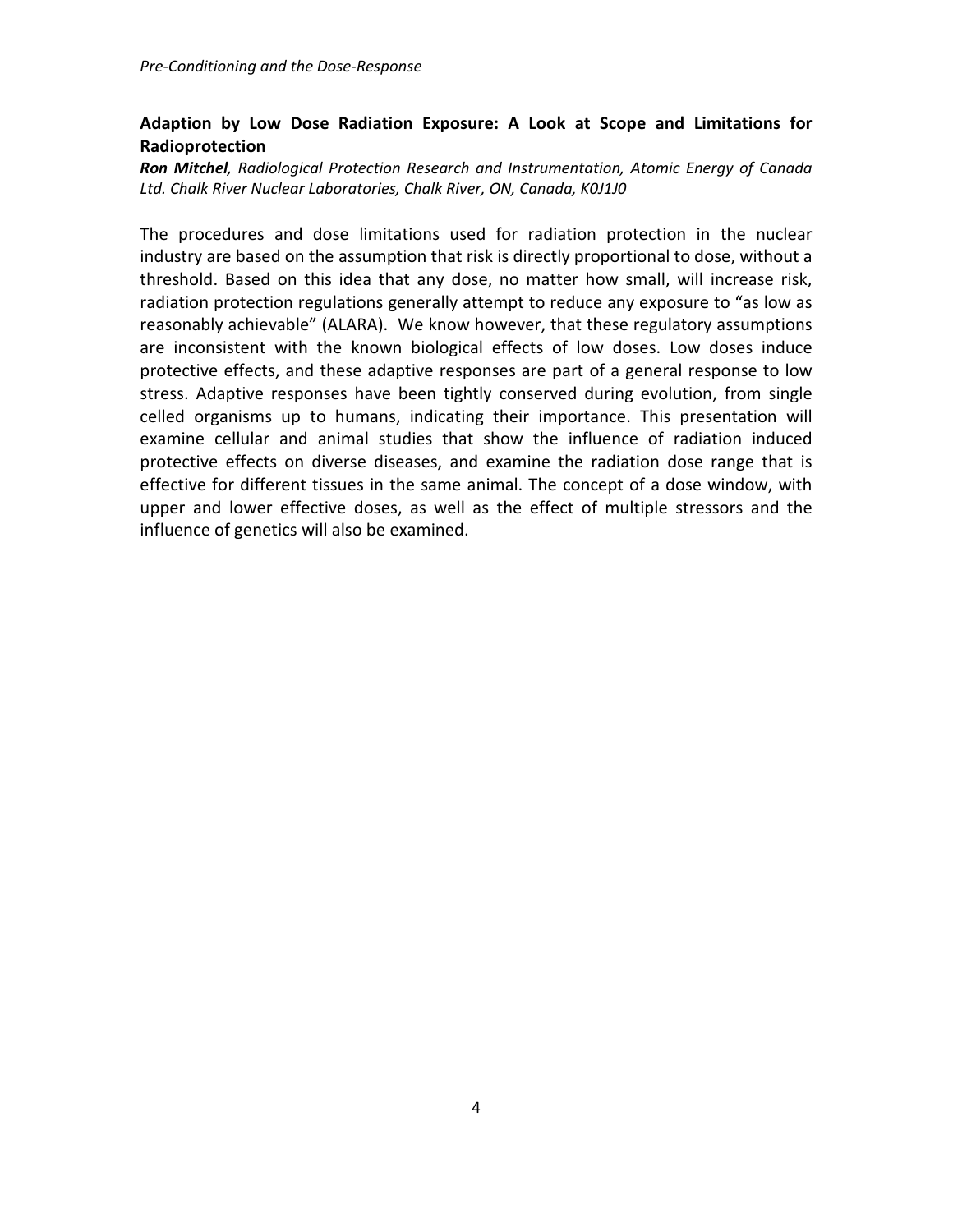# **Optimizing Pre- and Post-conditioning Clinical Outcomes: A Dose Response Perspective**

*Edward J. Calabrese, Ph.D., Environmental Health Sciences, School of Public Health, University of Massachusetts Amherst, Amherst, MA 01003, Tel: 413-545-3165, Email: edwardc@schoolph.umass.edu*

This study assessed the dosage, temporal and mechanistic relationships between the conditioning dose and the protective effects of preconditioning experiments. Entry criteria for study evaluation required the occurrence of an hormetic-like biphasic dose response for the protective endpoint, and a mechanistic assessment of how the conditioning dose affected the protective endpoint response. The conditioning dose that demonstrated the largest increase in endpoint response during the conditioning period was the same dose that was the optimally protective dose. Cell signaling pathway inhibitors were commonly employed to block the conditioning effect; such inhibitory actions abolished the protective effect at the optimal conditioning dose, identifying a specific hormetic mechanism. Conditioning dose responses often had sufficient doses to assess the nature of the dose response. In each of these cases these mechanism-based endpoints displayed an hormetic dose response. The present analysis reveals that when preconditioning experiments demonstrate a biphasic dose response it can be directly linked to the actions of the conditioning dose based on optimal dosage, temporal relationship and receptor-based and/or cell signaling-based mechanisms. These findings indicate that preconditioning induced biological/biomedical effects represent a specific type of hormetic dose response.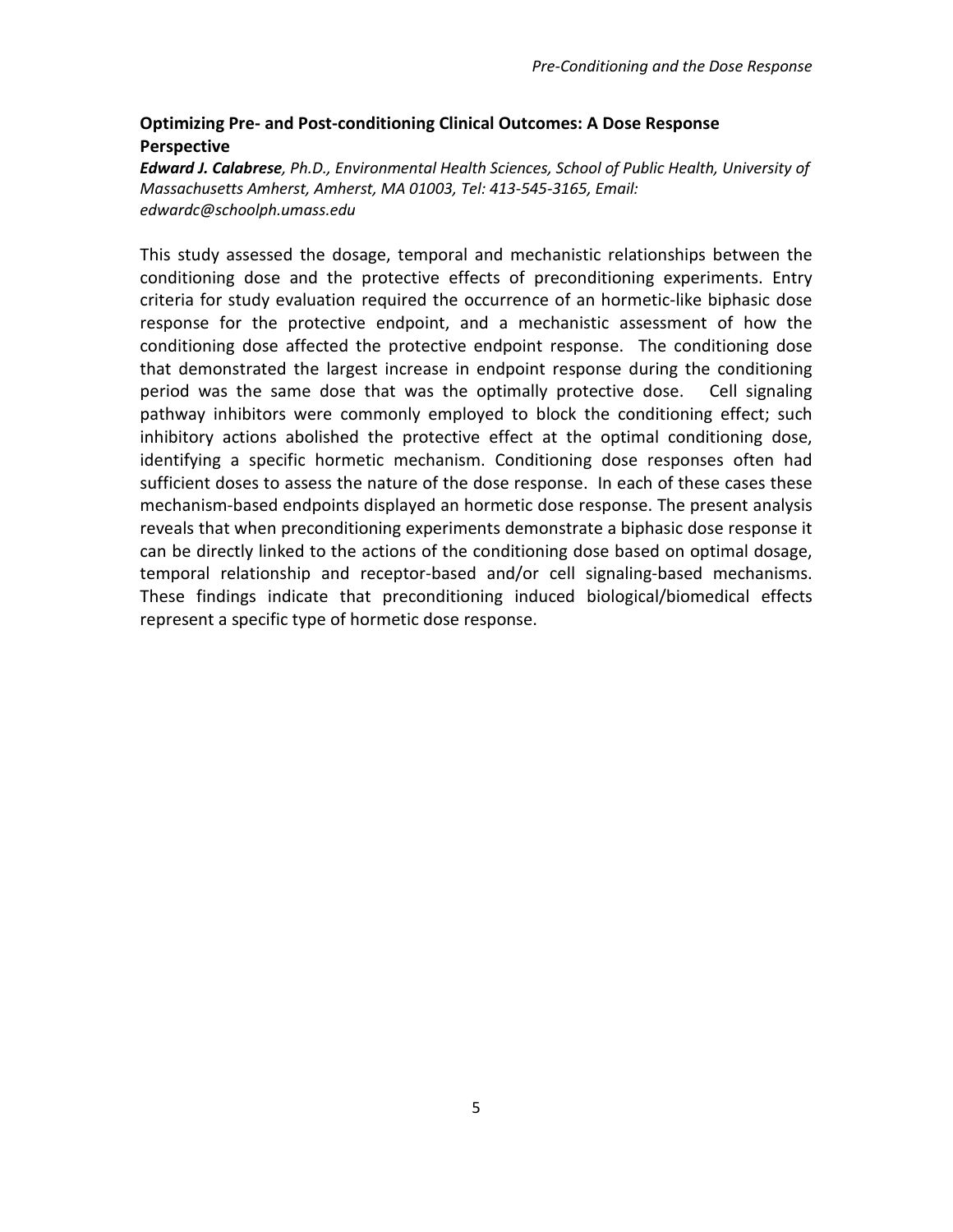# **CARDIOVASCULAR PRE- AND POST-CONDITIONING**

#### **Remote Ischemic Conditioning: From Inspiration to Clinical Translation**

*Karin Przyklenk, Cardiovascular Research Institute and Departments of Physiology & Emergency Medicine, Wayne State University School of Medicine, Detroit MI Peter Whittaker, Cardiovascular Research Institute and Departments of Physiology & Emergency Medicine, Wayne State University School of Medicine, Detroit MI* 

## **Assessing the Promise of Remote Conditioning for Cardioprotection: New Clinical Developments**

*Andrew N Redington, Division of Cardiology, Department of Paediatrics, Hospital for Sick Children, University of Toronto, Toronto, ON, Canada*

#### **Cardioprotection: Challenges and Possibilities**

*Derek J Hausenloy , The Hatter Cardiovascular Institute, University College London, London, UK*

#### **Cellular Mechanisms Underlying the Cardioprotective Effects of Exercise**

*Rick J. Alleman, Department of Physiology, Brody School of Medicine, East Carolina University, Greenville, NC*

*David A. Brown, Department of Physiology, Brody School of Medicine, East Carolina University, Greenville, NC*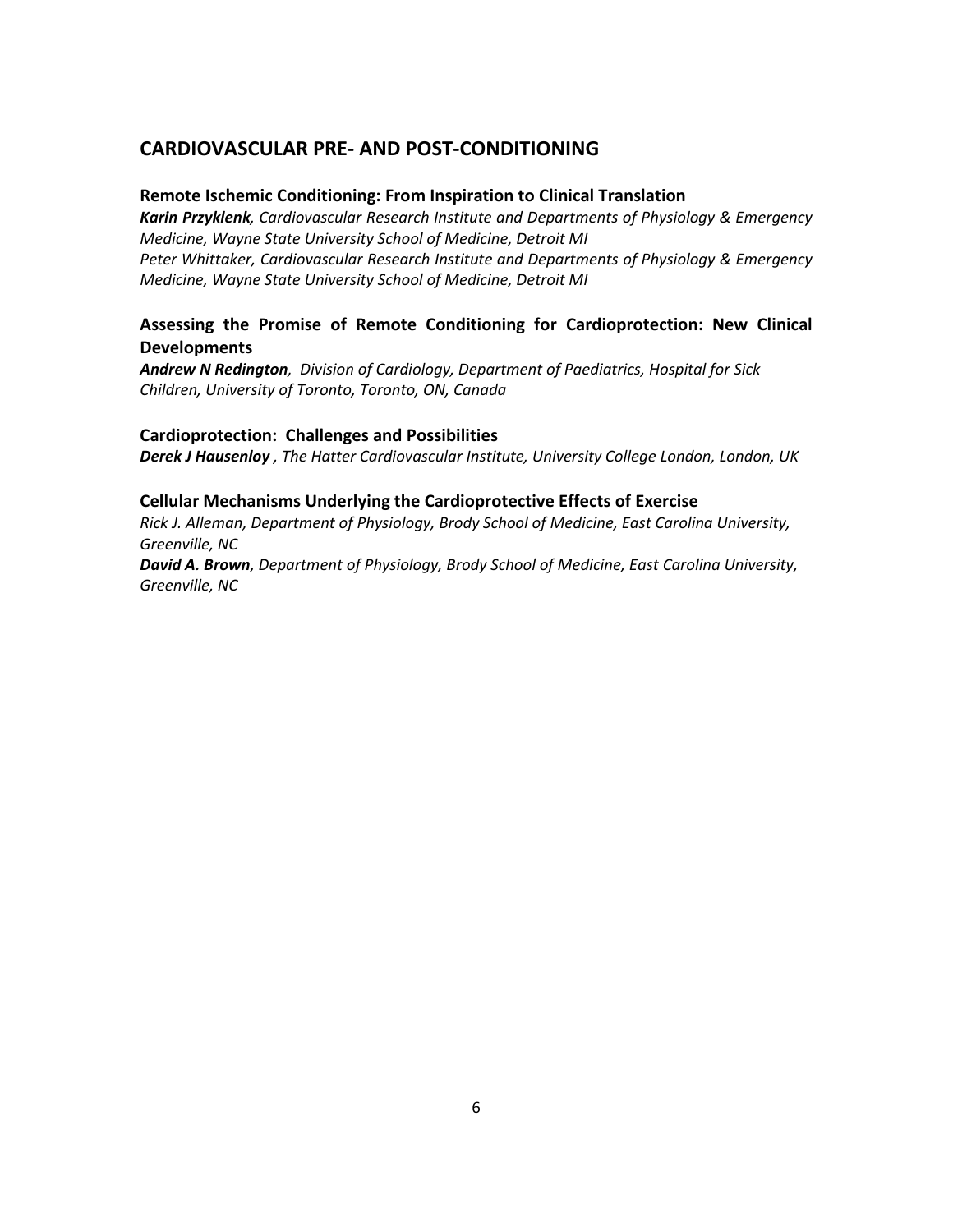### **Remote Ischemic Conditioning: From Inspiration to Clinical Translation**

*Karin Przyklenk, Cardiovascular Research Institute and Departments of Physiology & Emergency Medicine, Wayne State University School of Medicine, Elliman Building, Room 1107, 421 E Canfield, Detroit MI 48201, Tel: 313-577-9047, Fax: 313-577-8615, Email: kprzykle@med.wayne.edu*

*Peter Whittaker, Cardiovascular Research Institute and Department of Emergency Medicine, Wayne State University School of Medicine, Elliman Building, Room 1107, 421 E Canfield, Detroit MI 48201, Tel: 313-577-9050, Fax: 313-577-8615, Email: pwhittak@med.wayne.edu*

Remote ischemic conditioning is the phenomenon whereby brief episodes of ischemiareperfusion applied in a distant organ or tissue render the heart resistant to damage caused by a prolonged ischemic stress. The discovery of remote conditioning, first reported by our laboratory in 1993, was not a serendipitous finding, but, rather, was predicted by mathematical modeling. In the ensuing years, the paradigm has been expanded to encompass a spectrum of remote triggers, including the seminal observation that repeated 5 min periods of limb ischemia, achieved by inflationdeflation of a blood pressure cuff, initiated a profound cardioprotective response. The hallmark of remote ischemic conditioning  $-$  i.e., reduction of myocardial infarct size  $$ has been documented and confirmed in multiple models and species. Two major, remaining challenges are to elucidate the cellular and molecular mechanisms responsible for this intriguing form of cardioprotection, and successfully exploit the infarct-sparing effect of remote ischemic conditioning for the treatment of patients with acute myocardial infarction.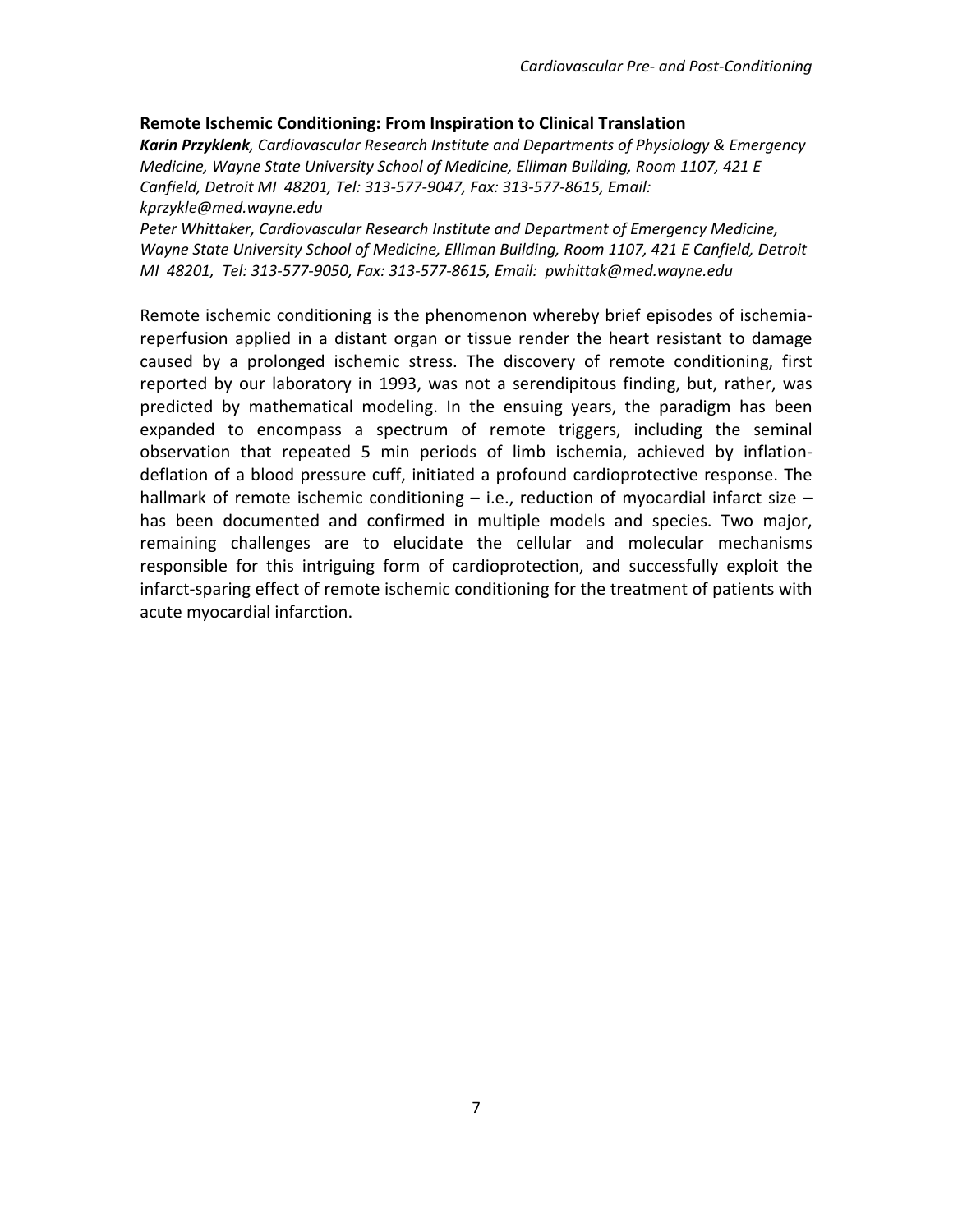## **Assessing the Promise of Remote Conditioning for Cardioprotection: New Clinical Developments**

*Andrew N Redington, Division of Cardiology, Department of Paediatrics, Hospital for Sick Children, University of Toronto, 555 University Ave, Toronto, Canada M4V2R5*

Remote ischemic conditioning (RIC) is a powerful, innate, mechanism of protection against ischemia-reperfusion injury. This simple, non-invasive stimulus can be induced in patients by 3-4 cycles of 5-10 minutes inflation (ischemia) and deflation (reperfusion) of a standard blood pressure cuff, placed on a limb. Following our original description of the method in 2002, and our 'first-in-human' RCT showing reduced markers of cardiac damage, and improved myocardial and lung function in children receiving RIC prior to open heart surgery, there have been multiple adult cardiac surgical trials. Most, but not all studies have shown benefit, with recent meta-analyses showing an overall benefit in terms of biomarkers of injury, and in a recently published 5-year follow-up study of one of the largest studies showing early benefit, those randomized to RIC, had a lower rate of adverse events and lower mortality compared to the controls. Other proof-ofprinciple RCT's show that RIC; reduces myocardial injury and renal failure in abdominal aortic aneurysm surgery; reduces incidence of renal dysfunction due to contrastinduced nephropathy; improves early outcomes in elective percutaneous coronary intervention (PCI); and our own study by Botker et al showing improved myocardial salvage overall, and reduced infarct size, when RIC is administered prior to emergency PCI. The late outcome data from these studies are also emerging. In a follow-up of the CRISP study (RIC in elective PCI) there was a significant reduction in major adverse cardiovascular events (MACE) at 6 years, and both MACE and mortality rates were reduced at 5 year follow up of Botkers original study of RIC in emergency PCI for evolving myocardial infarction (MI). Finally, early experimental data suggests that repeated, daily, RIC may have additional benefits on post-MI remodeling, and a single RCT suggests that daily RIC improves stroke recovery.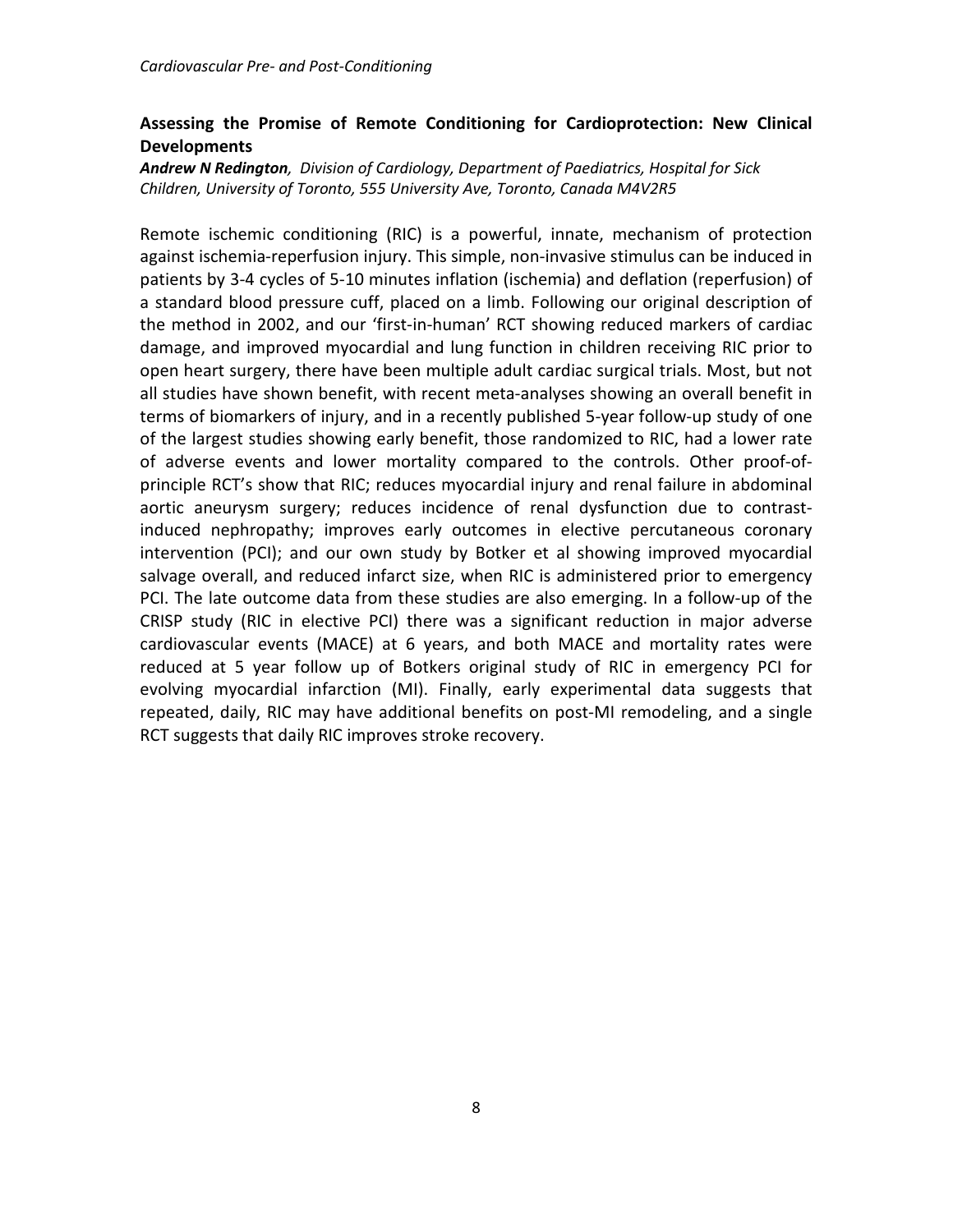#### **Cardioprotection: Challenges and Possibilities**

*Derek J Hausenloy , The Hatter Cardiovascular Institute, University College London, 67 Chenies Mews, London, WC1E 6HX, UK, Email: d.hausenloy@ucl.ac.uk*

Ischemic heart disease (IHD) is the leading cause of death and disability worldwide. Therefore novel therapeutic interventions are required to protect the heart against the detrimental effects of acute ischemia-reperfusion injury (IRI). In this regard, 'ischemic conditioning' represents an adaptive response harnesses the heart's own capabilities for protecting against cell death induced by lethal IRI. The conditioning stimulus can be applied to the heart either prior to the index ischemic event (ischemic preconditioning) or at the onset of reperfusion (ischemic postconditioning). It can also be applied remotely to an organ or tissue away from the heart (termed remote ischemic conditioning), thereby facilitating it translation into the clinical setting. The concept of ischemic conditioning has been successfully applied in the clinical setting to protect the heart during coronary artery bypass graft surgery, percutaneous coronary intervention and during an acute myocardial infarction. Despite intensive investigation the mechanisms underlying ischemic conditioning remain unclear, although a number of cardioprotective signaling pathways have been identified. Pharmacological manipulation of this signaling transduction pathway can allow one to mimic the cardioprotective effect of ischemic conditioning (pharmacological conditioning). Crucially, co-morbidities such as age, hypertension, diabetes, hyperlipidemia can impact on the cardioprotective efficacy of 'conditioning'. In this presentation an overview of the history and evolution of ischemic conditioning, the potential mechanistic pathways underlying its cardioprotective effect, and its emerging application in the clinical setting for the benefit of IHD patients, will be provided.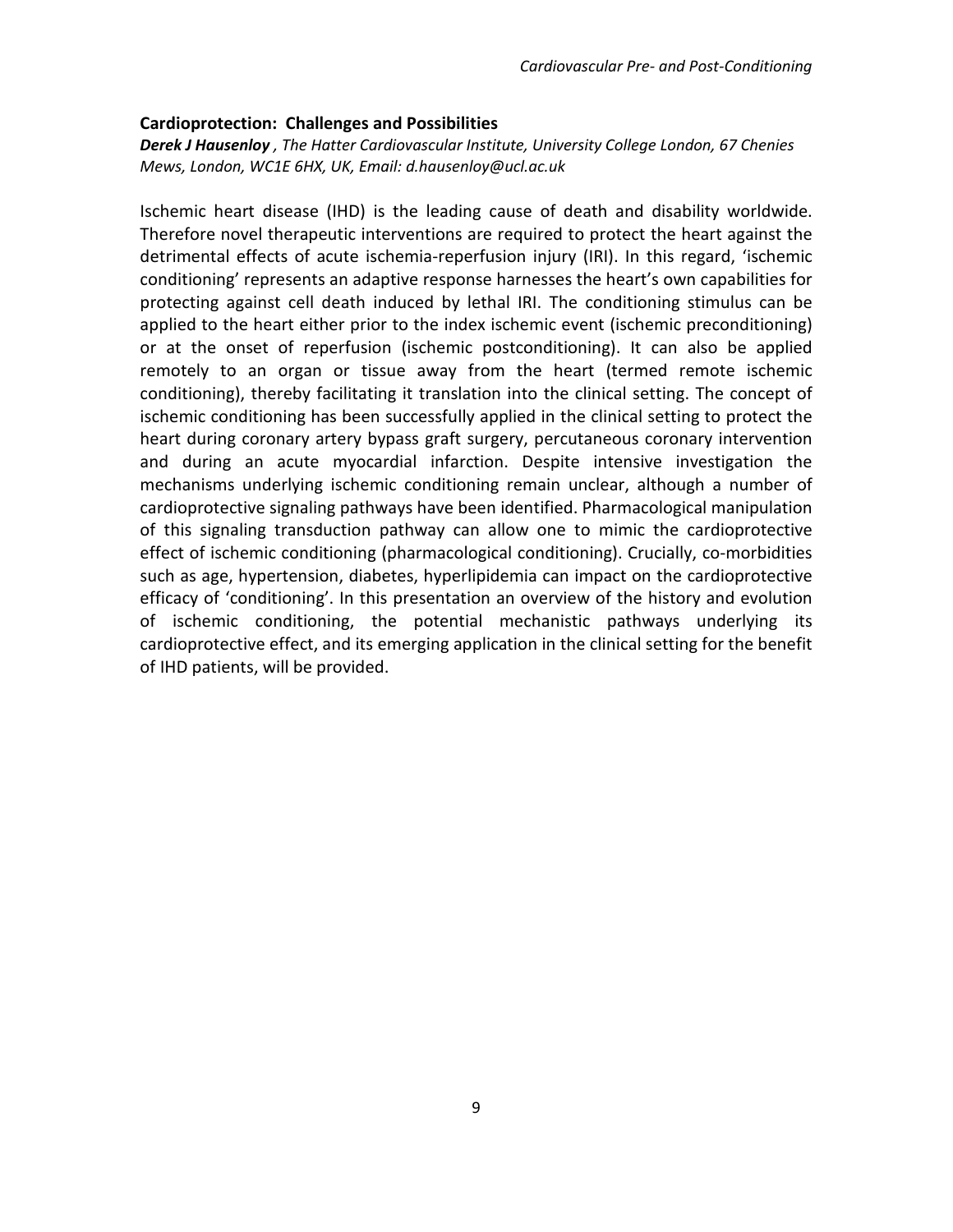#### **Cellular Mechanisms Underlying the Cardioprotective Effects of Exercise**

*Rick J. Alleman, Department of Physiology, Brody School of Medicine, East Carolina University, Greenville, NC*

*David A. Brown, Department of Physiology, Brody School of Medicine, East Carolina University, Greenville, NC 27834, Tel: 252-744-2862, Email: brownda@ecu.edu*

Numerous pre-clinical and epidemiological studies have documented the cardioprotective efficacy of exercise, yet the mechanisms that underlie exercise-induced preconditioning of the heart are not fully understood. During conditions when reactive oxygen species (ROS) overwhelm endogenous buffering systems, the loss of mitochondrial function is closely linked with the onset of cardiac electromechanical dysfunction. In a series of studies using both short- and long-term treadmill-running protocols, we have established that exercise preconditions the rat heart in the absence of markers of systemic stress. Fluorescence studies in cardiac myocytes from exercised rats indicated that endogenous ROS buffering-capacity was augmented, and correlated with a lower propensity for cell death. During cardiac ischemia-reperfusion, glutathione levels in exercised hearts were better maintained in Langendorff-perfused hearts, which was associated with lower arrhythmia scores and smaller infarct sizes. While resting myocardial glutathione levels were not different between sedentary and exercised animals, the replenishment of glutathione was enhanced in exercised hearts, due to upregulated glutathione reductase enzyme activity. The beneficial effects of exercise were abolished when NADPH oxidase activity was pharmacologically inhibited during exercise, but remained intact when mitochondrial ROS production was blunted during exercise. These data lead us to believe that ROS produced during exercise 'trigger' adaptive responses, and that the source of ROS does not appear to be mitochondrial in origin. Our most recent studies have directly examined mitochondrial energetics in the intact heart using multi-photon microscopy, and preliminary data indicate that the preservation of mitochondrial membrane potential was directly linked to prevention of reperfusion arrhythmia. In conclusion, our studies provide novel insight into adaptive responses following exercise that protects the heart during acute coronary syndromes.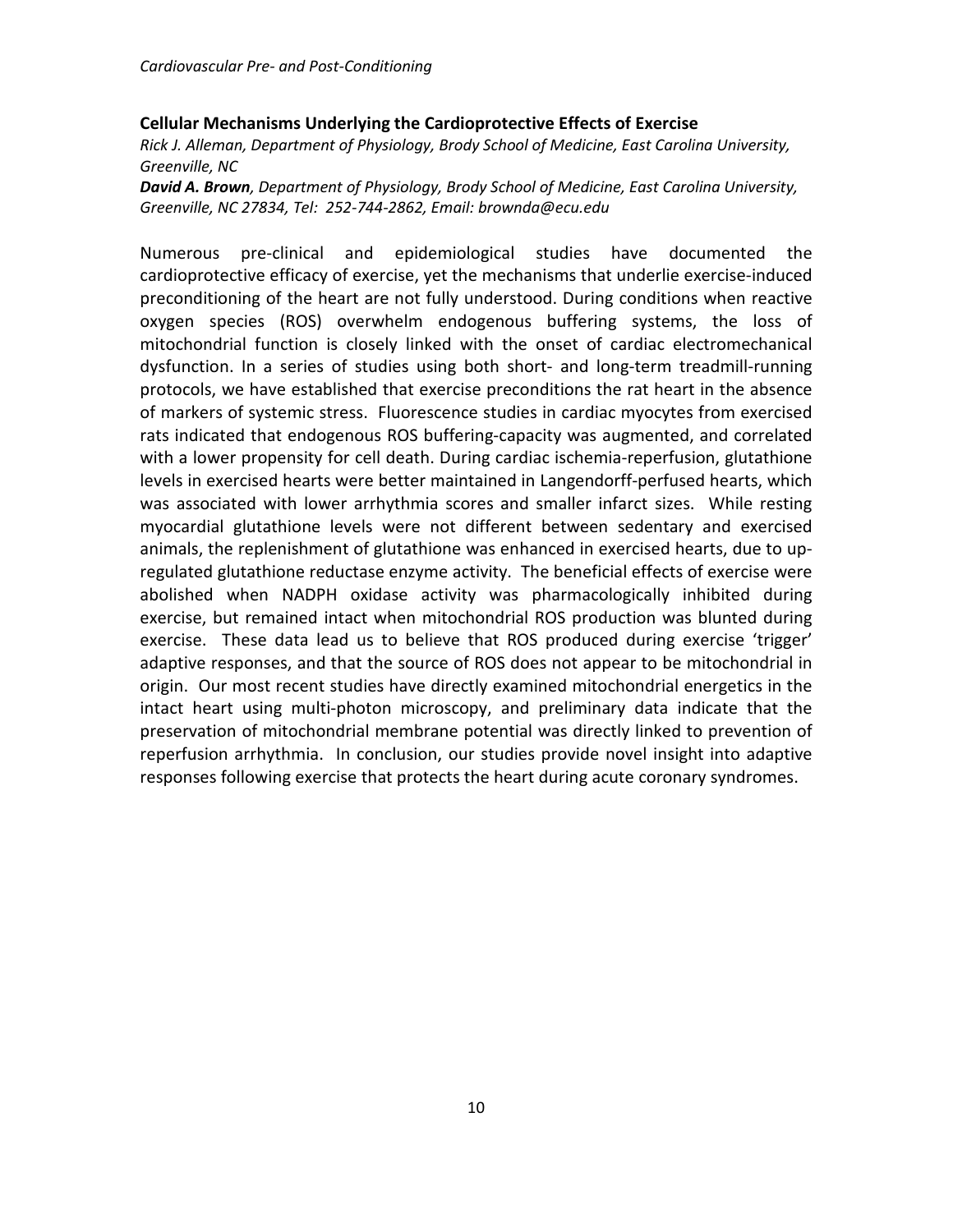# **NEUROLOGICAL PRE- AND POST-CONDITIONING**

#### **Ischemic Tolerance and Neurological Protection**

*John M. Hallenbeck, Chief, Stroke Branch, NINDS, NIH, Bethesda, MD* 

## **Post-conditioning and the Transition from Animal Models to Humans for the Treatment of Stroke**

*Roger Simon, MD, Neuroscience Institute, Morehouse School of Medicine, Atlanta, GA* 

## **Extending Injury- and Disease-Tolerant Phenotypes by Repetitive Conditioning: Promoting Long-Lasting Protection in the CNS**

*Jeffrey M Gidday, PhD, Department of Neurosurgery, Department of Ophthalmology & Visual Sciences, and Department of Cell Biology & Physiology, Washington University School of Medicine, St. Louis, MO*

*Lihong Zhang, MS, Departments of Neurosurgery, Washington University School of Medicine, St. Louis, MO* 

*Yanli Zhu, MD, Departments of Neurosurgery, Washington University School of Medicine, St. Louis, MO*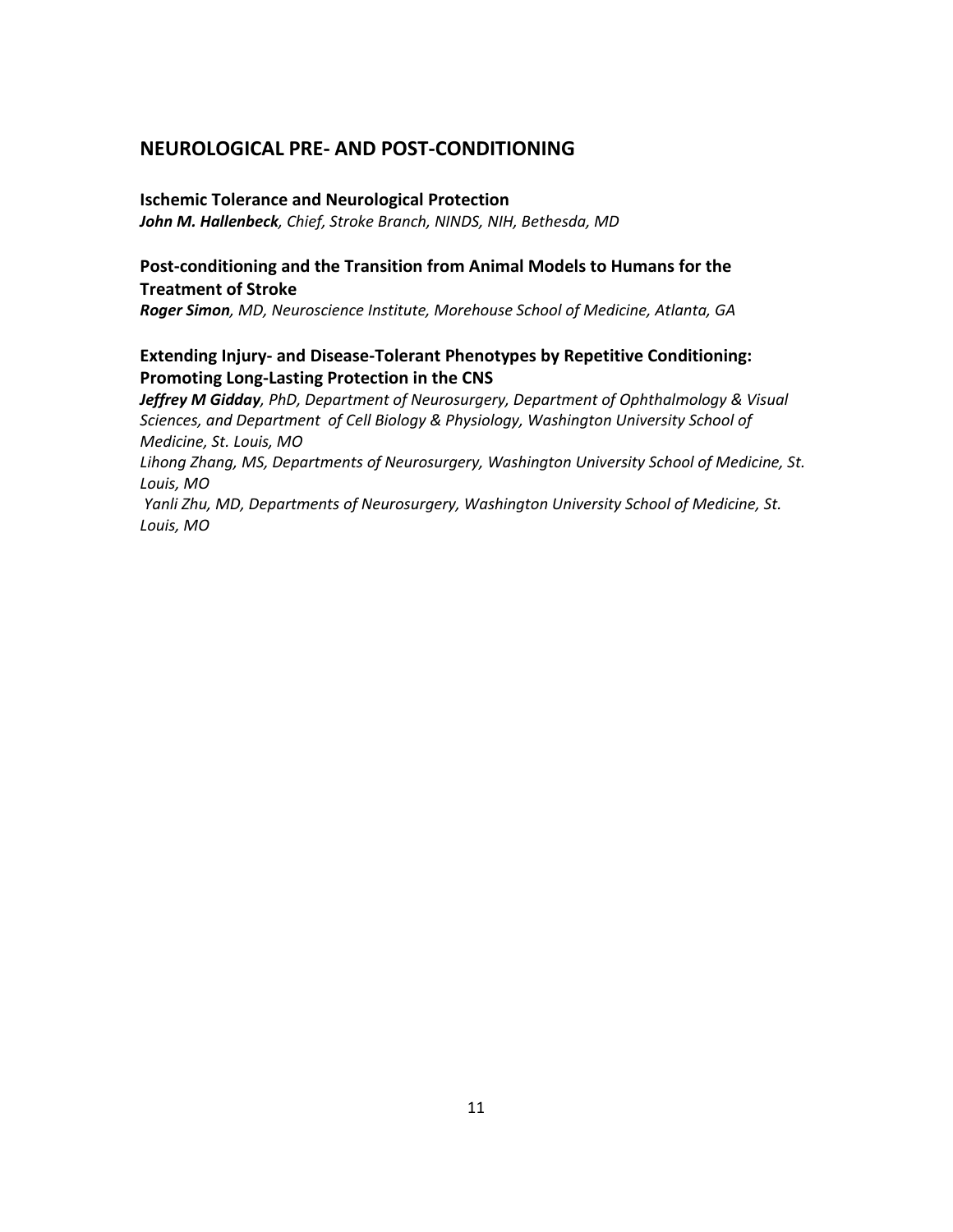### **Ischemic Tolerance and Neurological Protection**

*John M. Hallenbeck, Chief, Stroke Branch, NINDS, NIH, 10 Center Drive, Bldg 10, 5B02, Bethesda, MD 20892, Tel: 301-496-6231, Fax: 301-402-2769, Email: hallenbj@ninds.nih.gov*

Ischemic tolerance can be interpreted as a form of hormesis in which a stress that is gauged to be sub-lethal can activate evolutionarily conserved, endogenous protective mechanisms and induce a time-limited tolerance to an otherwise damaging or lethal stress. There are various forms of induced tolerance to ischemic stress that have been modeled preclinically. They include preconditioning in which the sublethal stress is applied shortly before the otherwise damaging ischemia (immediate preconditioning) or that precedes the damaging ischemia by 24-72 hours (delayed preconditioning). Additional forms of induced tolerance include perconditioning (stress superimposed during damaging ischemia) , post-conditioning (stress imposed after damaging ischemia), remote conditioning (another organ or tissue site than brain is exposed to ischemic stress that then induces tolerance to damaging brain ischemia), and crossconditioning (a non-ischemic stress induces tolerance to ischemia). The stroke field is broadly interested in developing an understanding of the molecular mechanisms that regulate tolerance in order to help guide efforts to develop cytoprotective therapies for strokes. This interest is understandable when one realizes that vascular neurology research has yet to translate a cytoprotective therapy that has been identified by standard reductionist techniques and have it show efficacy in a Phase III clinical stroke trial.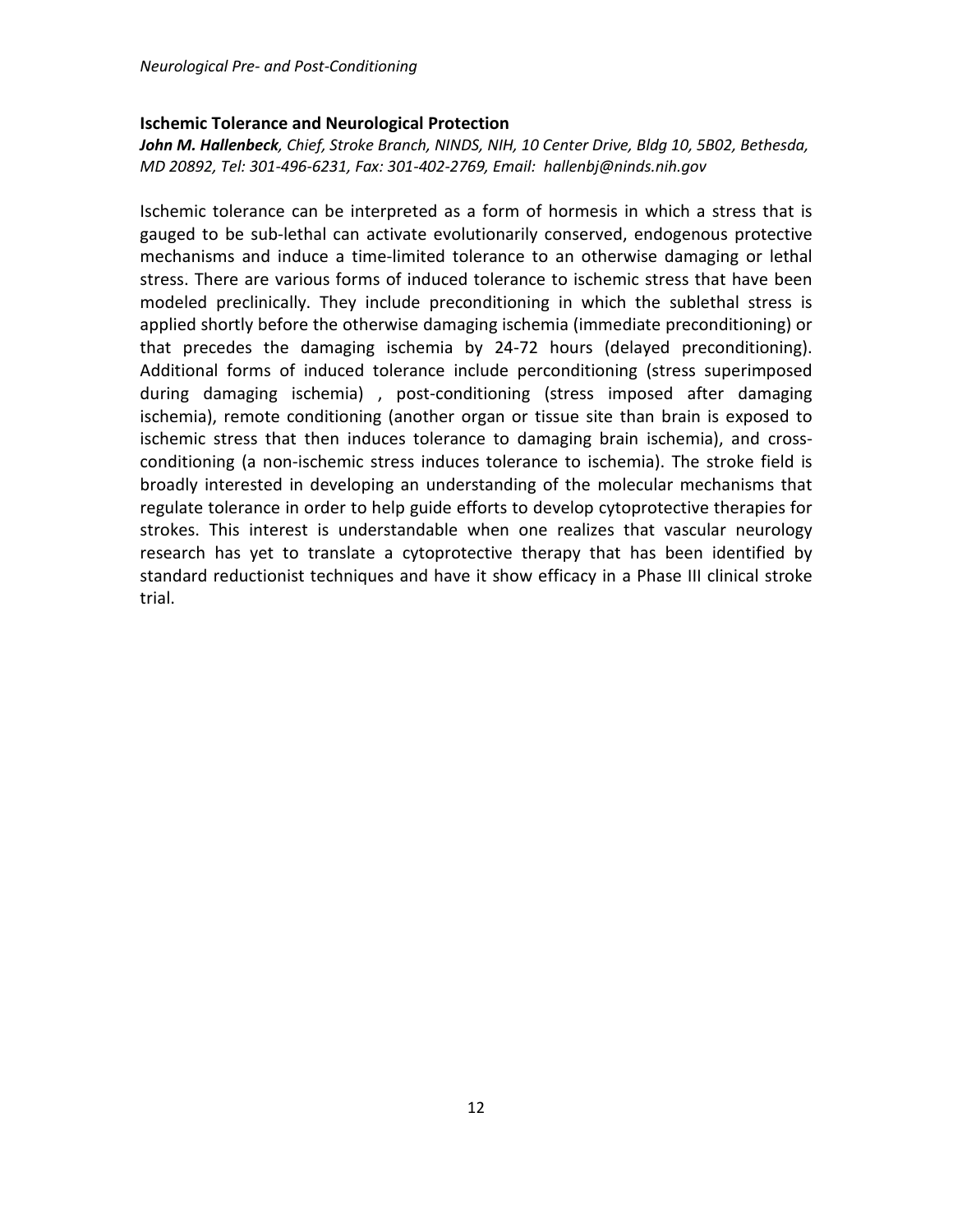# **Post-conditioning and the Transition from Animal Models to Humans for the Treatment of Stroke**

*Roger Simon, MD, Neuroscience Institute, Morehouse School of Medicine, 720 Westview Drive, SW, Atlanta, GA 30310-1495, Tel: 404-756-8811, Fax: 404-752-1041, Email: rsimon@msm.edu*

Endogenous mechanisms of protection against stroke and acute injury can be demonstrated in brain and other organs. Such therapies might replace or enhance putative pharmacotherapy. The induction of endogenous protection is via a response to sub lethal stress which induces "preconditioning". The preconditioned organ is then "tolerant" to injury from subsequent severe stress of the same or different etiology (ie brief ischemic stress protects against injury from prolonged epileptic seizures and vice versa). Ischemic preconditioning provides protection against subsequent stroke. Protection is substantial (70% reduction) but delayed and transient (onset at two days, maximum at three days and gone by seven days). Gene expression is unique between brains preconditioned, injured (stroke) or made tolerant. Thus, preconditioning reprograms the brains response to lethal stress (stroke); reprogrammed from an injury induction response to a neuroprotective processes. Transcriptional down regulation is the central feature of the reprogrammed response to injury. This process of neuroprotective gene silencing is driven epigenetically via polycomb group proteins which suppress transcription broadly.

Postconditioning refers to attenuation of injurious processes which occur during reperfusion of ischemic brain (the only approved treatment for acute stroke). Mechanically inturupting referfusion induces postconditioning which can attenuate reperfusion injury. Postconditioning protects ischemic brain by decreasing reperfusion induced oxygen free radical formation. The free radicals produce injury via mitochondrial damage which can be repaired experimentally with resultant neuroprotection as potent as experimental postconditioning.

The recognition of broad based gene silencing (suppression of thousands of genes) as the phenotype of the ischemic tolerant brain, may explain the failure of all single target drugs for stroke. The risks of reperfusion treatment for stroke may be attenuated by induction of endogenous repair processes. Thus endogenous neuroprotective and repair mechanisms offer translational stroke therapy.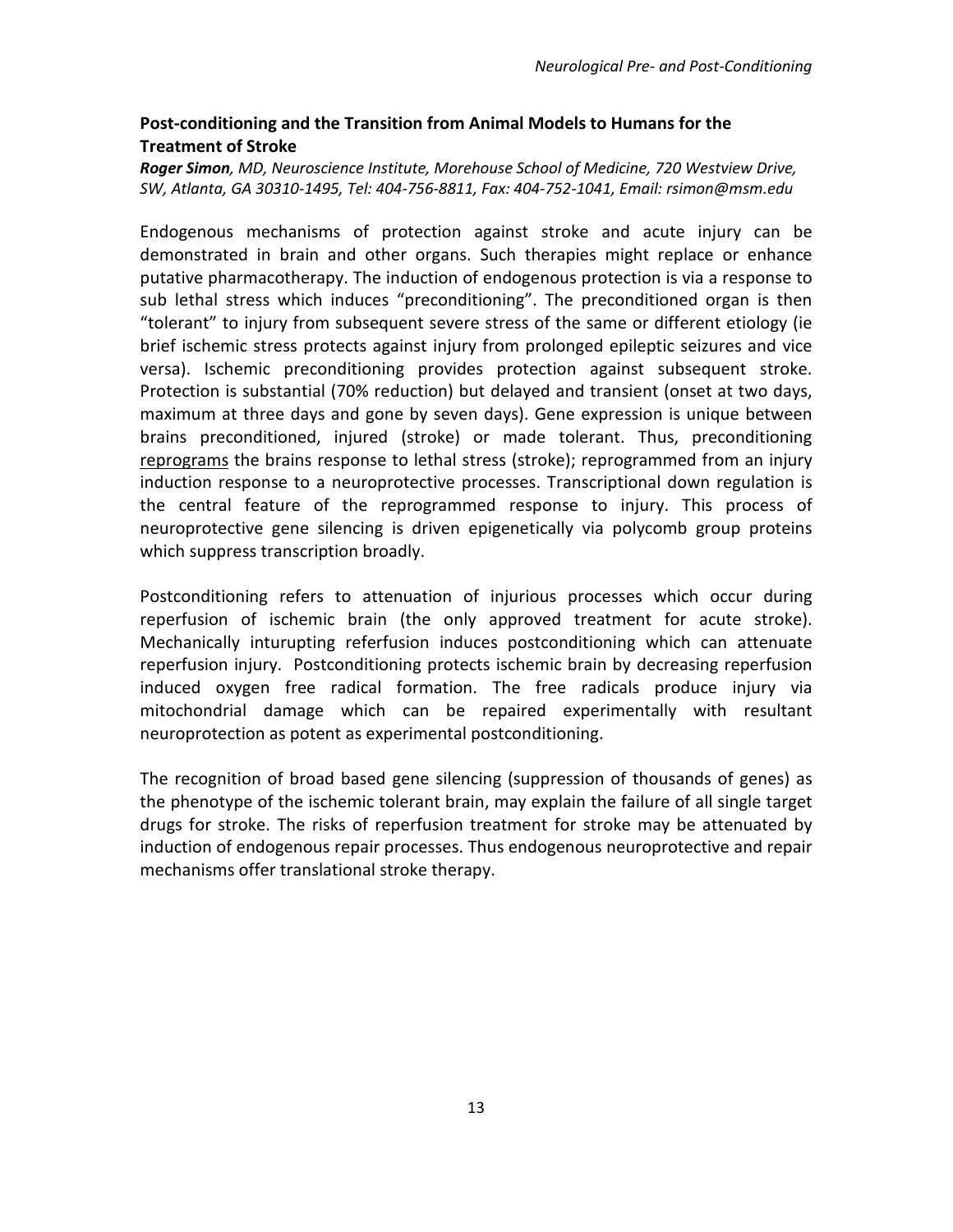## **Extending Injury- and Disease-Tolerant Phenotypes by Repetitive Conditioning: Promoting Long-Lasting Protection in the CNS**

*Jeffrey M Gidday, PhD, Department of Neurosurgery, Department of Ophthalmology & Visual Sciences, and Department of Cell Biology & Physiology, Washington University School of Medicine, St. Louis, MO 63110 USA, Tel: 314-296-2795, Fax: 314-286-2900, Email: gidday@wustl.edu* 

*Lihong Zhang, MS, Departments of Neurosurgery, Washington University School of Medicine, St. Louis, MO 63110 USA*

*Yanli Zhu, MD, Departments of Neurosurgery, Washington University School of Medicine, St. Louis, MO 63110 USA*

Significant reductions in the extent of acute injury in the CNS can be achieved by exposure to a preconditioning stimulus, but the duration of the protective phenotype is short-lasting. Our work has been directed at extending the period over which such epigenetic changes persist, thereby enhancing translational relevance. Having established in adult mice that a single exposure to systemic hypoxia (2 h of 11% oxygen) provides transient (a few days) protection against cerebral (Miller BA et al., *NeuroReport*, 2000) and retinal (Zhu Y et al., *IOVS*, 2002) ischemia, we then documented that repetitive presentations of this same hypoxic stimulus over a two-week period (six total exposures to 2-h of 11% oxygen, every other day over two wks) extended the duration of ischemic tolerance to one month after the last preconditioning stimulus (Zhu Y et al., *IOVS*, 2007). Protection against stroke for two months could be afforded by a 2 wk intermittent hypoxic preconditioning regimen (Stowe AM et al., *Annals Neurol*, 2011), but only with stochastic increases in stimulus frequency, duration, and intensity, suggestive of tissue- or cell-dependent hormetic dose-response relationships. Given this protracted 'therapeutic window', we then sought to determine whether repetitive hypoxic conditioning (RHC) could also enhance cell survival in chronic neurodegenerative disease. In an inducible mouse model of glaucoma defined by progressive loss of retinal ganglion cell soma and axons over a 10-wk period of elevated intraocular pressure (IOP), significant protection of both soma and axons could be demonstrated – without a reduction in IOP – when animals completed the 2-wk RHC treatment before IOP elevation (Zhu Y et al., *Mol Med*, 2012), or received it during the period of elevated IOP (*manuscript in preparation*). Thus, extending the duration of the adaptive epigenetic phenotype by RHC represents a fundamentally new therapeutic approach for treating glaucoma and other chronic neurodegenerative diseases.

Support: NIH EY18607 (JG), AHAF National Glaucoma Foundation (JG), EY02687 (Dept of Ophthalmology, Washington University), NIH Neuroscience Blueprint Interdisciplinary Core Grant P30 NS057105 (Washington University), the HOPE Center for Neurological Disorders (Washington University), and the Spastic Paralysis Research Foundation of the Illinois–Eastern Iowa District of Kiwanis International (JG).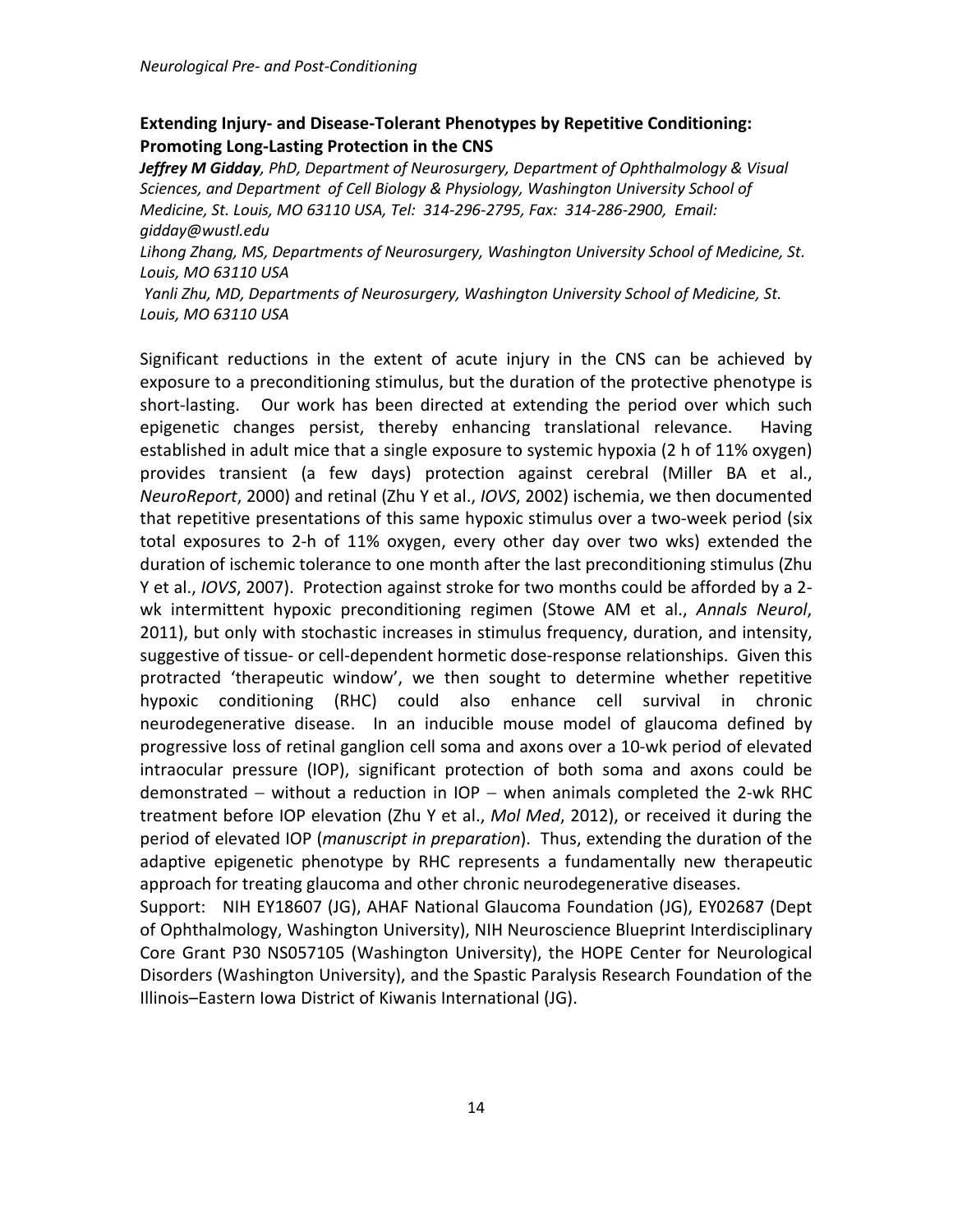# **PRE- POST-CONDITIONING AND MEDICAL AND PUBLIC HEALTH IMPLICATIONS**

## **Preconditioning Strategy for Improved Therapeutic Potential of Stem Cell Transplantation Therapy after Ischemic Stroke**

*Shan Ping Yu, Emory University School of Medicine, Atlanta, GA* 

#### **Implementation of Intermittent Fasting Prescriptions: Breaking Through the Barriers**

*Mark P. Mattson, Laboratory of Neurosciences, National Institute on Aging Intramural Research Program, Baltimore, MD* 

#### **Pre-conditioning with Low Level Laser (Light) Therapy**

*Tanupriya Agrawal, MD, Wellman Center for Photomedicine, Massachusetts General Hospital, Boston MA*  James D Carroll, FRSM, Thor Photomedicine Ltd, Chesham, UK, and Harvard-MIT Division of *Health Science and Technology, Boston, MA*

*Michael R Hamblin, Ph.D., Wellman Center for Photomedicine, Massachusetts General Hospital, Boston MA 02114 and Department of Dermatology, Harvard Medical School, and Harvard-MIT Division of Health Science and Technology, Boston, MA*

#### **Dose-Response Effects of Low-Level Light Therapy on Brain and Muscle**

*F. Gonzalez-Lima, Departments of Psychology, Pharmacology and Toxicology, University of Texas at Austin, Austin, TX* 

### **Neuromodulation with Weak Transcranial Electrical Stimulation: Small Things Making a Big Difference**

*Marom Bikson, Neural Engineering Lab, Department of Biomedical Engineering, The City College of New York of CUNY, New York, NY*

### **Increased Threat Detection, Learning and Attention using Low-Level Transcranial Direct Current Stimulation (tDCS)**

*Vincent P. Clark, Psychology Clinical Neuroscience Center, University of New Mexico and MIND Research Network, Dept. Psychology, University of New Mexico, Albuquerque, NM*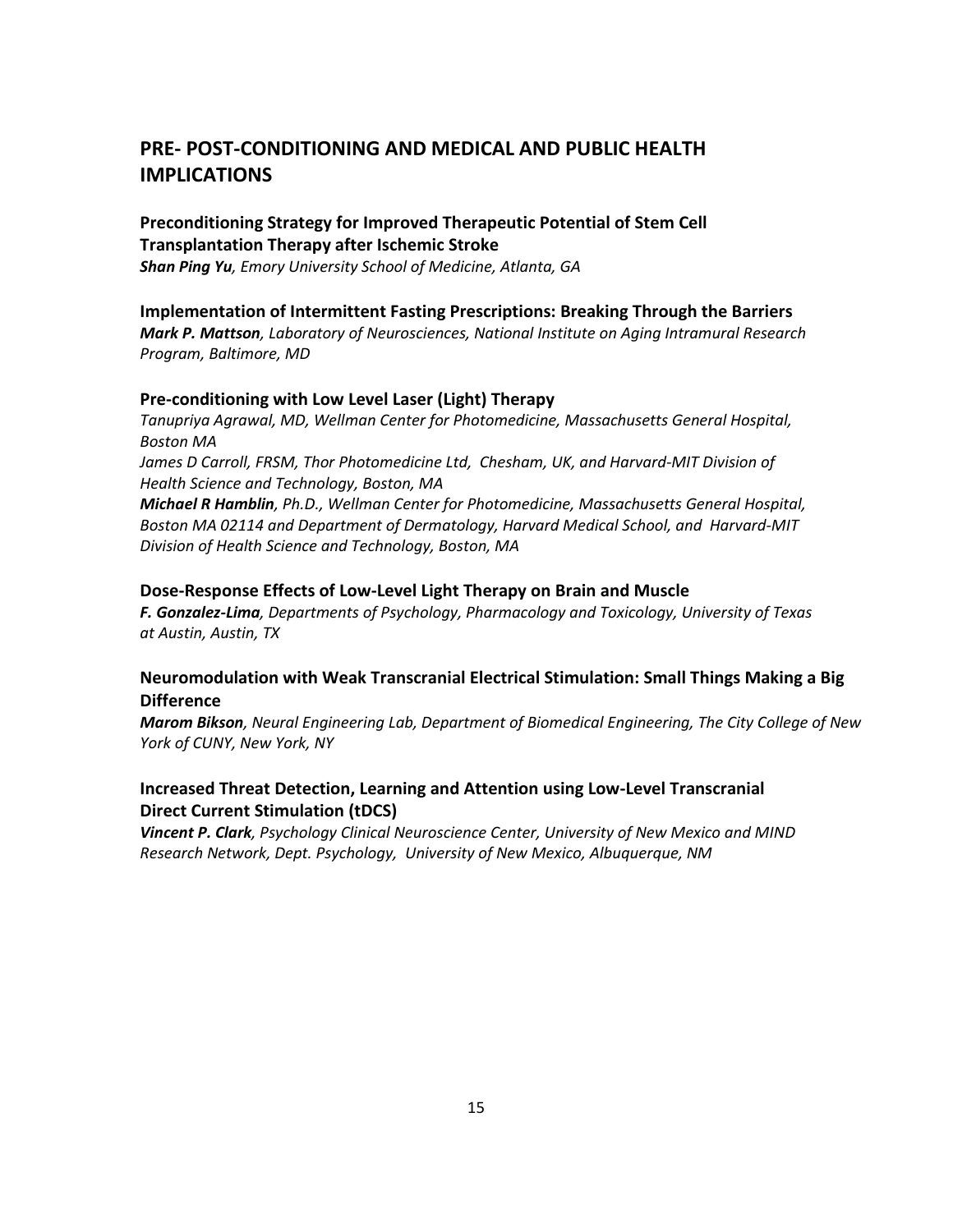# **Preconditioning Strategy for Improved Therapeutic Potential of Stem Cell Transplantation Therapy after Ischemic Stroke**

*Shan Ping Yu, Emory University School of Medicine, Atlanta, GA 30322, Tel: 404-712-8678, Email: spyu@emory.edu*

Ischemic stroke is a serious threat to human life and health but clinical treatment for stroke is very limited. Stem cell transplantation has emerged as a promising regenerative medicine for stroke and neurodegenerative disorders. It is expected the repair of damaged brain tissues/structures can be achieved using pluripotent/multipotent stem cells derived from embryos, fetuses, or even adult tissues. However, many issues and problems remain to be resolved before successful clinical applications of the cell-based therapy. Among them, poor cell survival, uncertain neuronal differentiation and low efficacy of tissue repair in the harsh microenvironment of the injured brain are some primary issues. We have initiated an effort to develop a combination strategy in stem cell transplantation therapy in order to improve the therapeutic potential of transplanted cells. One of the major focuses has sought to benefit from well-known mechanisms of ischemic/hypoxic preconditioning that activates cellular defense mechanisms and shows marked protective effects against multiple insults found in ischemic stroke and other acute attacks. A sub-lethal hypoxic exposure significantly increases the expression of pro-survival and pro-regenerative factors. So far, a variety of preconditioning triggers have been tested on different stem cells and progenitor cells. Preconditioned cells show much better cell survival, increased neuronal differentiation, and enhanced paracrine effects that lead to increased trophic support and tissue repair. Transplantation of preconditioned cells helps to suppress inflammatory factors and immune responses. The combination therapy also includes strategies for increasing migration and homing of transplanted cells to the lesion site. More importantly, the combination stem cell therapy shows much improved morphological repair as well as functional recovery after ischemic stroke. Although the combination strategy in stem cell transplantation is still an emerging research area, accumulating information from reports over the last few years already indicates it as an attractive, if not essential, prerequisite for transplanted cells.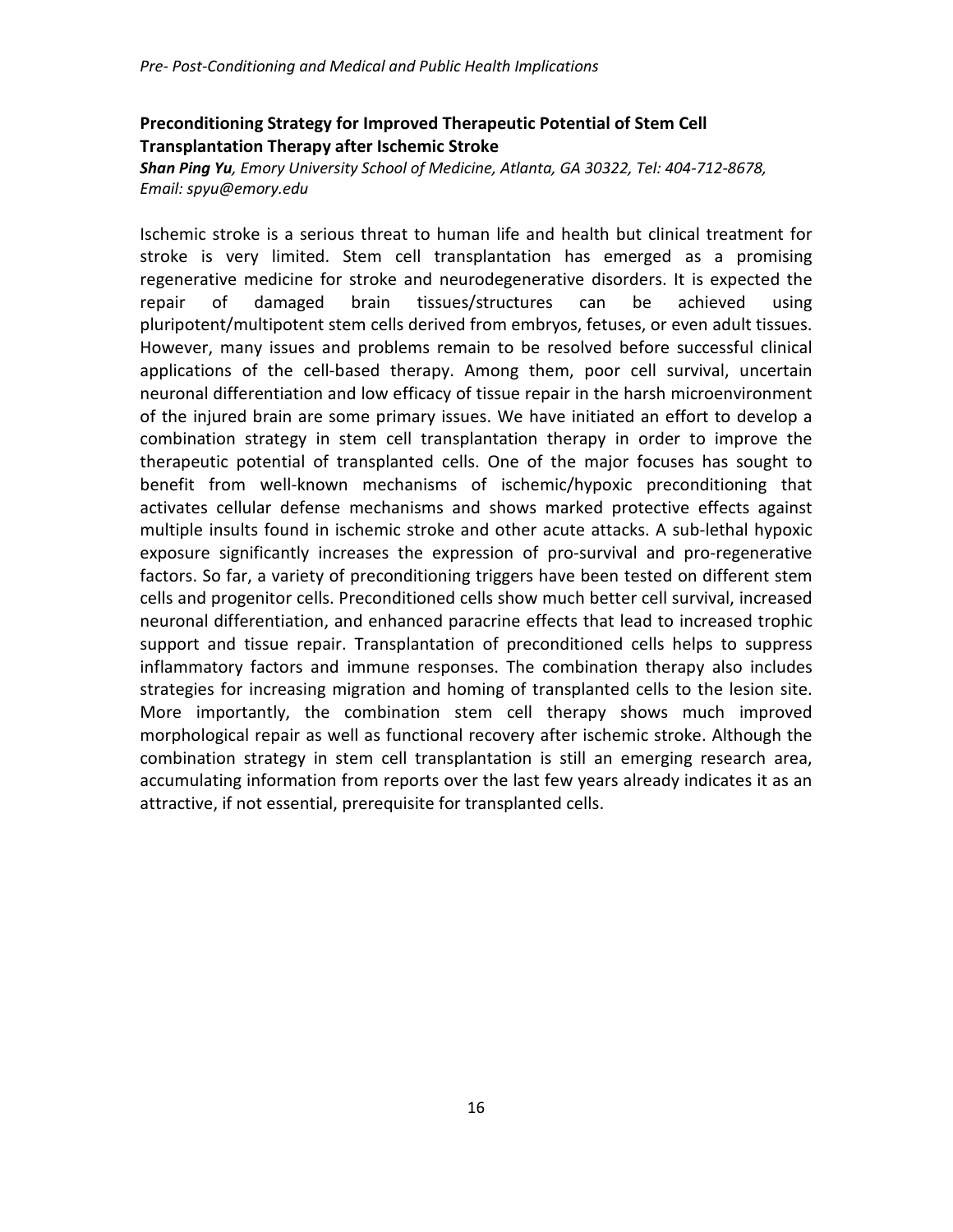### **Implementation of Intermittent Fasting Prescriptions: Breaking Through the Barriers** *Mark P. Mattson, Laboratory of Neurosciences, National Institute on Aging Intramural Research Program, Baltimore, MD 21224, Email: mark.mattson@nih.gov*

Compelling evidence from studies of rodents and humans suggest that intermittent fasting (IF), consisting of periodic (1-4 days per week) short (16-36 hours) fasts, can promote optimal health and can prevent and reverse disease processes in many chronic conditions including diabetes, cancers, cardiovascular disease and neurodegenerative brain disorders. In overweight human subjects, IF diets promote long-term weight loss with retention of lean mass, increased insulin sensitivity, and reduced inflammation and oxidative stress. Why, despite the fact that IF is a safe and effective intervention, do health care providers not prescribe IF diets to their patients? Regrettably, the reason for this lack of effort by the medical community is that no one profits from IF prescriptions. The processed food and agriculture industries would lose money if people ate less, and the pharmaceutical industry would 'suffer' if fewer people developed the diseases for which Pharma peddles their drugs. Medical training and practice is focused on technologically advanced treatments and specialists (cardiologists, neurologist, orthopedists, etc.) that it is not their job to tackle the underlying cause (which is often a couch potato lifestyle) of their patients' diseases; instead, they have become drug-dispensing, scalpel-wielding robots. Medical school curricula are devoid of training on the profound health benefits of IF and exercise, and primary physicians often assume that patients will not comply with IF diets. In this presentation I will describe strategies for the implementation of IF diets in which patients are given a specific plan for the diet and for monitoring their progress. The physician and/or an assistant is in close communication with the patient via text messaging, social media, etc. with the purpose of guiding them through the  $1 - 2$  month period that is often required for a person to adjust to the IF eating pattern.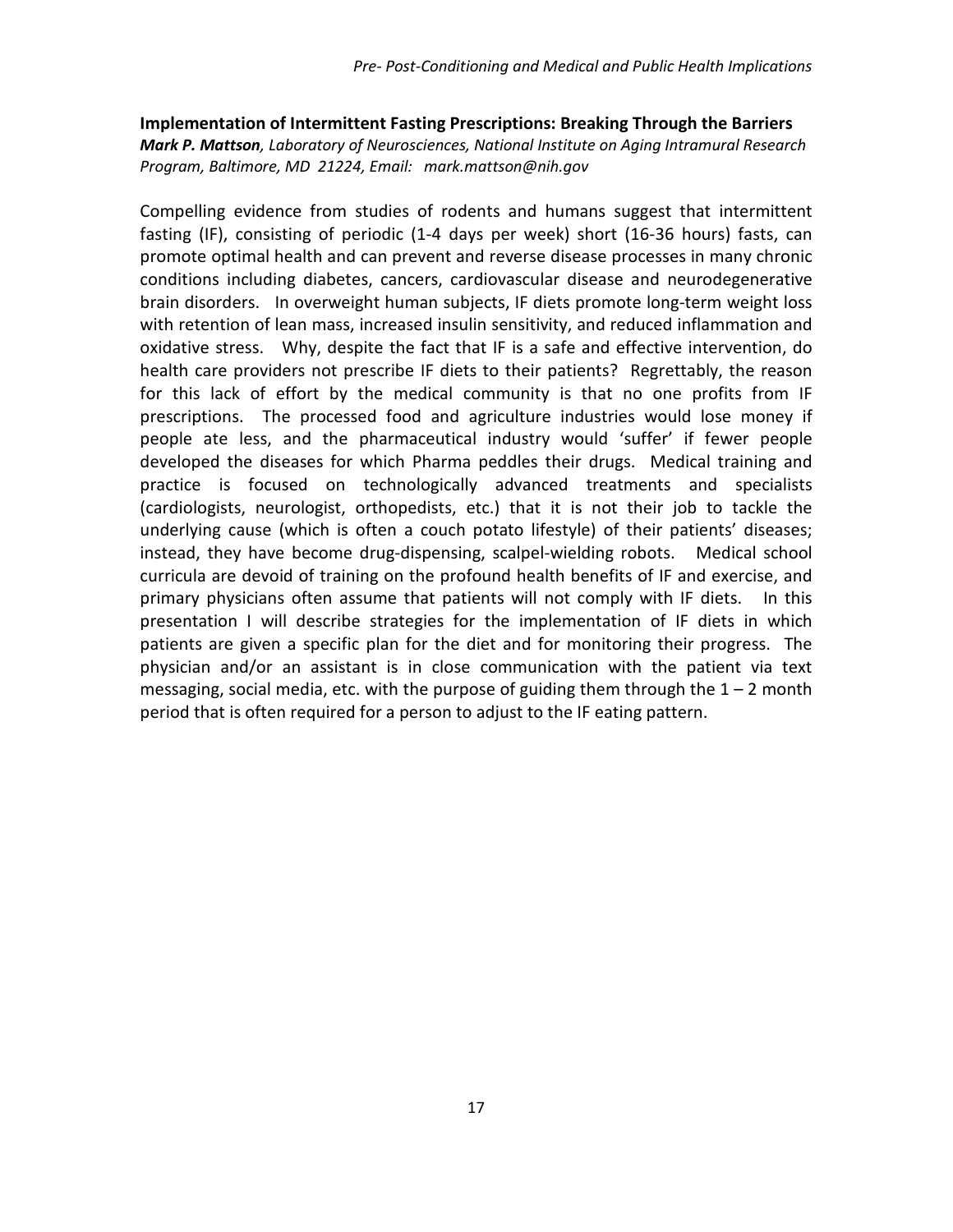#### **Pre-conditioning with Low Level Laser (Light) Therapy**

*Tanupriya Agrawal, MD, Wellman Center for Photomedicine, Massachusetts General Hospital, 40 Blossom Street, Boston MA 02114 and Department of Dermatology, Harvard Medical School, Boston, MA, Tel: 402 709 5514, Email: drtanupriya1@gmail.com*

James D Carroll, FRSM, Thor Photomedicine Ltd, 18A East Street, Chesham, HP5 1HQ, UK, and *Harvard-MIT Division of Health Science and Technology, Boston, MA, Tel: 660-675-5104, Email: james.carroll@thorlaser.com*

*Michael R Hamblin, Ph.D., Wellman Center for Photomedicine, Massachusetts General Hospital, 40 Blossom Street, Boston MA 02114 and Department of Dermatology, Harvard Medical School, and Harvard-MIT Division of Health Science and Technology, Boston, MA, Tel: 617-726-6182, Fax: 617-726-8566, Email hamblin@helix.mgh.harvard.edu*

Low level laser (light) therapy (LLLT) has been used for nearly 50 years to enhance tissue healing and to relive pain, inflammation and swelling. The photons are absorbed in cytochrome c oxidase (unit four in the mitochondrial respiratory chain) and increase respiratory enzyme activity, oxygen consumption and ATP production. A complex signaling cascade is initiated leading to activation of transcription factors and up- and down-regulation of numerous genes. Many pathways such as anti-apoptosis, antioxidant enzymes, heat shock proteins, anti-inflammatory cytokines are activated by LLLT. Recently it has become apparent that LLLT can be effective if delivered to normal cells or tissue before the actual insult or trauma in a pre-conditioning mode. We have shown that LLLT delivered to normal muscles can dramatically increase the amount of physical work that can done by the muscle before fatigue becomes limiting. LLLT delivered to normal nerves can increase the pain threshold when measured several hours later. Other workers have shown that LLLT delivered to the heart can protect against a subsequent heart attack. It has been shown that clinically LLLT delivered to a patient before surgery can lead to improved healing of the surgical wound. These examples point the way to wider use of LLLT as a pre-conditioning modality to prevent pain and increase healing after surgical/medical procedures and possible to increase athletic performance.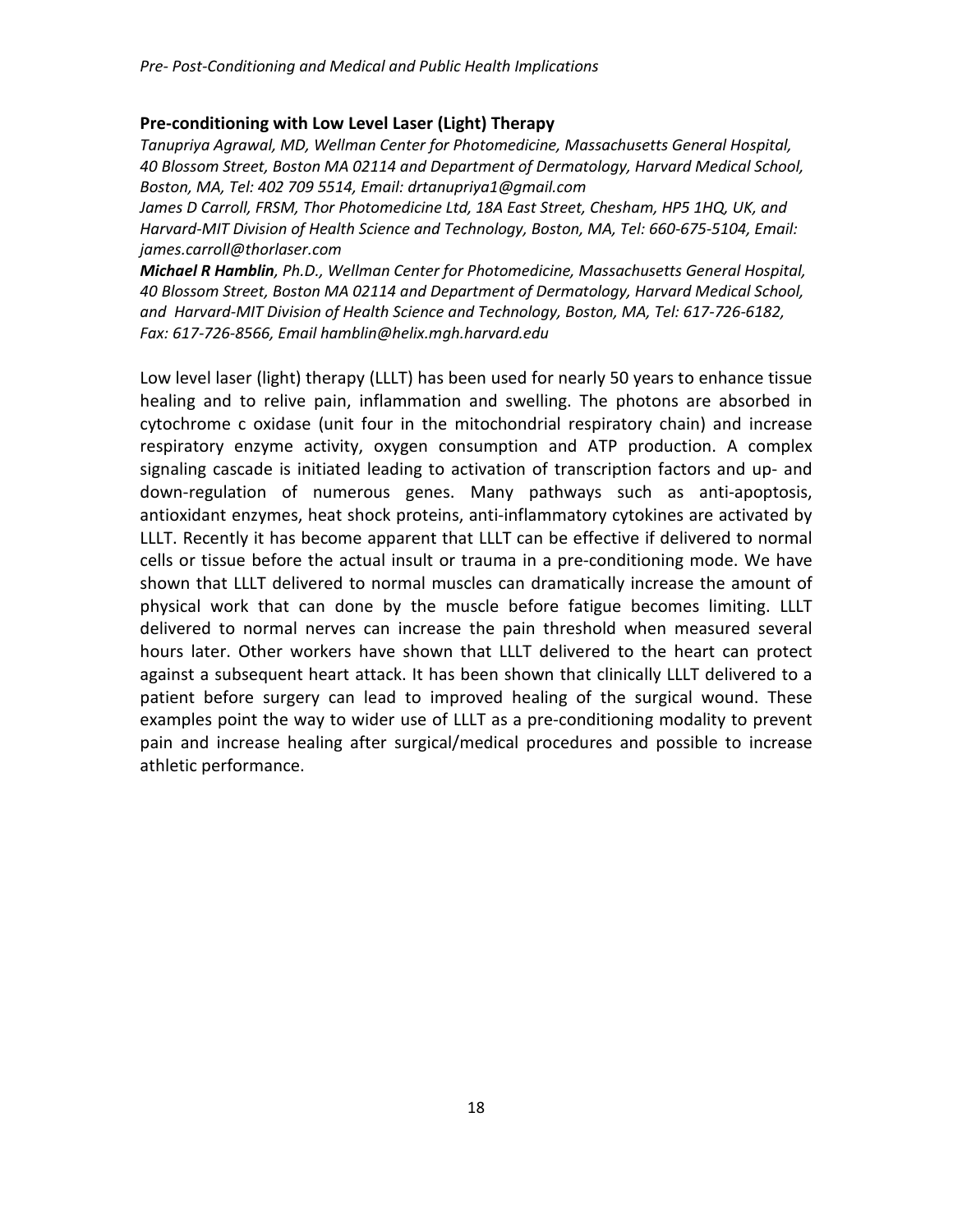#### **Dose-Response Effects of Low-Level Light Therapy on Brain and Muscle**

*F. Gonzalez-Lima, Departments of Psychology, Pharmacology and Toxicology, University of Texas at Austin, Austin, TX 78712, USA, Tel: 512-471-5895, Fax: 512-471-5935, Email: gonzalezlima@utexas.edu*

The mechanism of action of LLLT is based on photon energy absorption by cytochrome oxidase, the terminal enzyme in mitochondrial respiration. LLLT may upregulate cytochrome oxidase in brain and muscle *in vivo*. Different LLLT doses were delivered in a single fraction and effects on cytochrome oxidase activity were measured in the temporalis muscle (over the cranium) and in the brain (inside the cranium) in the same animals. Unanesthetized rats were exposed to 660 nm at either 10.9 J/cm<sup>2</sup>, 21.6 J/cm<sup>2</sup>, 32.9 J/cm<sup>2</sup> or no LLLT in home cages. Treatments were delivered via four LED arrays with a power density of 9 mW/cm<sup>2</sup> for total single treatment times of 20 min, 40 min and 60 min for each dose, respectively. Twenty-four hours after the treatment, animals were decapitated and tissues histochemically analyzed for cytochrome oxidase activity. LLLT enhanced brain and muscle cytochrome oxidase following different hormetic doseresponses. A dose of 10.9 J/cm<sup>2</sup> LLLT resulted in increases in cytochrome oxidase activity of 13.6% in brain and 23% in muscle. In turn, a dose of 21.6 J/cm<sup>2</sup> resulted in an increase of only 10.3% in brain, whereas this dose showed the highest effect in muscle (30%). The 32.9 J/cm<sup>2</sup> dose induced no significant increase in cytochrome oxidase activity in brain (3%) or muscle (8%). Therefore the lowest dose given had the most stimulatory effect on brain, while a twice higher dose was more effective in muscle, and the largest dose given was ineffective. Hormetic dose-response effects, such as the one demonstrated on brain and muscle cytochrome oxidase activity were not logarithmic, and showed improvements of up to 30% as compared to control. These hormetic changes in brain cytochrome oxidase activity also supported memory improvements in additional experiments. Together the data support that these hormetic LLLT effects on cytochrome oxidase activity are biologically meaningful.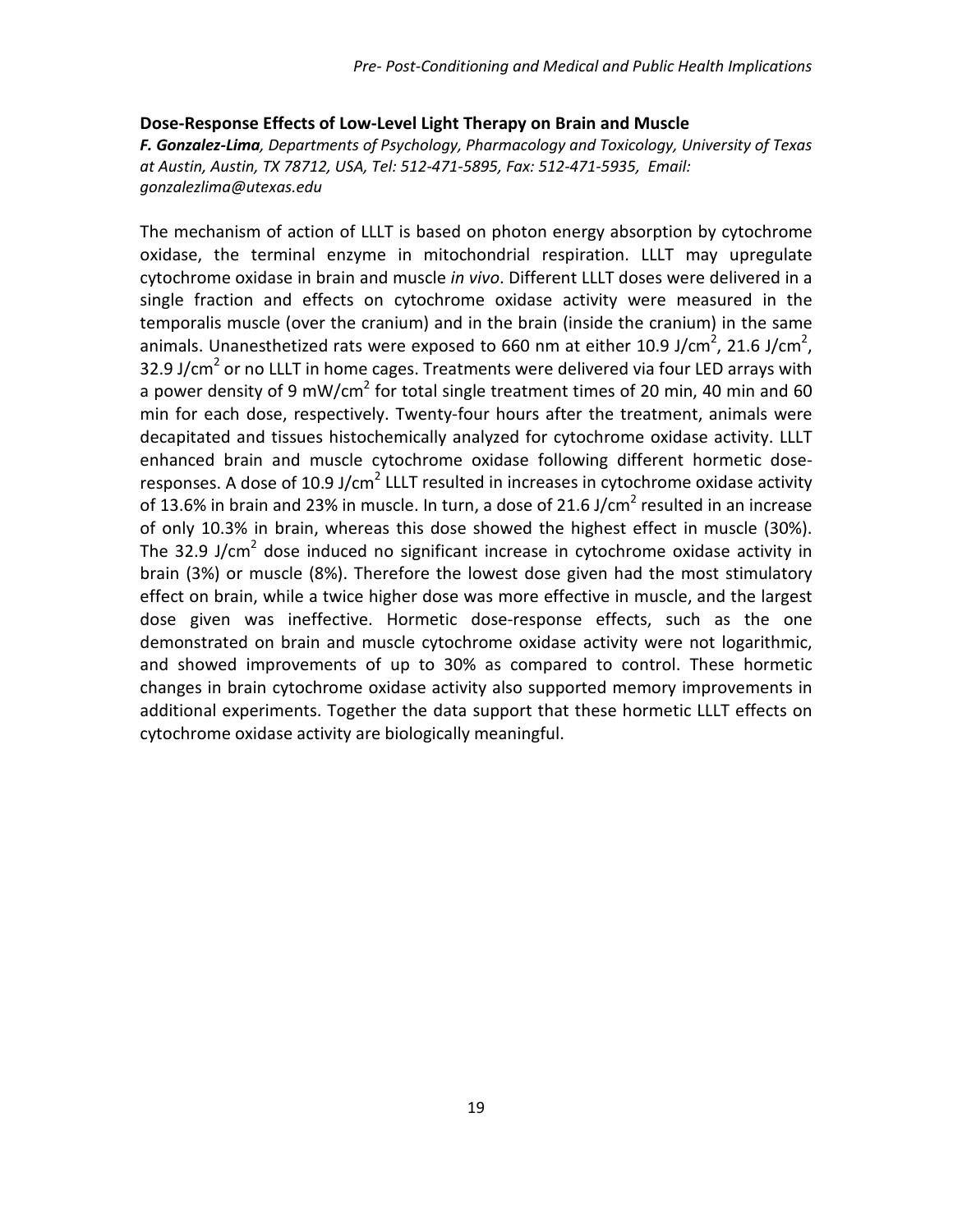## **Neuromodulation with Weak Transcranial Electrical Stimulation: Small Things Making a Big Difference**

*Marom Bikson, Neural Engineering Lab, Department of Biomedical Engineering, The City College of New York of CUNY, T-403B, 160 Convent Avenue, New York, NY, 10031, Tel: 212-650-6791, Email: bikson@ccny.cuny.edu*

Non-invasive neuromodulation technologies using very low intensity currents, including Transcranial Direct Current Stimulation (tDCS), have emerged over the last decade as promising non-invasive therapies for producing lasting functional changes in CNS. Moreover, these interventions are investigated in healthy adults for the purposes of accelerated learning. They are typically low cost, well tolerated, easy to use, and can be combined with either cognitive training or rehabilitative therapy. A fundamental question toward understanding tDCS and related electrical interventions is how can such "weak" electric current produce meaningful changes in in brain function? And more specifically, how can a "generic" waveform produces targeted changes in a broad range of complex brain functions? To address these questions data from computational models and animal brain slices is presenting showing that ongoing endogenous process to the brain provide a substrate for sensitivity to weak applied current and moreover the type of ongoing process provides a mechanistic basis for complex information processing (learning). Specific brain processes are identified that provide a basis for coupling to applied electric current, amplification of effects, and down-stream functional changes. Related issues to dose response are discussed. These insights from computational and animal models provide a basis for rational optimization of tDCS protocols.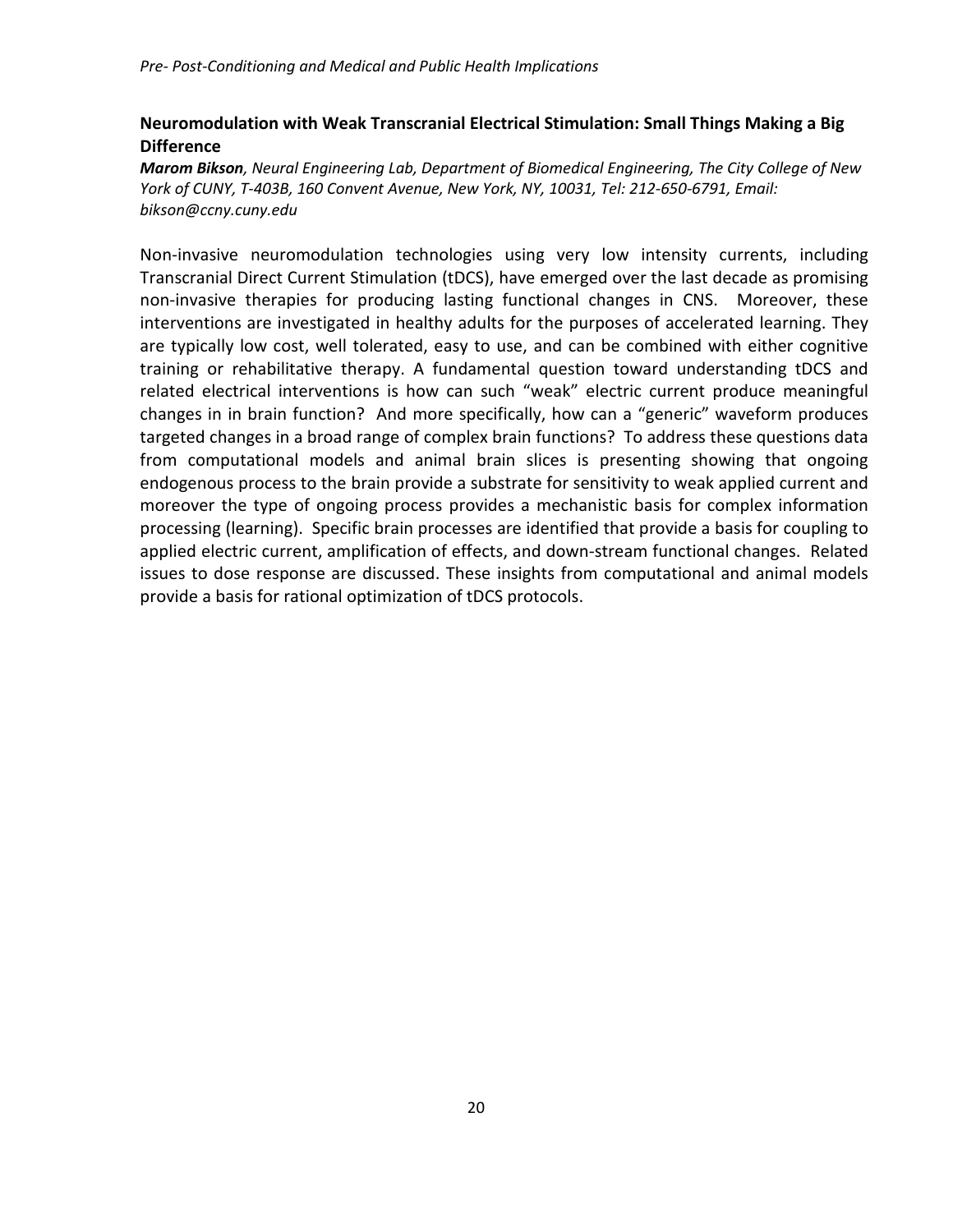## **Increased Threat Detection, Learning and Attention using Low-Level Transcranial Direct Current Stimulation (tDCS)**

*Vincent P. Clark, Psychology Clinical Neuroscience Center, University of New Mexico and MIND Research Network, Dept. Psychology, MSC03-2220, University of New Mexico, Albuquerque, NM 87131-0001, Tel: 505-277-2223, Fax: 505-277-1394, Email: vclark@unm.edu*

The accurate identification of hidden and camouflaged objects in complex environments was an important skill required for survival during human evolution, and is required today in defense, medicine, driving and other aspects of professional and every day life. Our previous studies have used brain imaging combined with transcranial direct current stimulation (tDCS) to increase learning rate in a novel, minimally guided discoverylearning camouflaged threat detection task. Subjects identified threat-related objects concealed in naturalistic virtual surroundings used in real-world training. A variety of brain networks were found using fMRI data collected at different stages of learning, with two of these networks focused in right inferior frontal and right parietal cortex. Anodal 2.0 mA tDCS performed for 30 minutes over these regions in a series of singleand double-blind, randomized studies resulted in a doubling of learning and performance as measured by performance accuracy and d', when compared with sham tDCS. This difference was still present after a delay of one day. Additional cognitive and imaging studies suggest that tDCS may increase alerting attentional processes, and may increase glutamatergic neurotransmission. In other studies, no effects of single- vs. double blinding or self-reported skin stimulation were found. Taken together, these brain imaging and stimulation studies suggest that right frontal and parietal cortex are involved in learning to identify camouflaged objects in naturalistic surroundings. Furthermore, they suggest that the application of anodal tDCS over these regions can greatly increase learning, resulting in one of the largest effects on learning of any neuroscience-based manipulation yet reported. Low-dose DC electrical stimulation may eventually be useful to decrease the time required to attain expertise in a variety of work and every-day settings, and may provide a treatment for the symptoms of a variety of brain and mental illnesses including schizophrenia, addiction, stroke and others.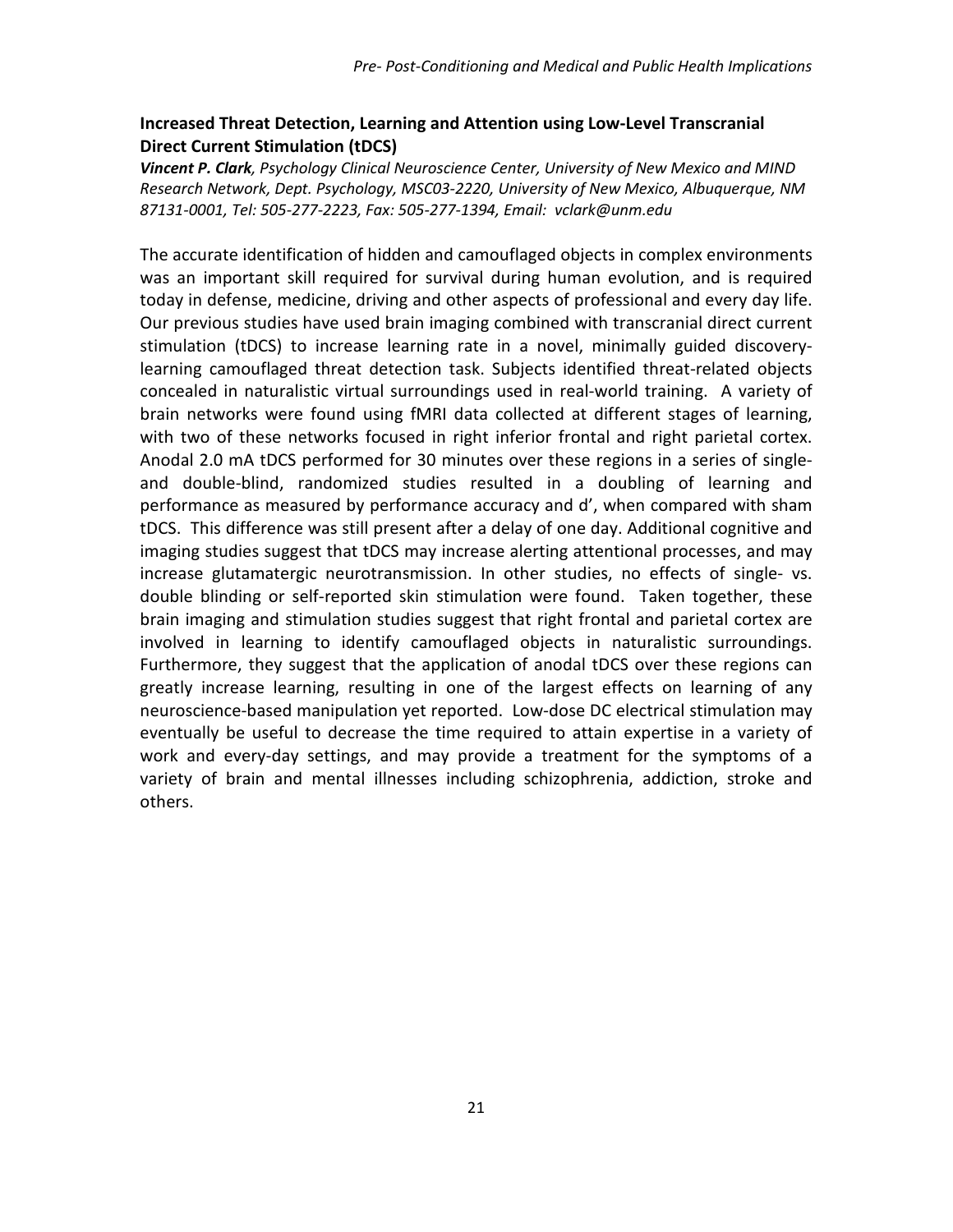### **POSTER SESSION**

#### *Drosophila melanogaster* **Show a Threshold Effect in Response to Radiation**

*Michael Antosh, Brown University, Institute for Brain and Neural Systems, Providence, RI David Fox, Brown University, Institute for Brain and Neural Systems, Providence, RI Thomas Hasselbacher, Brown University, Institute for Brain and Neural Systems, Providence, RI Robert Lanou, Brown University, Department of Physics, Providence, RI Nicola Neretti, Brown University, Department of Molecular Biology, Cell Biology and Biochemistry and Institute for Brain and Neural Systems, Providence, RI Leon N Cooper, Brown University, Department of Physics and Institute for Brain and Neural Systems, Providence, RI* 

### **How Radiotherapy Was Historically Used to Treat Pneumonia: Could it be Useful Today?**

*Edward J. Calabrese, School of Public Health and Health Sciences, University of Massachusetts Amherst, MA*

*Rachna Kapoor, School of Public Health and Health Sciences, University of Massachusetts Amherst, North Pleasant Street, Amherst, MA* 

*Gaurav Dhawan, School of Public Health and Health Sciences, University of Massachusetts Amherst, North Pleasant Street, Amherst, MA* 

#### **Use of X-rays to Treat Shoulder Tendonitis/Bursitis: A Historical Assessment**

*Edward J. Calabrese, School of Public Health and Health Sciences, University of Massachusetts Amherst, MA*

*Gaurav Dhawan, School of Public Health and Health Sciences, University of Massachusetts Amherst, North Pleasant Street, Amherst, MA* 

*Rachna Kapoor, School of Public Health and Health Sciences, University of Massachusetts Amherst, North Pleasant Street, Amherst, MA* 

#### **Model Uncertainty in Cancer Risk Assessment**

*Edward J. Calabrese, University of Massachusetts, School of Public Health and Health Sciences, University of Massachusetts, Amherst, MA Dima Yazji Shamoun, Mercatus Center at George Mason University, Austin, TX* 

#### **Risk Assessment Report Card**

*Edward J. Calabrese, University of Massachusetts, School of Public Health and Health Sciences, University of Massachusetts, Amherst, MA Dima Yazji Shamoun, Mercatus Center at George Mason University, Austin, TX* 

#### **Low-dose Radiation Prevents Diabetic Complications**

*Jie Cheng, The First Hospital of Jilin University, Changchun 130021, China; Lu Cai, Kosair Children's Hospital Research Institute, the Departments of Pediatrics, Radiation Oncology and Pharmacology and Toxicology, University of Louisville, Louisville, KY*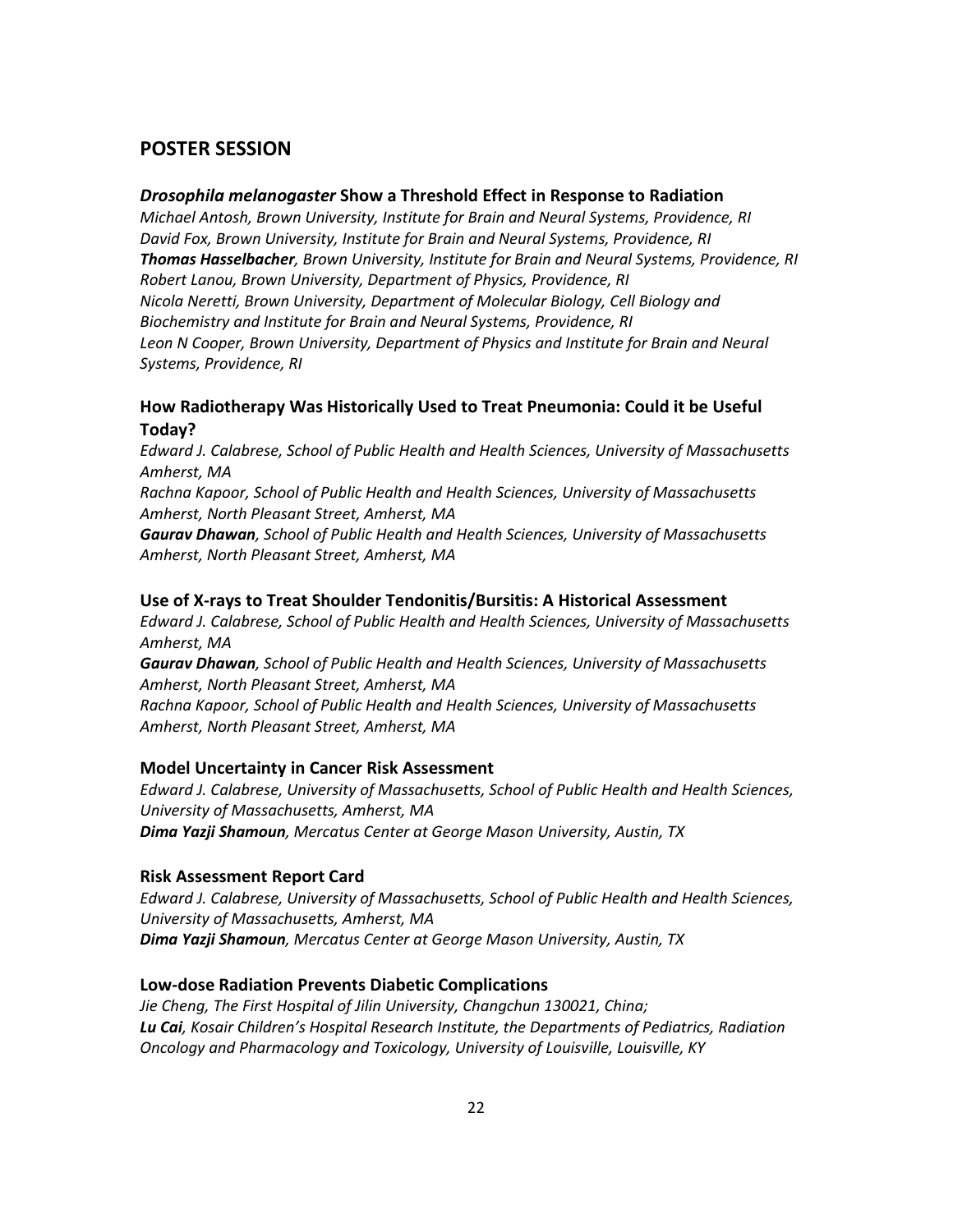### **Protection of Hearts Against Ischemic Insult: Changes in Iron Homeostasis Explain Myocardial Response to Preconditioning**

*Mottie (Mordechai) Chevion, The Dr. W. Ganz Chair of Heart Studies, The Hebrew University of Jerusalem Faculty of Medicine, Israel* 

*Vladimir Vinokur, Department of Biochemistry and Molecular Biology, The Hebrew University of Jerusalem Faculty of Medicine, Israel* 

*Baruch Bulvik, Department of biochemistry and Molecular Biology, The Hebrew University of Jerusalem Faculty of Medicine, Israel* 

*Eduard Berenshtein, Department of Biochemistry and Molecular Biology, The Hebrew University of Jerusalem Faculty of Medicine, Israel* 

*Ron Eliashar, Head and Neck Surgery, Hadassah University Hospital, Israel* 

### **Correcting Deficiencies in our Societal Infrastructure for the Application of Science in Medicine**

*Mohan Doss, Fox Chase Cancer Center, Philadelphia, PA*

### **Investigation of the Cellular and Molecular Mechanisms of Radiation-induced Bystander Effects in a Human Keratinocyte Cell Line**

*Hayley Furlong, Dublin Institute of Technology, Centre for Radiation and Environmental Science, Focas Research Institute, Dublin Institute of Technology, Dublin, Ireland Richard Smith, Department of Biology, McMaster University, Hamilton, ON, Canada Jiaxi Wang, Queen's Mass Spectrometry and Proteomics Unit, Department of Chemistry, Queen's University, Kingston, ON, Canada Colin Seymour, Department of Medical Physics and Applied Radiation Sciences, McMaster* 

*University, Hamilton, ON, Canada*

*Carmel Mothersill, Department of Medical Physics and Applied Radiation Sciences, McMaster University, Hamilton, ON, Canada* 

*Orla Howe, Dublin Institute of Technology, Centre for Radiation and Environmental Science, Focas Research Institute, Dublin Institute of Technology, Dublin, Ireland* 

### **Astrocyte Preconditioning by Severe Stress is Glutathione- but not Heat Shock Protein 70-Dependent**

*Amanda M. Gleixner, Duquesne University, Graduate School of Pharmaceutical Sciences, Mylan School of Pharmacy, Pittsburgh, PA*

*Elena Serpico, Duquesne University, Graduate School of Pharmaceutical Sciences, Mylan School of Pharmacy, Pittsburgh, PA*

*Deepti B. Pant, Duquesne University, Graduate School of Pharmaceutical Sciences, Mylan School of Pharmacy, Pittsburgh, PA*

*Jessica M. Posimo, Duquesne University, Graduate School of Pharmaceutical Sciences, Mylan School of Pharmacy, Pittsburgh, PA*

*Rehana K. Leak, Duquesne University, Graduate School of Pharmaceutical Sciences, Mylan School of Pharmacy, Pittsburgh, PA*

## **Low level radiation and heart disease death rates in four states: An ecological study** *John Hart, Sherman College of Chiropractic, Department of Research, Spartanburg, SC*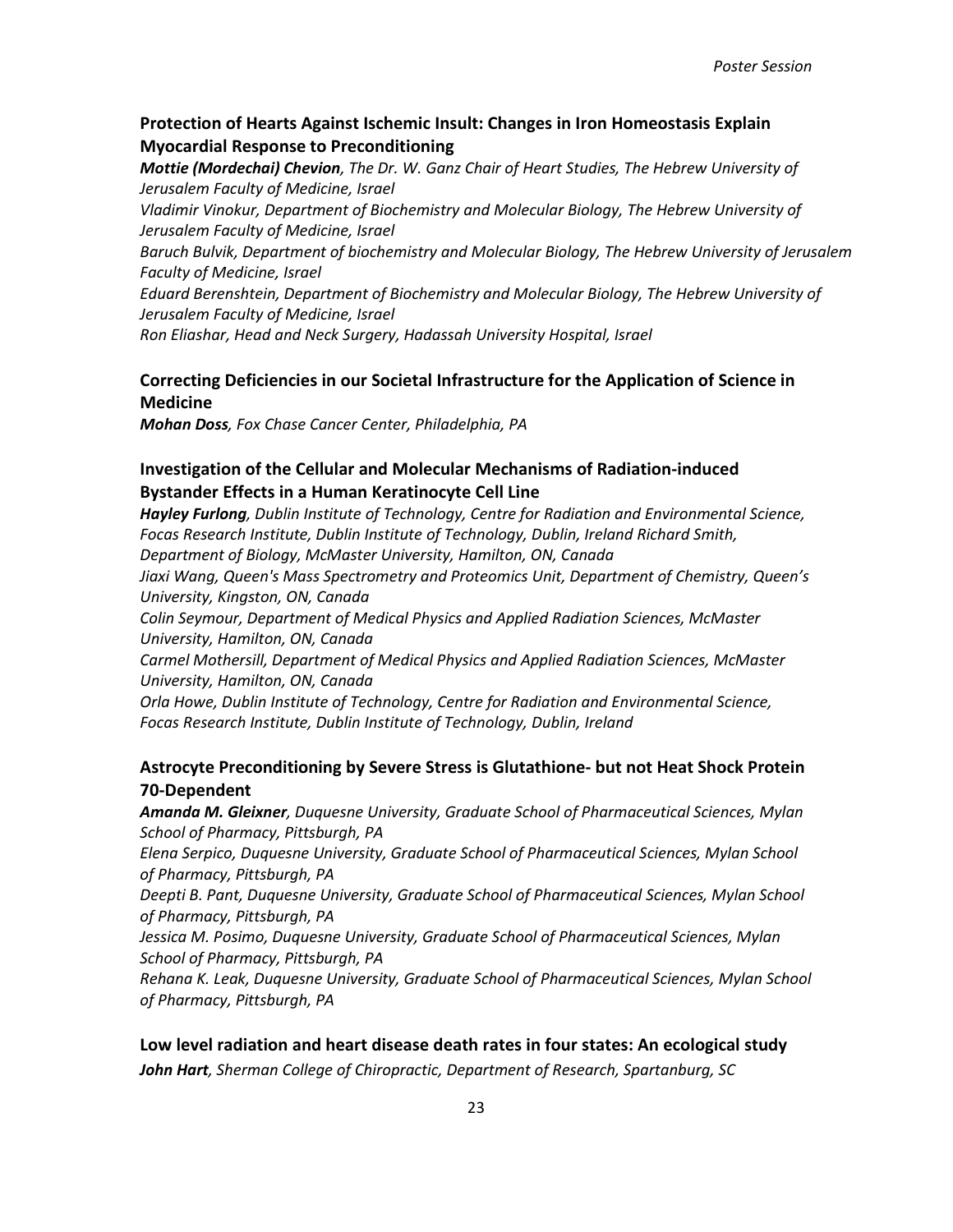## **Inter-Relationships between Low Dose Hypersensitivity, Induced Radioresistance and Bystander Effects in Human Cell Lines**

*Cristian Fernandez-Palomo, Department of Medical Physics and Applied Radiation Sciences, McMaster University, Hamilton, ON, Canada*

*Colin Seymour, Department of Medical Physics and Applied Radiation Sciences, McMaster University, Hamilton, ON, Canada*

*Carmel Mothersill, Department of Medical Physics and Applied Radiation Sciences, McMaster University, Hamilton, ON, Canada*

## **Comparative Acute Toxicity of Silver Nanoparticles Produced by Physical (Top-Down) and Chemical (Bottom-Up) Methods in Zebrafish (***Danio rerio***)**

*Seyed Ali Johari, Aquaculture Department, Natural Resources Faculty, University of Kurdistan, Sanandaj, Kurdistan, Iran*

## **Ultraviolet-A photoemission from cells upon β-irradiation and consequent bystander effects**

*Michelle Le, McMaster University, Medical Physics and Applied Radiation Sciences, Hamilton, ON, Canada*

*Fiona McNeill, McMaster University, Medical Physics and Applied Radiation Sciences, Hamilton, ON, Canada*

*Colin Seymour, McMaster University, Medical Physics and Applied Radiation Sciences, Hamilton, ON, Canada* 

*Andrew J. Rainbow, McMaster University, Department of Biology, Hamilton, ON, Canada Carmel Mothersill, McMaster University, Medical Physics and Applied Radiation Sciences, Hamilton, ON, Canada* 

## **Physiological Conditioning Hormesis Improves Post-Irradiation Performance in Young and Aging Fruit Flies**

*Giancarlo Lopez-Martinez, Department of Biology, New Mexico State University, Las Cruces, NM Daniel A. Hahn, Department of Entomology/Nematology, University of Florida, Gainesville, FL*

## **Communication of Protective Signals from Fish Sub-Lethally Challenged** *with Vibrio anguillarum* **VIB1 to Naïve Fish**

*Carmel Mothersill, McMaster University, Department of Medical Physics and Applied Radiation Sciences, Hamilton, ON, Canada*

*Dawn Austin, Institute of Aquaculture, School of Natural Sciences, University of Stirling, Scotland, UK*

*Colin Seymour, McMaster University, Department of Medical Physics and Applied Radiation Sciences, Hamilton, ON, Canada*

*Niall Auchinachie, Institute of Aquaculture, School of Natural Sciences, University of Stirling, Scotland, UK*

*Cris Fernandez Palomo, McMaster University, Department of Medical Physics and Applied Radiation Sciences, Hamilton, ON, Canada*

*Brian Austin, Institute of Aquaculture, School of Natural Sciences, University of Stirling, Scotland, UK*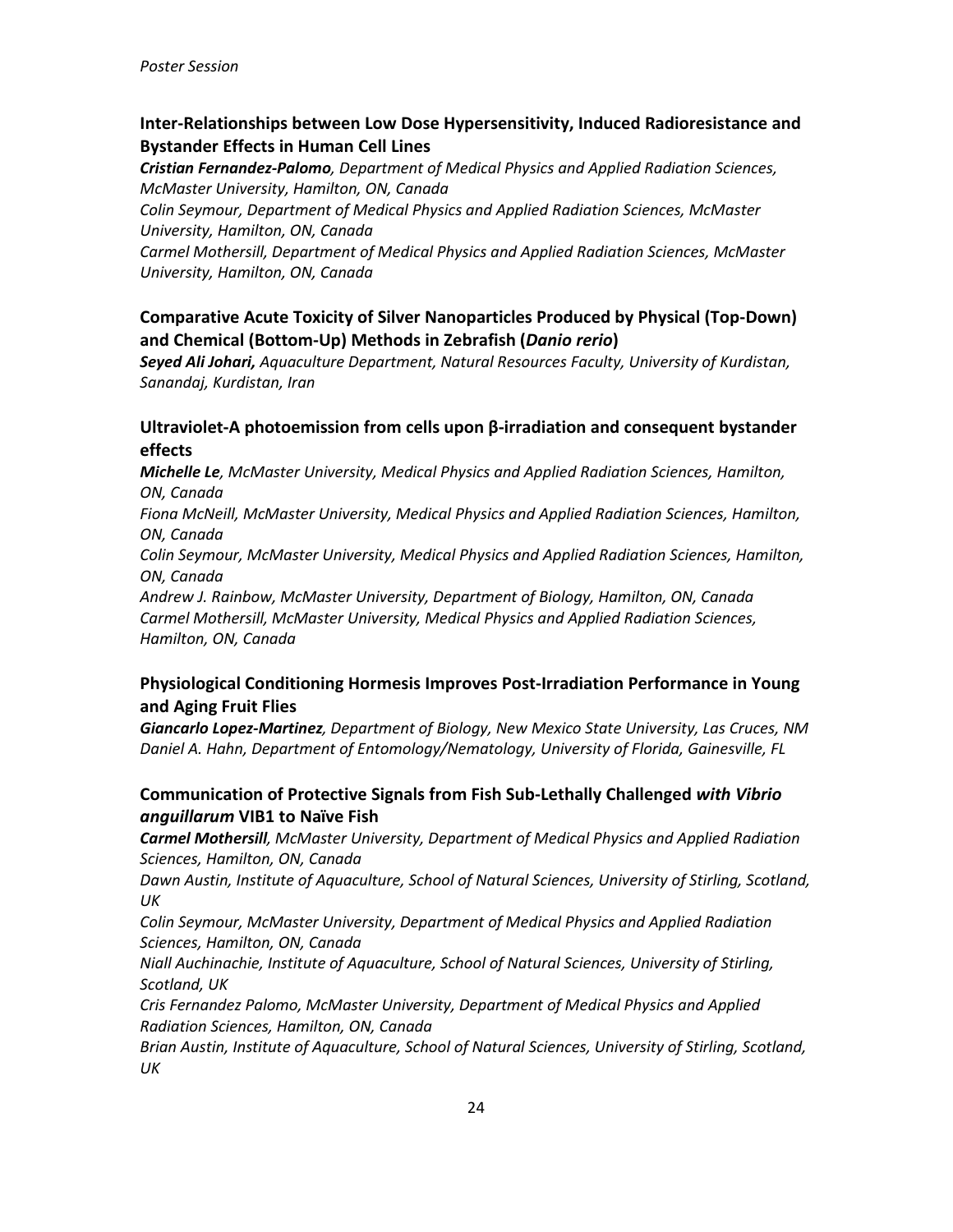#### **Pre-Operative Stress Conditioning: Role for Hyperbaric Oxygen Therapy**

*George A. Perdrizet, Kent Hospital Wound and Hyperbaric Medicine Center, Warwick, RI, and the Univ. of Connecticut, Storrs, CT*

### **Assessing Predictive Factors and Radiation-Induced Non-Targeted Effects in Blood Serum from Cancer Patients**

*Christine Pinho, McMaster University, Hamilton, ON*

*Emilia Timotin, Juravinski Cancer Centre, Medical Physics & Applied Radiation Science, Hamilton, ON*

*Ranjan K. Sur, Juravinski Cancer Centre, Department of Oncology, Hamilton, ON Raimond Wong, Juravinski Cancer Centre, Department of Oncology, Hamilton, ON Joseph E. Hayward, Juravinski Cancer Centre, Medical Physics & Applied Radiation Science Hamilton, ON*

*Thomas J. Farrell, Juravinski Cancer Centre, Medical Physics & Applied Radiation Science Hamilton, ON*

*Colin Seymour, McMaster University, Medical Physics & Applied Radiation Science Hamilton, ON Carmel Mothersill, McMaster University, Medical Physics & Applied Radiation Science Hamilton, ON*

## **The Effects of Chronic Exposure to Low Levels of Alpha-Emitting Radionuclides on the Health and Reproductive Fitness of Mammals**

*Meloja Satkunam, McMaster University, Department of Medical Physics and Applied Radiation Sciences, Hamilton, ON, Canada*

*Marilyne Stuart, Atomic Energy of Canada Limited, Chalk River, ON, Canada*

*Ben Su, McMaster University, Department of Medical Physics and Applied Radiation Sciences, Hamilton, ON, Canada*

*Colin Seymour, McMaster University, Department of Medical Physics and Applied Radiation Sciences, Hamilton, ON, Canada*

*Carmel Mothersill, McMaster University, Department of Medical Physics and Applied Radiation Sciences, Hamilton, ON, Canada*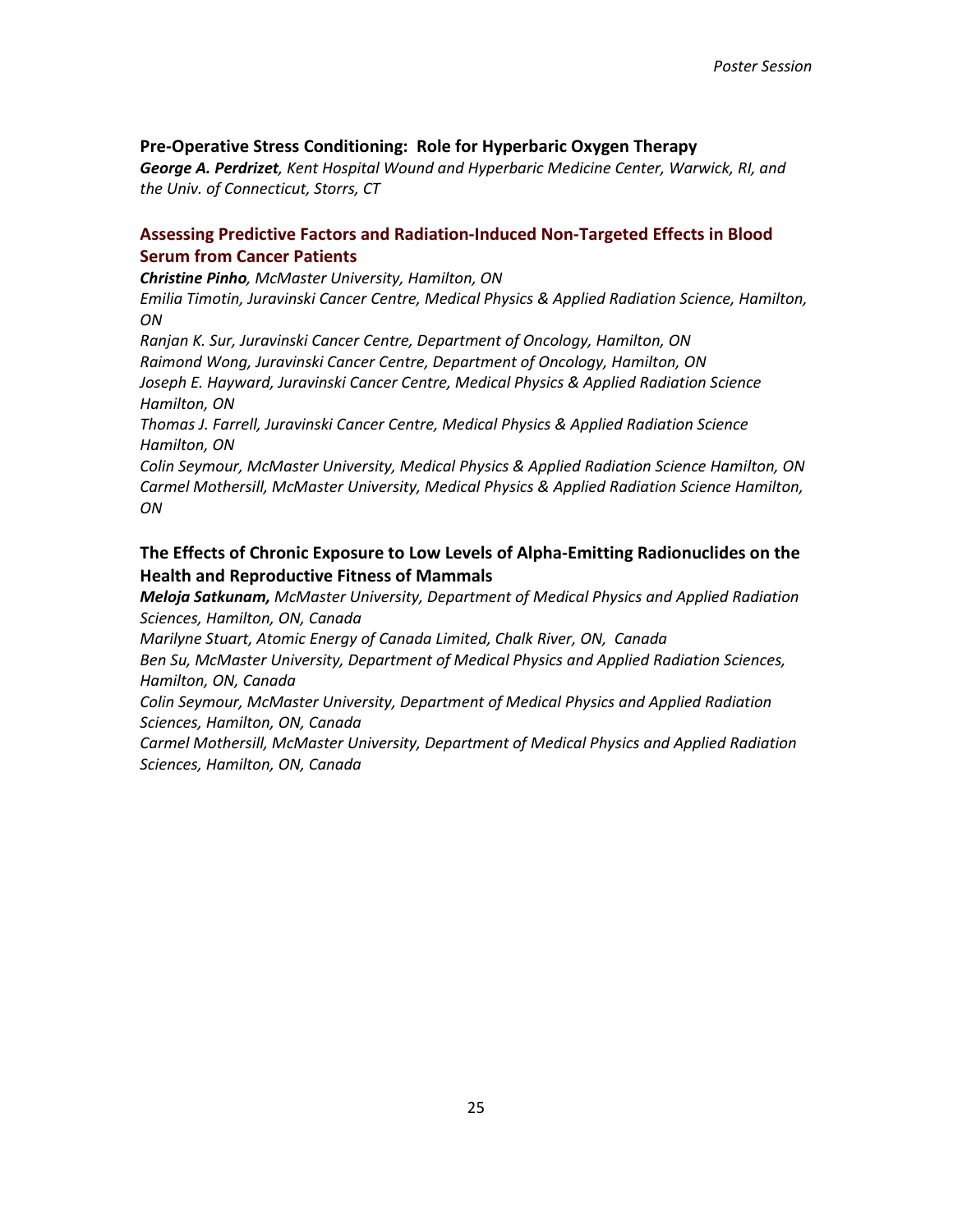#### *Drosophila melanogaster* **Show a Threshold Effect in Response to Radiation**

*Michael Antosh, Brown University, Institute for Brain and Neural Systems, Brown University Box 1843, Providence, RI 02912-1843, Tel: 401-863-3920, Email: [Michael\\_Antosh@brown.edu](mailto:Michael_Antosh@brown.edu) David Fox, Brown University, Institute for Brain and Neural Systems, Brown University Box 1843, Providence, RI 02912-1843, Tel: 401-863-3920, Email: [dfox@bway.net](mailto:dfox@bway.net) Thomas Hasselbacher, Brown University, Institute for Brain and Neural Systems, Brown University Box 1843, Providence, RI 02912-1843, Tel: 401-863-3920, Email: [hasselbacher@att.net](mailto:hasselbacher@att.net) Robert Lanou, Brown University, Department of Physics, Brown University Box 1843, Providence, RI 02912-1843, Tel: 401-863-2632, Email: Robert\_Lanou\_Jr@brown.edu Nicola Neretti, Brown University, Department of Molecular Biology, Cell Biology and Biochemistry and Institute for Brain and Neural Systems, Brown University Box 1843, Providence, RI 02912-1843, Tel: 401-863-3920, Email: Nicola\_Neretti@brown.edu Leon N Cooper, Brown University, Department of Physics and Institute for Brain and Neural Systems, Brown University Box 1843, Providence, RI, 02912-1843, Tel: 401-863-2172, Email:*

*Leon\_Cooper@brown.edu*

We investigate the biological effects of radiation using adult *Drosophila melanogaster* as a model organism, focusing on gene expression and lifespan analysis to determine the effect of different radiation doses. Our results support a threshold effect in response to radiation: no effect on lifespan and no permanent effect on gene expression is seen at incident radiation levels below 100 J/kg.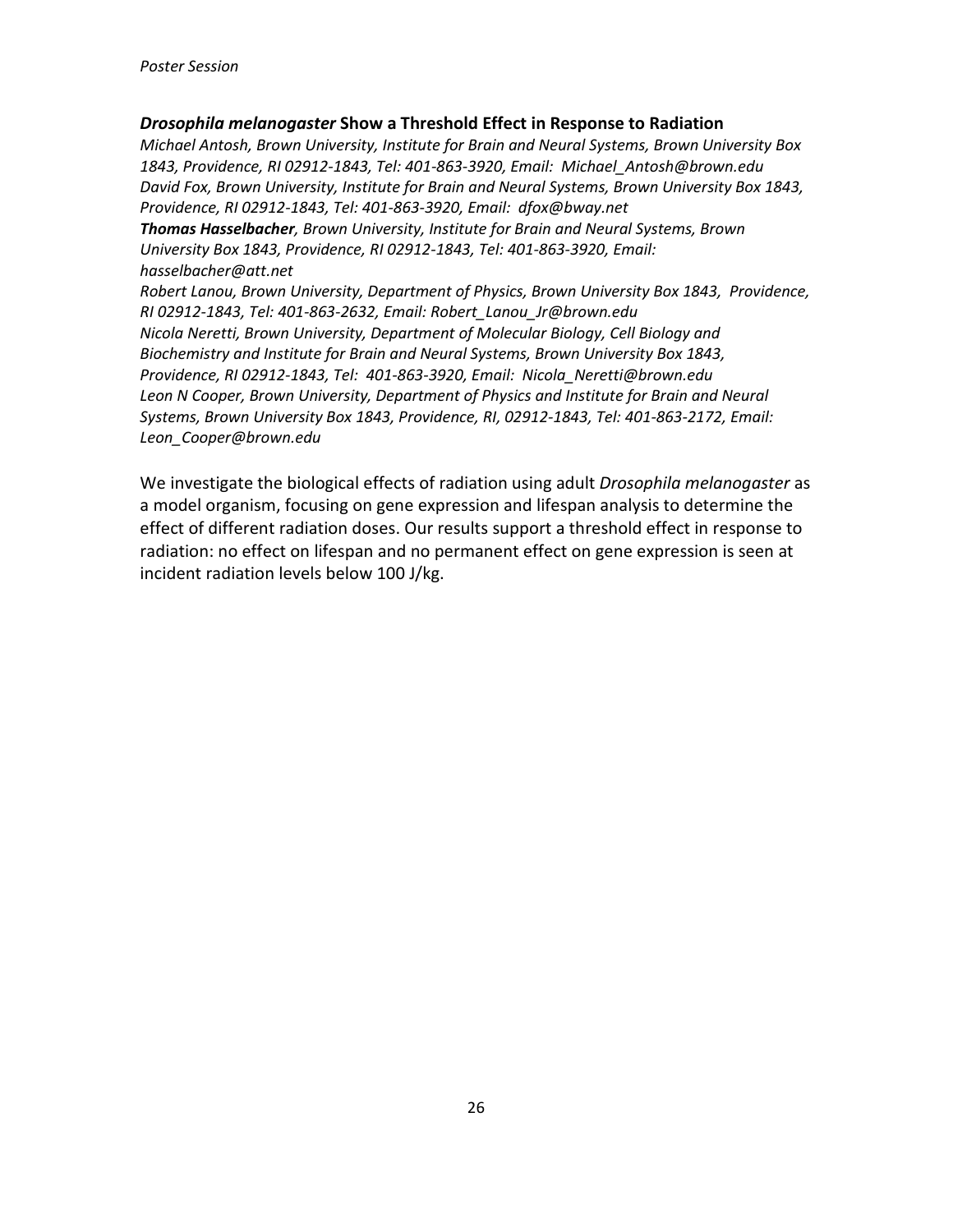## **How Radiotherapy Was Historically Used to Treat Pneumonia: Could It be Useful Today?**

*Edward J. Calabrese, School of Public Health and Health Sciences, University of Massachusetts Amherst, North Pleasant Street, Amherst, MA 01003, Tel: 413-545-3164, Email: edwardc@schoolph.umass.edu*

*Rachna Kapoor, School of Public Health and Health Sciences, University of Massachusetts Amherst, North Pleasant Street, Amherst, MA 01003, Phone: 413-461-5524, Email: rkapoor@schoolph.umass.edu*

*Gaurav Dhawan, School of Public Health and Health Sciences, University of Massachusetts Amherst, North Pleasant Street, Amherst, MA 01003, Phone: 413-545-9846, Email: gdhawan@ehs.umass.edu*

X-ray therapy was used to treat pneumonia during the first half of the 20th century. Fifteen studies report that approximately 700 cases of bacterial (lobar and bronchopneumonia), sulfanilamide non-responsive, interstitial, and atypical pneumonia were effectively treated by low doses of X-rays, leading to disease resolution, based on clinical symptoms, objective disease biomarkers, and mortality incidence. The capacity of the X-ray treatment to reduce mortality was similar to serum therapy and sulfonamide treatment during the same time period. Studies with four experimental animal models (i.e., mice, guinea pig, cat, and dog) with bacterial and viral pneumonia supported the clinical findings. The mechanism by which the X-ray treatment acts upon pneumonia involves the induction of an anti-inflammatory phenotype that leads to a rapid reversal of clinical symptoms, facilitating disease resolution. The capacity of low doses of X-rays to suppress inflammatory responses is a significant new concept with widespread biomedical and therapeutic applications.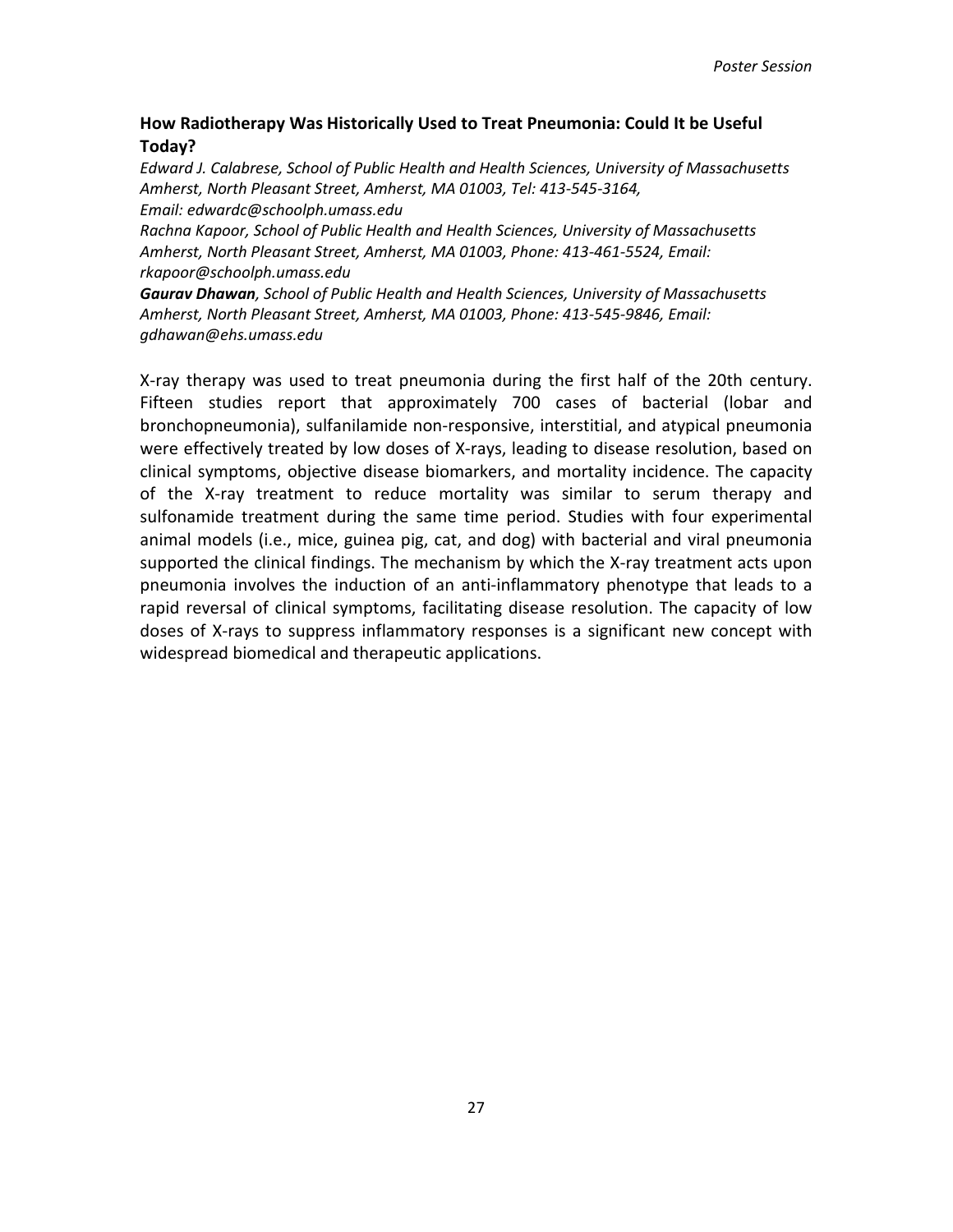#### **Use of X-rays to Treat Shoulder Tendonitis/Bursitis: A Historical Assessment**

*Edward J. Calabrese, School of Public Health and Health Sciences, University of Massachusetts Amherst, North Pleasant Street, Amherst, MA 01003, Phone: 413-545-3164, Email: edwardc@schoolph.umass.edu*

*Gaurav Dhawan, School of Public Health and Health Sciences, University of Massachusetts Amherst, North Pleasant Street, Amherst, MA 01003, Phone: 413-545-9846, Email: gdhawan@ehs.umass.edu*

*Rachna Kapoor, School of Public Health and Health Sciences, University of Massachusetts Amherst, North Pleasant Street, Amherst, MA 01003, Phone: 413-461-5524, Email: rkapoor@schoolph.umass.edu*

This historical assessment provides a critical review of the human clinical and veterinary literature on the therapeutic efficacy of ionizing radiation for the treatment of shoulder tendonitis and bursitis in the United States over the entire period of its use (human 1936-1961; veterinary 1954-1974). Results from approximately 3,500 human cases were reported in the clinical case studies over 30 articles, indicated that a high treatment efficacy (> 90%) for patients with acute shoulder tendonitis/bursitis. Radiotherapy was often effective with a single treatment. The duration of treatment effectiveness was prolonged, usually lasting the duration of the follow-up period (i.e., typically several years but at times exceeding five years). Therapeutic effectiveness was reduced for conditions characterized as chronic. Similar findings were reported in multiple studies with race horses in the veterinary literature. These historical findings are consistent with the clinical studies over the past several decades in Germany, which have used more rigorous study designs and a broader range of clinical evaluation parameters.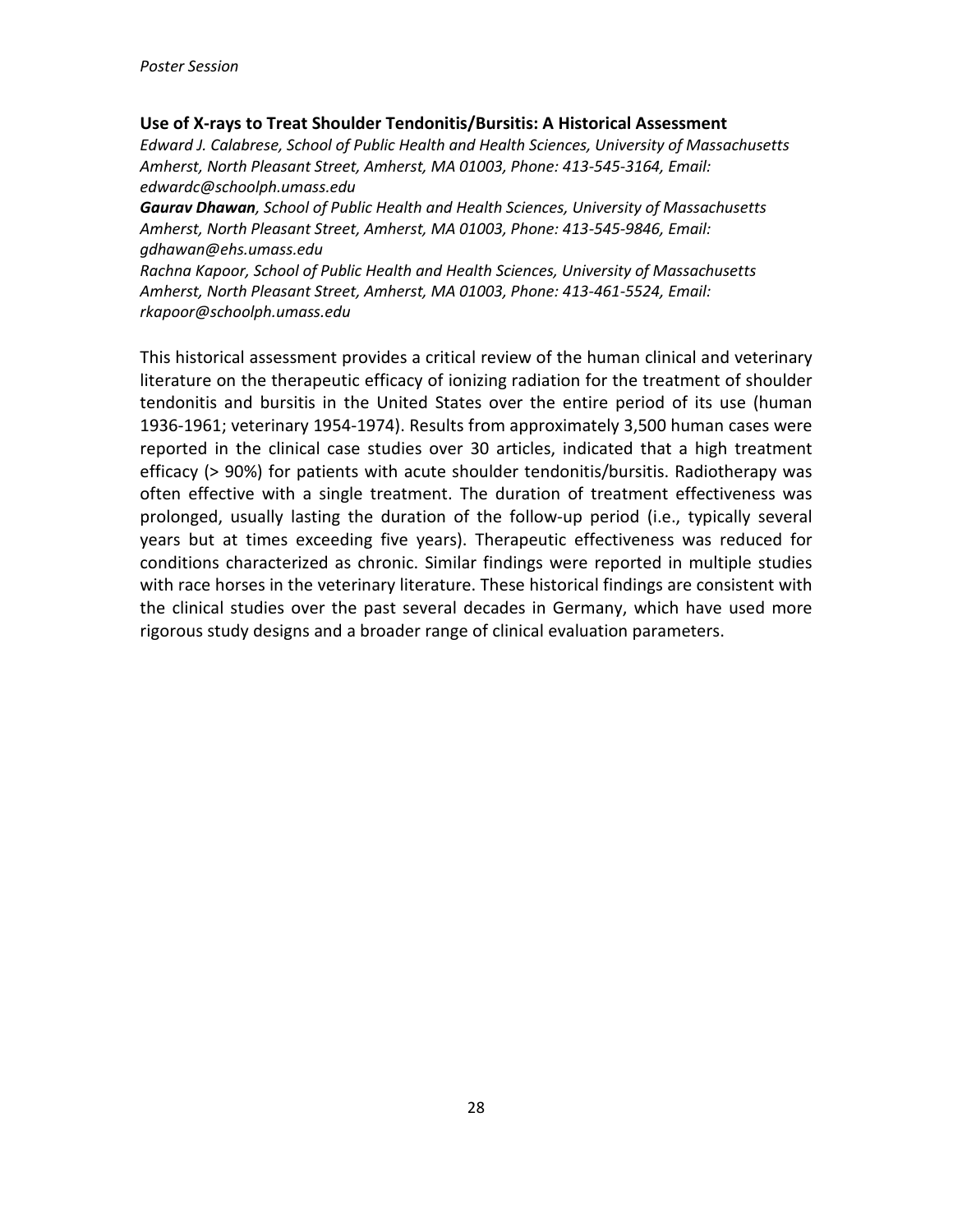#### **Model Uncertainty in Cancer Risk Assessment**

*Edward J. Calabrese, University of Massachusetts, School of Public Health and Health Sciences, Morrill I, N344, Tel: 413-545-3164, Email: edwardc@schoolph.umass.edu Dima Yazji Shamoun, Mercatus Center at George Mason University, 1212 Guadalupe St. #906, Austin, TX 78701, Tel: 703-220-7308, Email: dshamoun@mercatus.gmu.edu* 

This paper focuses on the importance of model uncertainty characterization in cancer risk assessment for extrapolation of the dose-response relationship from high- to lowdose. We document federal guidelines on model uncertainty from the early 1980's to the present. Model uncertainty of the low-dose relationship, especially for cancer risk assessment, is an issue that has been gaining increasing attention in the past years. Inadequate model uncertainty characterization can distort cancer risk figures, which mislead decision-makers who use these risk figures to compute the magnitude of the benefits and costs of health regulations. We propose a transparent method of quantifying model uncertainty. Our method incorporates the various federal guidelines and current agency practices of computing potency while taking into account competing findings in the scientific literature.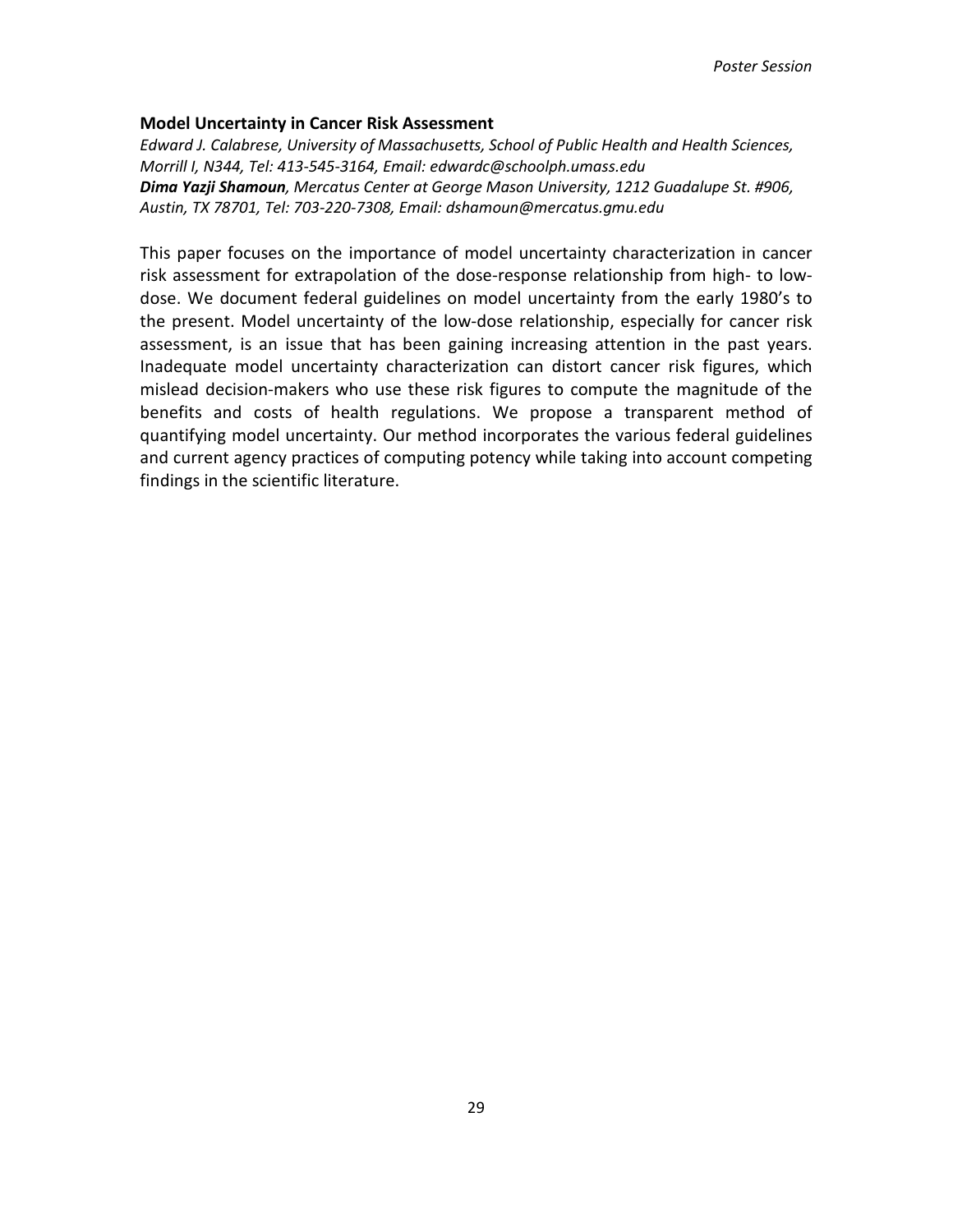#### **Risk Assessment Report Card**

*Edward J. Calabrese, University of Massachusetts, School of Public Health and Health Sciences, Morrill I, N344, Tel: 413-545-3164, Email: edwardc@schoolph.umass.edu Dima Yazji Shamoun, Mercatus Center at George Mason University, 1212 Guadalupe St. #906, Austin, TX 78701, Tel: 703-220-7308, Email: dshamoun@mercatus.gmu.edu* 

Federal guidelines on how regulatory agencies should conduct sound risk assessments date back to the early 1980s. Risk assessment is a widely applied technique by regulatory agencies to evaluate the risk of exposure to potential hazards. In this project we build on the federal guidelines released by the National Academy of Sciences, National Research Council, and the Office of Information and Regulatory Affairs to develop a scoring system as a metric of the quality of risk assessments. More specifically, we identify four broad categories of a sound risk assessment: Analysis, Robustness, Openness, and Review Process. Each category has four sub-categories. We develop a two-tier scoring system. The first tier is a 6-point (0-5) per subcategory scoring system for a maximum score of 80. The second tier is a per-category pass/fail score to better distinguish the strengths and weaknesses of different risk assessments. This methodology can pave the way for a more objective evaluation of the science used by regulatory agencies to regulate risk of exposure to different health, safety, and environmental hazards.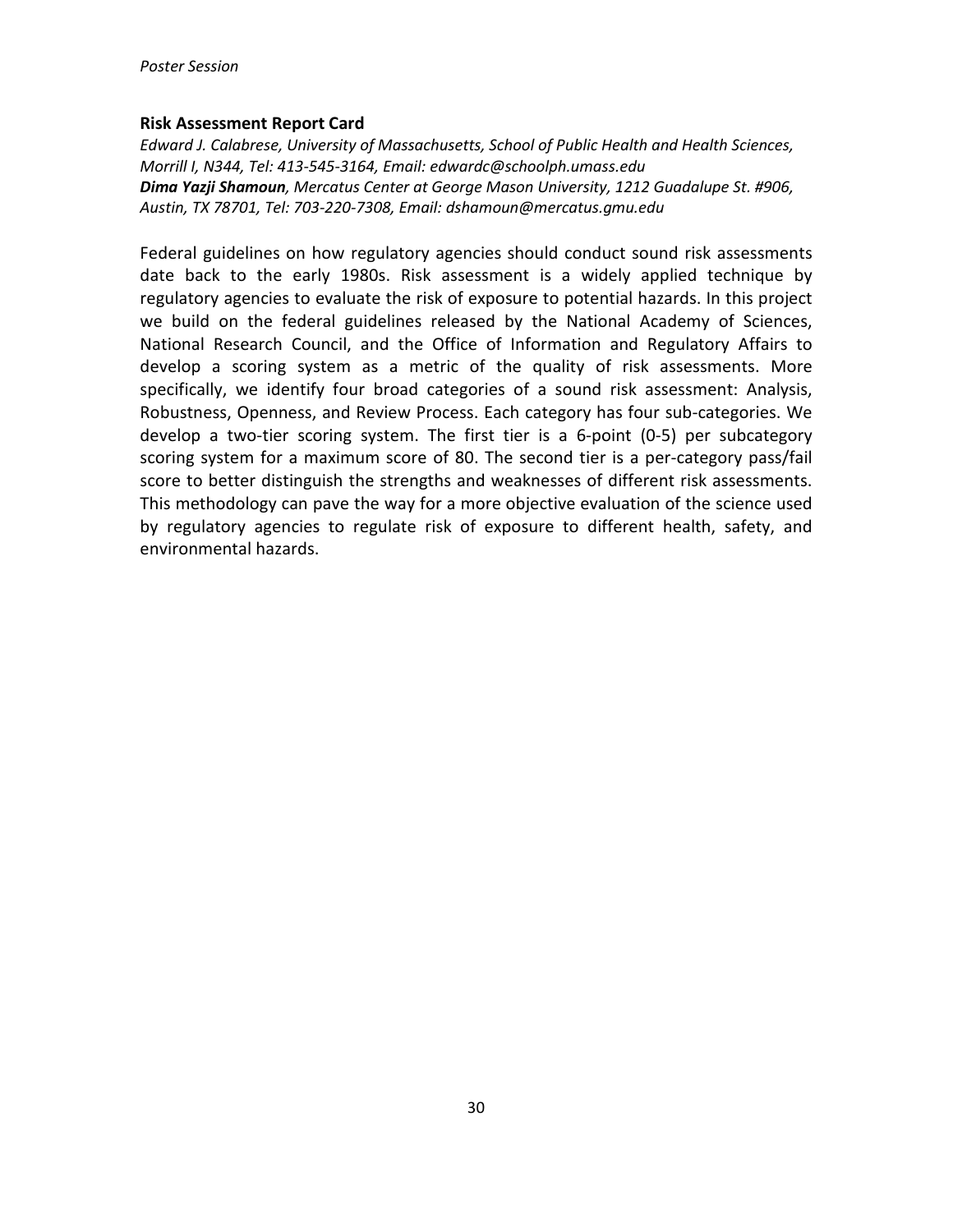#### **Low-dose Radiation Prevents Diabetic Complications**

*Jie Cheng, The First Hospital of Jilin University, Changchun, China Lu Cai, the Kosair Children's Hospital Research Institute, the Departments of Pediatrics, Radiation Oncology and Pharmacology and Toxicology, the University of Louisville, 570 South Preston Street, Baxter I, Suite 304F, Louisville 40202, USA, Tel:502-852-2214; Email: l0cai001@louisville.edu* 

There remains lack of an efficient therapeutic, particular a non-invasive, approach to diabetic cardiovascular complications. Induction of hormesis and adaptive response by low-dose radiation (LDR) has been extensively reported. LDR-induced adaptive response are not only resistant to damage caused by subsequently high-dose radiation, but also cross-resistant to other non-radiation challenges such as diseases-related oxidative damage. Oxidative stress is a major cause for diabetic complications. Recently we have demonstrated the preventive or therapeutic effect of LDR on diabetic complications, including diabetic nephropathy, cardiomyopathy and wound healing impairment, in type 1 diabetic mice and rats that were induced with streptozotocin. However, these previous studies have mainly used  $50 - 75$  mGy whole-body X-irradiation daily for  $8 - 16$ weeks, whether such exposure conditions are the optimal conditions to protect the kidney without significant toxic effect on normal tissues or animals have not been addressed yet. In the present study, we have examined the preventive effects of different exposure conditions, including different dose levels (12.5, 25 and 50 mGy), exposure frequencies (daily, every other days, and every week), and exposure modes (in whole-body or renal region only) on the renal functional and pathogenic changes of diabetic mice. Diabetic mice were induced with multiple low-dose streptozotocin protocol. Comprehensive evaluation of the multiple sets of experimental evidence, a general conclusion was made that renal regional exposure to 25 mGy X-rays provide a maximal protective effect on diabetes-induced renal damage; These studies demonstrate that LDR as a non-invasive approach has a great potential to be considered a new alternative therapy for the senior diabetic patients with significant renal dysfunction for whom the routine medication can not be given due to renal failure to eliminate their metabolisms.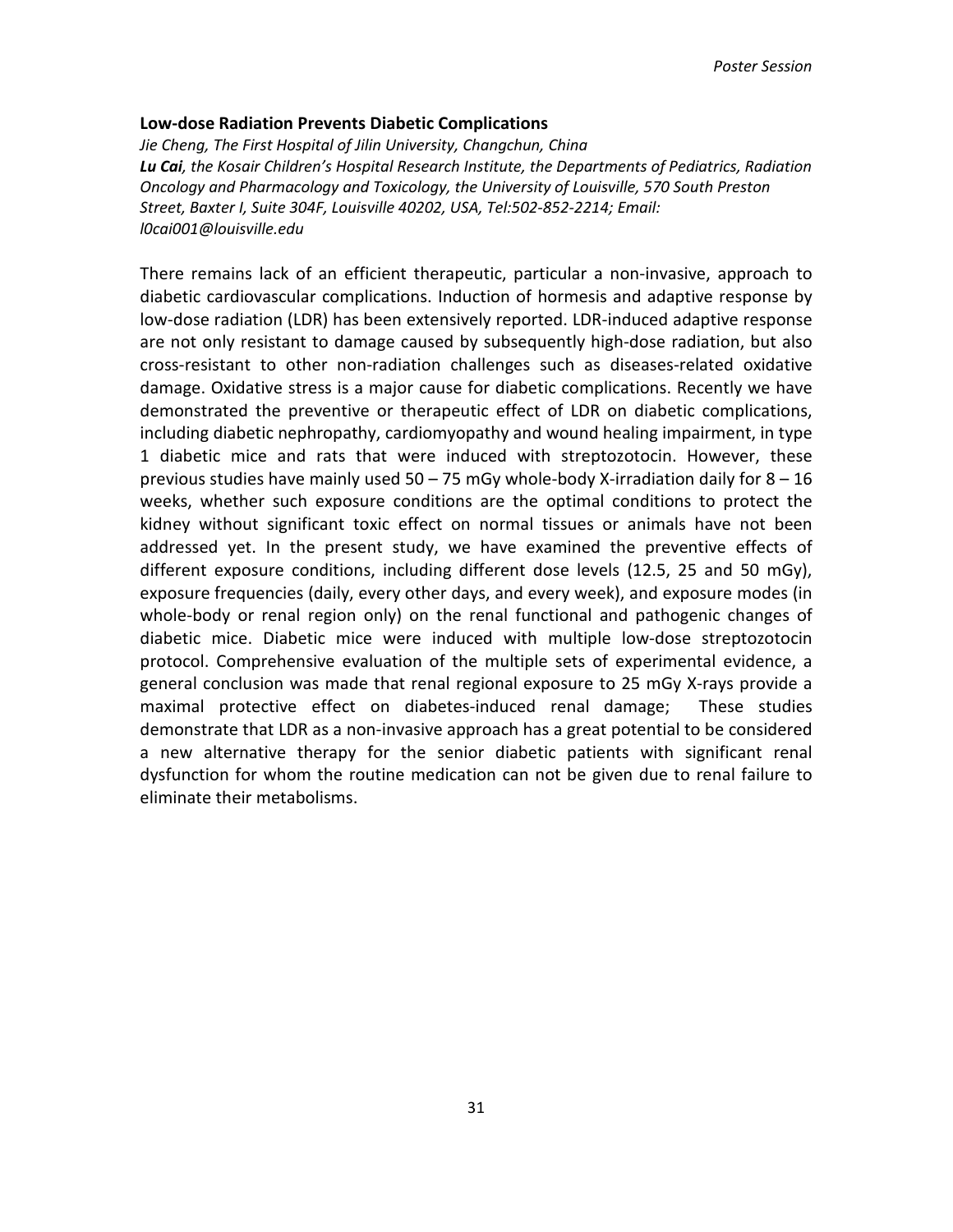## **Protection of Hearts against Ischemic Insult: Changes in Iron Homeostasis Explain Myocardial Response to Preconditioning**

*Mottie (Mordechai) Chevion, The Dr. W. Ganz Chair of Heart Studies, The Hebrew University of Jerusalem Faculty of Medicine, Israel 91120, Tel: +972-544-560-804, Email: mottiec@ekmd.huji.ac.il*

*Vladimir Vinokur, Department of Biochemistry and Molecular Biology, The Hebrew University of Jerusalem Faculty of Medicine, Israel 91120, Tel: +972-544-545-068*

*Baruch Bulvik, Department of biochemistry and Molecular Biology, The Hebrew University of Jerusalem Faculty of Medicine, Israel 91120* 

*Eduard Berenshtein, Department of Biochemistry and Molecular Biology, The Hebrew University of Jerusalem Faculty of Medicine, Israel 91120*

*Ron Eliashar, Head and Neck Surgery, Hadassah University Hospital, Israel 92000, Email: ron.eliashar@gmail.com* 

Diabetes patients experience increased risk for acute cardiovascular events, including AMI. On the other hand, their rate of post-AMI survival is higher than of non-diabetics. There are conflicting sets of data on diabetic heart response to ischemic preconditioning (IPC). An interesting association between diabetes and iron tissue overload was demonstrated. We review the changes in Fe homeostasis in normoglycemic and diabetic rat hearts.

Two rat models of diabetes were employed: STZ-treated (Type I-like) and Cohen dietinduced diabetes (Type II). Diabetic and normoglycemic control hearts were subjected, *ex-vivo,* to global ischemia/reperfusion (I/R), with or without prior IPC. In some experiments the perfusate contained proteasomal and/or lysosomal proteases inhibitors (PI). Ferritin level (mRNAs and protein), and ferritin saturation with Fe (Fe/ferritin), were monitored.

Unlike controls, no functional improvement was observed in IPC-treated diabetics; post-I/R recovery of diabetic hearts was better than non-diabetics. Basal ferritin protein level in diabetic hearts was double that in non-diabetics. IPC of controls caused 4.2-fold increase in ferritin level, the level was conserved during the subsequent prolonged ischemia. During reperfusion ferritin returned to its basal level. In post-IPC diabetics 2.1 fold increase over its baseline was obtained, reaching the controls' levels. Fe/ferritin content was higher in the diabetic hearts. Ferritin composition in diabetics markedly changed in favor of L-subunits. During prolonged ischemia in diabetics, ferritin levels dropped below their baseline levels. Treatment of diabetic hearts with PI attenuated ferritin degradation, restoring the IPC response. The proteasomal only inhibitor was protective.

The results of rat the diabetic hearts of Cohen and STZ well agreed with each other. In both poor response to IPC was associated with Fe homeostasis impairment. Inhibition of proteasomal degradation of ferritin restored IPC response.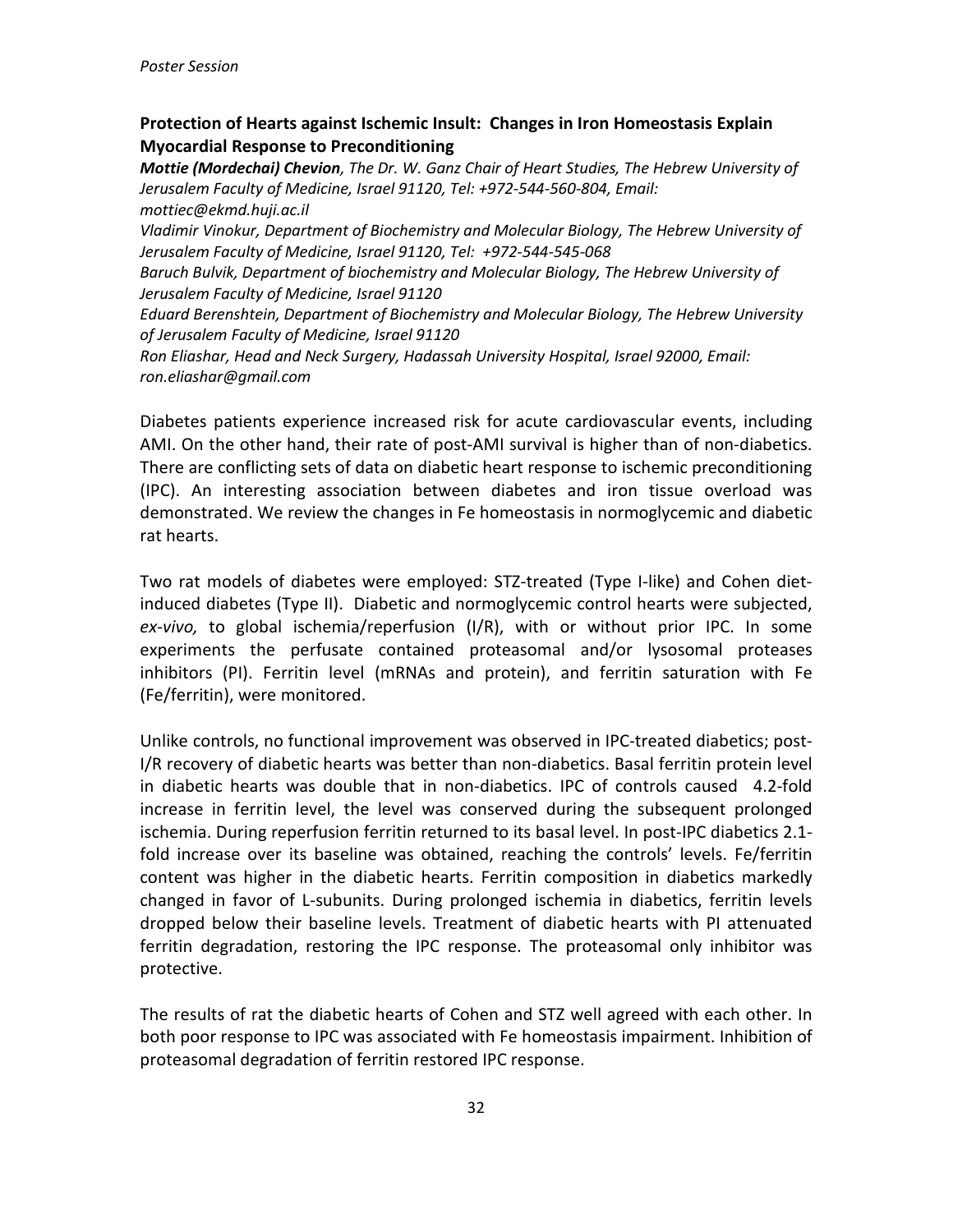The general significance of the iron based to other mechanisms of IPC and to protection against stress, in general will be discussed.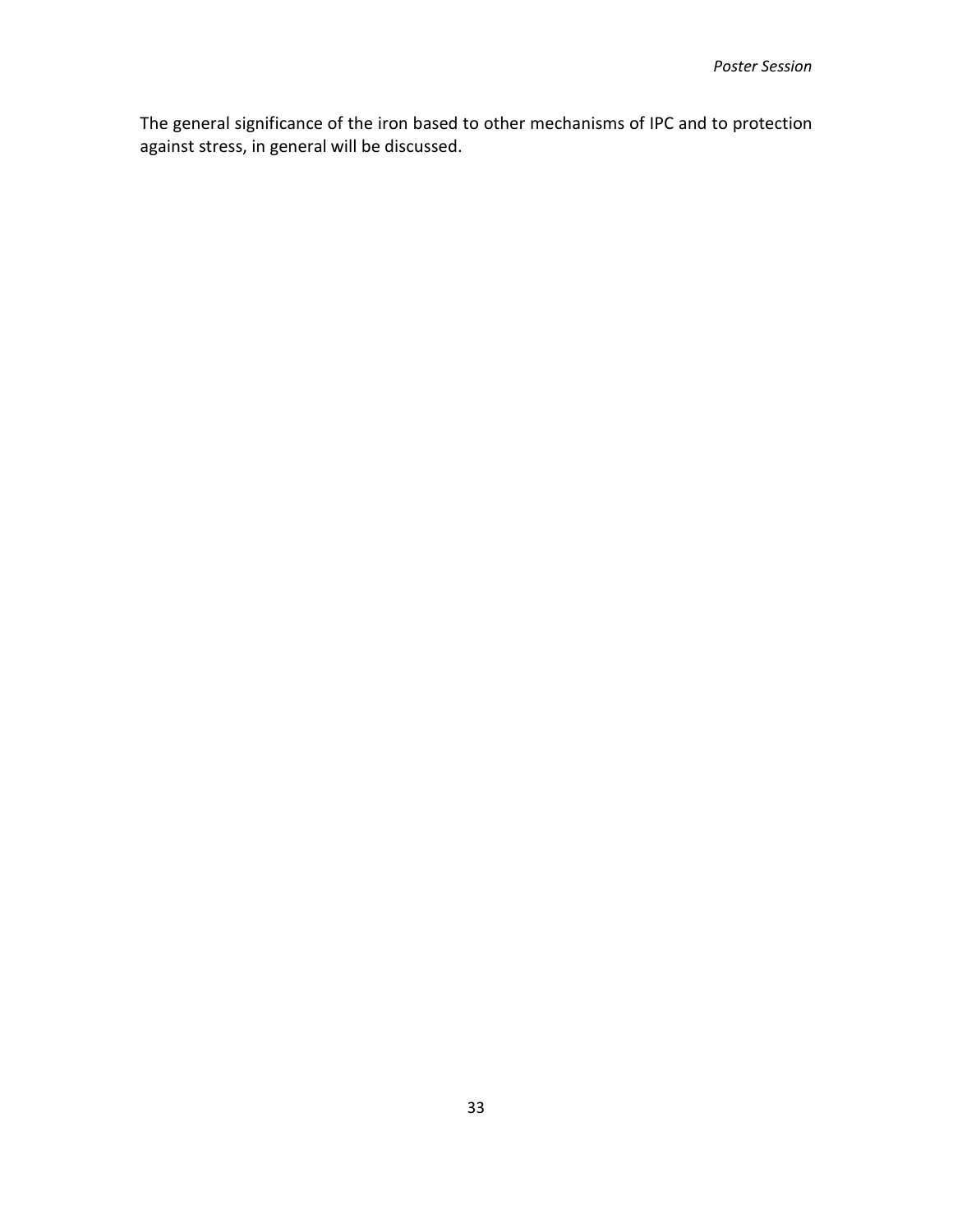## **Correcting Deficiencies in our Societal Infrastructure for the Application of Science in Medicine**

*Mohan Doss, Fox Chase Cancer Center, 333 Cottman Avenue, Philadelphia, PA, Tel: 215 214- 1707, Fax: 215 728-4755, Email: mohan.doss@fccc.edu*

Scientific method is inherently self-correcting. When competing hypotheses are proposed, their study would result in the rejection of the invalid ones over time. If the study of a hypothesis is prevented because of the faith in an unverified one, scientific progress is stalled. This has happened in the area of health effects of low dose radiation (LDR). The linear no-threshold (LNT) model hypothesis was recommended by scientific advisory bodies in the 1950s to estimate the LDR cancer risk as a 'conservative' approach. This implied that even the smallest dose of radiation could increase the risk of cancer, resulting in radiation safety policies to keep the radiation doses as low as reasonably achievable. Hence, when the alternative radiation hormesis hypothesis was proposed in 1980, implying LDR could be used to prevent cancers, it could not be studied in humans because of the presumed validity of the unverified LNT model hypothesis. Increasing amount of evidence has accumulated since then for the validity of the radiation hormesis hypothesis. For example, the latest update to the highly influential atomic bomb survivor data shows decreased cancer mortality as radiation dose is increased in the low dose region. This feature cannot be explained with the LNT model but is consistent with radiation hormesis. Assuming radiation hormesis may reduce cancer mortality by ~10%, not studying it in the 1980s has likely resulted in over 14 million estimated preventable cancer deaths during the past two decades worldwide, and also likely stalled progress in reducing other aging-related diseases. Since our society has been guided by advisory committees that ostensibly follow the scientific method, the prolonged period and extent of these casualties are indicative of systemic deficiencies in the societal infrastructure for the application of science in medicine. Identifying and correcting these deficiencies may reduce similar casualties in the future.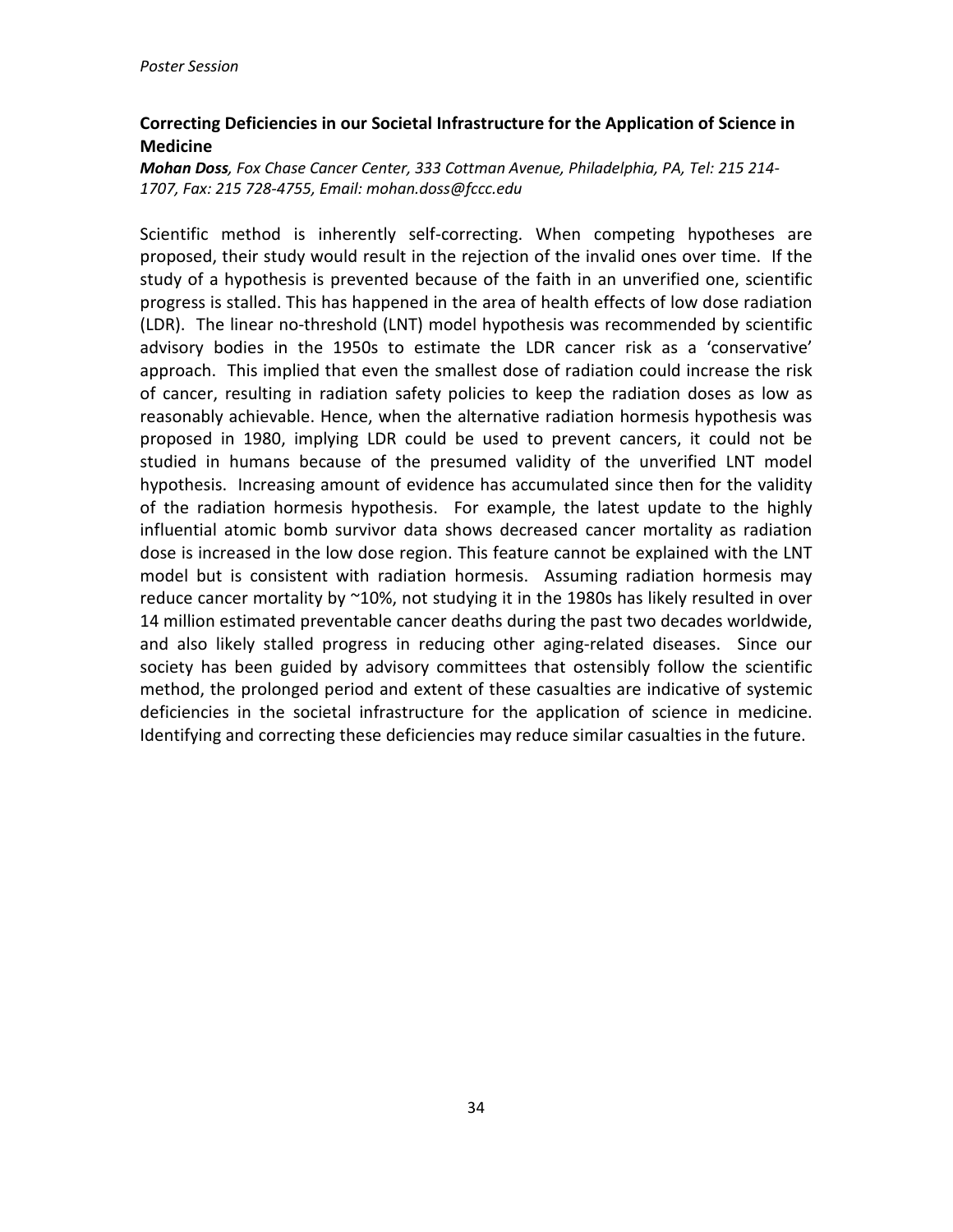### **Investigation of the Cellular and Molecular Mechanisms of Radiation-induced Bystander Effects in a Human Keratinocyte Cell Line**

*Hayley Furlong, Dublin Institute of Technology, Centre for Radiation and Environmental Science, Focas Research Institute, Dublin Institute of Technology, Kevin St, Dublin 8, Ireland, Tel: +353-1- 4027974 Fax: +353-1-4027902, Email: hayley.furlong@dit.ie* 

*Richard Smith, Department of Biology, McMaster University, 1280 Main St W, Hamilton, ON L8S 4L8, Canada, Tel: 905 525 9140 ext. 23550, Email: rsmith@mcmaster.ca* 

*Jiaxi Wang, Queen's Mass Spectrometry and Proteomics Unit, Department of Chemistry, Queen's University,102 Chernoff Hall, 90 Bader Lane, Kingston, ON K7L 3N6, Canada, Tel: 613-533-6000 ext. 74253 (lab), Email: jiaxi.wang@chem.queensu.ca* 

*Colin Seymour, Department of Medical Physics and Applied Radiation Sciences, McMaster University, 1280 Main St W, Hamilton, ON L8S 4L8, Canada, Tel: 905-525-9140 ext. 26289, Email: seymouc@mcmaster.ca* 

*Carmel Mothersill, Department of Medical Physics and Applied Radiation Sciences, McMaster University, 1280 Main St W, Hamilton, ON L8S 4L8, Canada,. Tel: 905-525-9140 ext. 26227, Email: mothers@mcmaster.ca* 

*Orla Howe, Dublin Institute of Technology, Centre for Radiation and Environmental Science, Focas Research Institute, Dublin Institute of Technology, Kevin St, Dublin 8, Ireland, Tel: +353-1- 4027976 Fax: +353-1-4027902, Email: orla.howe@dit.ie*

The aim of the current study was to further elucidate the cellular and molecular signalling mechanisms associated with radiation-induced bystander effects (RIBE) in Human Keratinocytes, which will hopefully contribute to the development of nontargeted human radiation risk assessments. The first part of this study investigated the unique pathways involved in RIBE to discover significant targets for the intercellular and intracellular signalling events. One of the initial intercellular signalling events discovered involved Calcium on the surface of the cell membrane. Proteomic tools were exploited for the discovery of novel proteins signalled and revealed a role for Annexin II signalling in the early events of RIBE. Further to that, a unique role of intrinsic apoptosis events part of the intracellular signalling was elucidated with an extensive gene expression study. As a result of the data generated two pathways dependent on low-dose radiation are proposed.

The 0.05 Gy dose data revealed the highest influx of calcium in HaCaT cells exposed to radiation-induced bystander media. Gene expression data unveiled an induction of proapoptotic genes and an induction of initiator Caspases to drive the cell death process forward. The Annexin II gene was shown to be down-regulated which is suggestive of increased apoptosis, and thus at this dose the HaCaT cells are experiencing intrinsicapoptosis leading to cell death. The 0.5 Gy dose revealed an influx of calcium in bystander cells, and the MTT cell viability assay suggested a reduction in cell viability at this dose, indicative of increased cell death. However, apoptotic gene expression changes were minor and there was increased anti-apoptotic signalling. The proteomic data demonstrated an increase of Annexin II at this dose. Together with the apoptotic gene data generated, it is clear that either the cell death process is delayed or other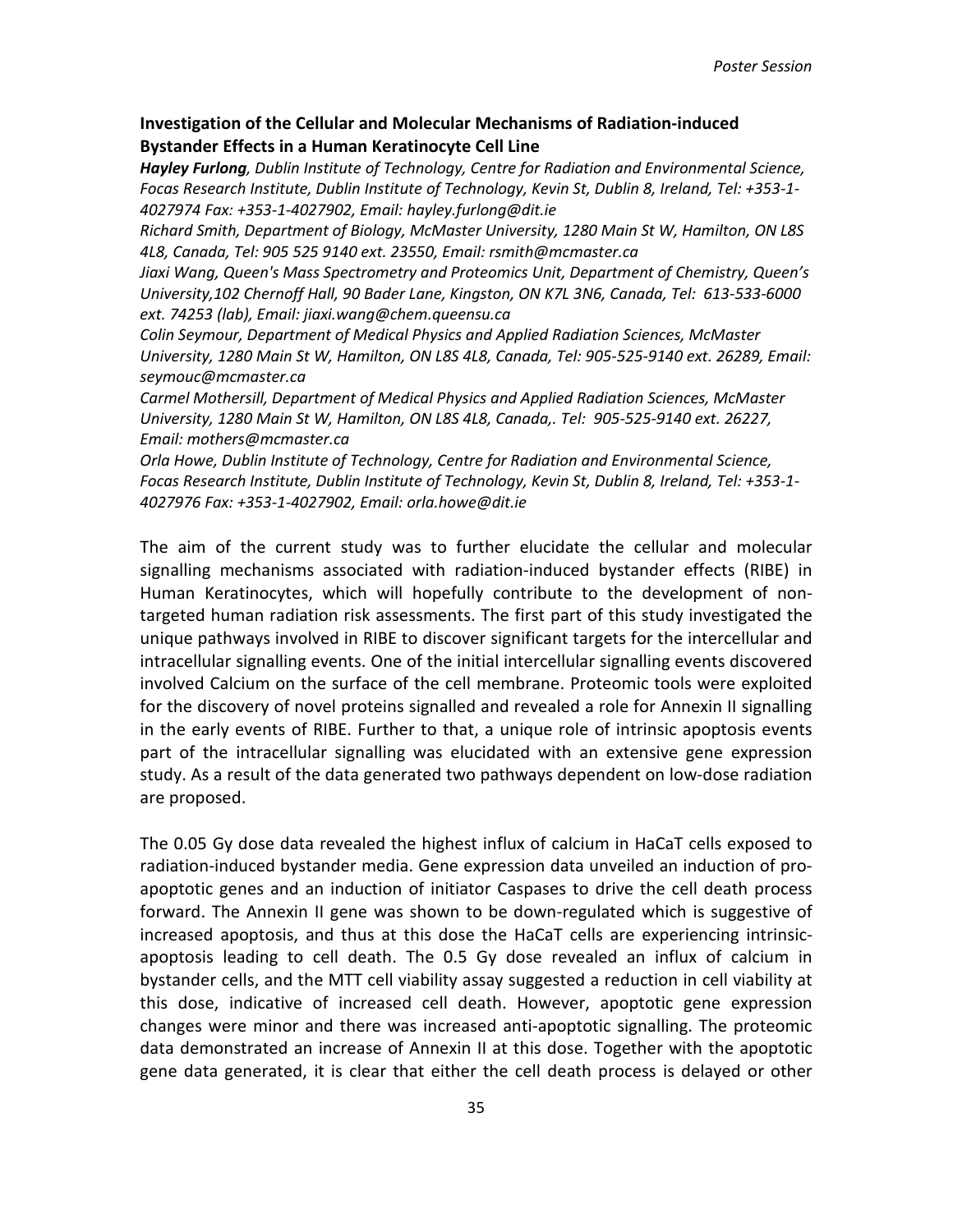modes of cell death are involved in the bystander process for the 0.5 Gy dose. Overall, the proposed pathways demonstrate clearly that bystander responses in HaCaT cells can be dose-specific, causing unique bystander effects in response to different low-doses of non-targeted irradiation.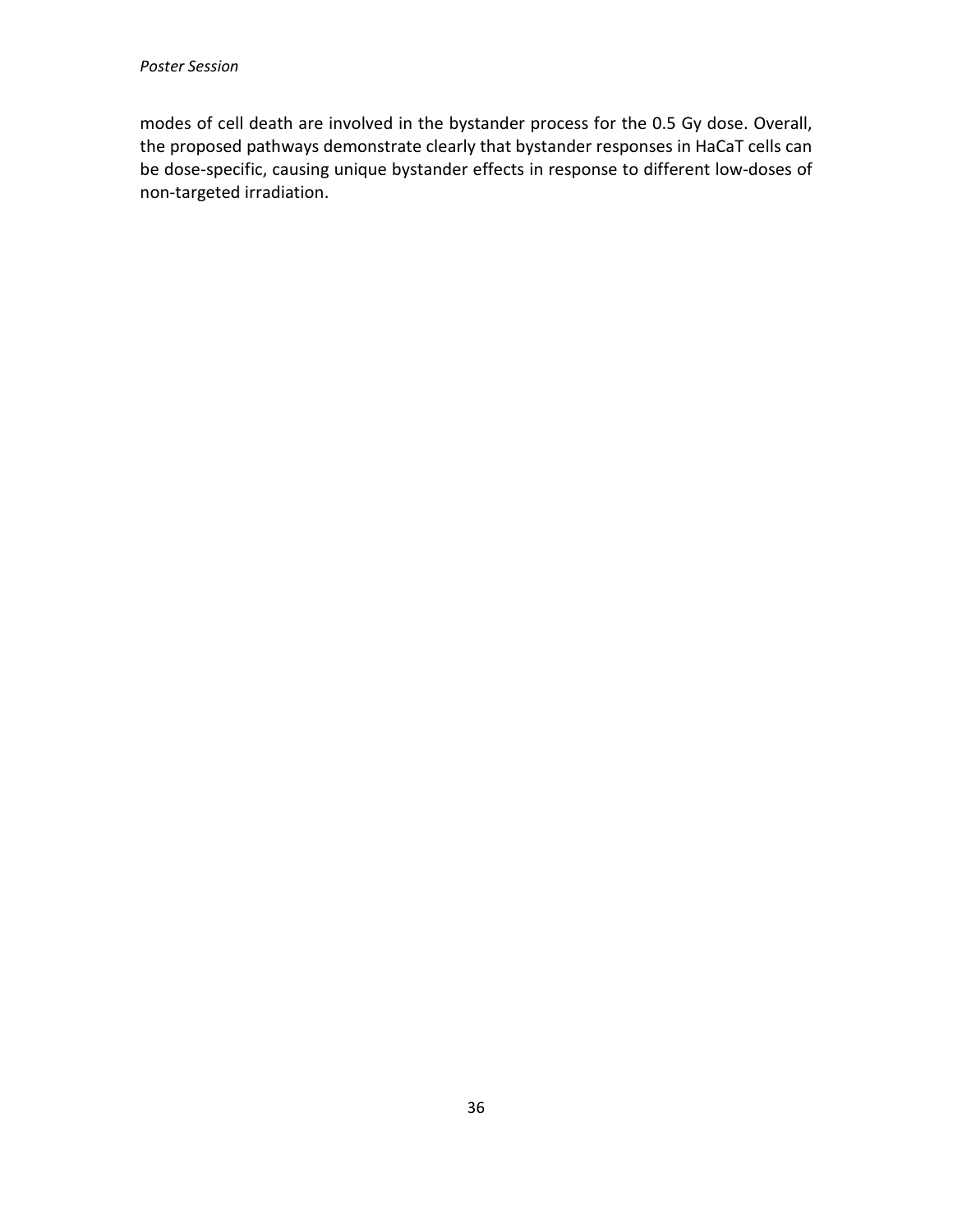### **Astrocyte Preconditioning by Severe Stress is Glutathione- but not Heat Shock Protein 70-Ddependent**

*Amanda M. Gleixner, Duquesne University, Graduate School of Pharmaceutical Sciences, Mylan School of Pharmacy, 600 Forbes Avenue, Pittsburgh, PA 15282, Tel: 412-396-4734, Fax: 412-396- 4660, Email: gleixnera@duq.edu*

*Elena Serpico, Duquesne University, Graduate School of Pharmaceutical Sciences, Mylan School of Pharmacy, 600 Forbes Avenue, Pittsburgh, PA 15282, Tel: 412-396-4734, Fax: 412-396-4660, Email: serpicoe@duq.edu*

*Deepti B. Pant, Duquesne University, Graduate School of Pharmaceutical Sciences, Mylan School of Pharmacy, 600 Forbes Avenue, Pittsburgh, PA 15282, Tel: 412-396-4734, Fax: 412-396-4660, Email: DBP10@pitt.edu*

*Jessica M. Posimo, Duquesne University, Graduate School of Pharmaceutical Sciences, Mylan School of Pharmacy, 600 Forbes Avenue, Pittsburgh, PA 15282, Tel: 412-396-4734, Fax: 412-396- 4660, Email: posimoj@duq.edu*

*Rehana K. Leak, Duquesne University, Graduate School of Pharmaceutical Sciences, Mylan School of Pharmacy, 600 Forbes Avenue, Pittsburgh, PA 15282, Tel: 412-396-4734, Fax: 412-396-4660, Email: leakr@duq.edu* 

Preconditioning is traditionally recognized as a protective response to subtoxic stress. However, we recently showed that glial astrocytes can be preconditioned by high concentrations of the proteasome inhibitor MG132, or severely proteotoxic stress. The remaining astrocytes that survived severe proteotoxic stress from MG132 were rendered resistant to subsequent MG132 challenges. These results reveal that the preconditioning phenomenon can be generalized to severe stress in some cell types. We also found that two MG132 hits were synergistic in their impact on misfolded, ubiquitinated proteins. Despite this evidence of severe proteotoxicity, stressed astrocytes exhibited higher glutathione and ATP levels after the second hit, revealing compensatory antioxidant and metabolic adaptations. Inhibition of glutathione synthesis with buthionine sulfoximine abolished astrocytic resistance to a second hit, suggesting that severe stress-induced preconditioning was glutathione-dependent. Next, we sought to determine whether heat shock proteins also played an essential role in our preconditioning model. Heat shock proteins such as Hsp70 assist in protein refolding and degradation, thereby attenuating proteotoxic stress. Hsp32 (heme oxygenase-1 or HO1) is also exquisitely stress responsive and is involved in antioxidant defense. We inhibited Hsp70 with the ATPase inhibitor VER155008 and Hsp32 with the competitive inhibitor tin protoporphyrin (SnPP). VER155008 failed to abolish astrocyte resilience in our model. Pilot data show that SnPP also failed to reverse astrocytic resilience. These findings suggest that Hsp70 and Hsp32 probably do not mediate preconditioning with severe proteotoxic stress. As glutathione appears to be more important for astrocyte preconditioning, studies are underway to examine enzymes involved in glutathione synthesis and redox cycling, such as glutathione synthetase and glutathione peroxidase. All of these genes are under control of the stress-inducible transcription factor Nrf2 and may help mediate glutathione-dependent preconditioning in astrocytes.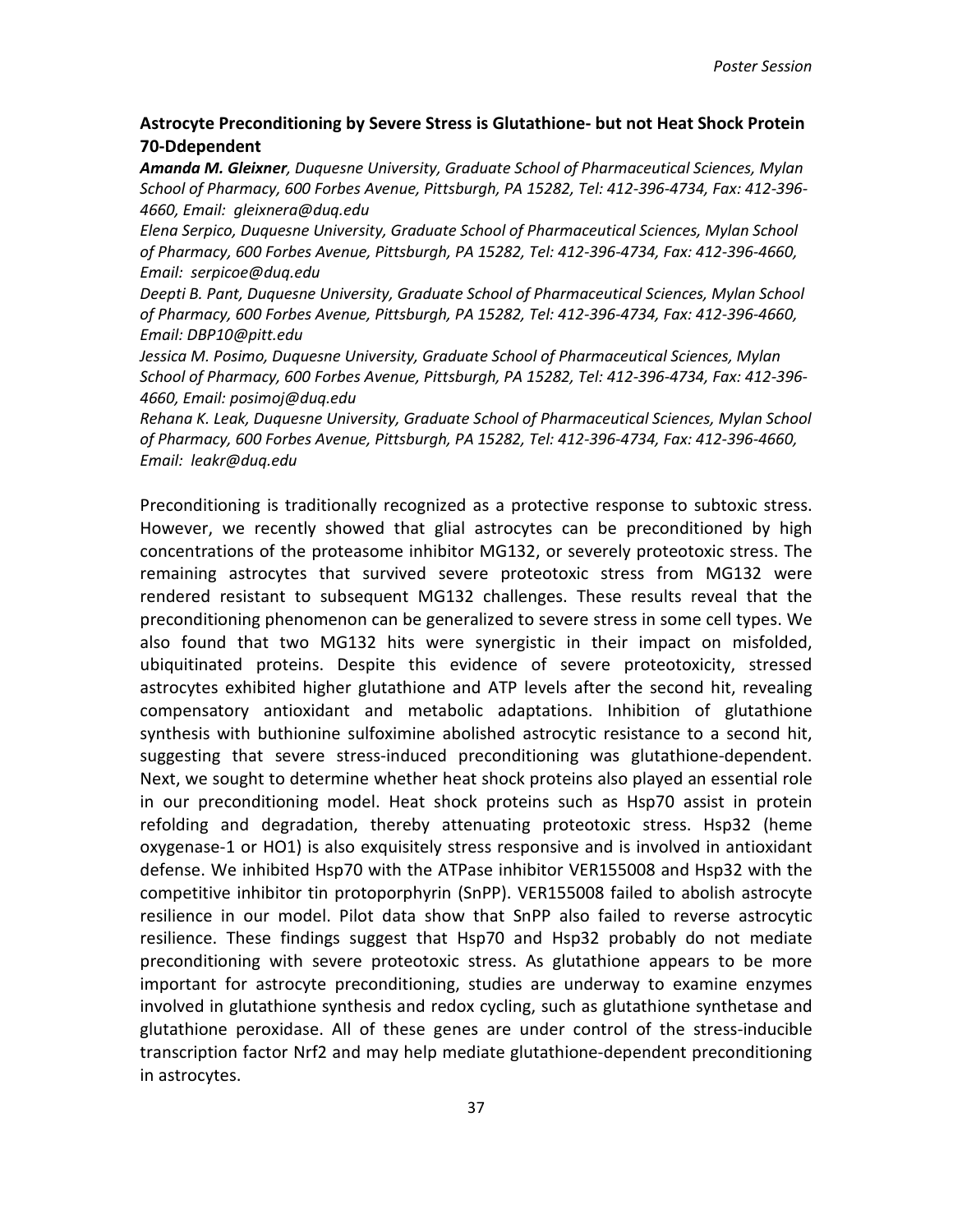# **Low Level Radiation and Heart Disease Death Rates in Four States: An Ecological Study**

*John Hart, Sherman College of Chiropractic, Department of Research. P.O. Box 1452. Spartanburg, SC 29304, Tel: 864-578-8770, ext. 232. Email: jhart@sherman.edu* 

Recent papers claimed that low level radiation is a risk factor for cardiovascular disease. The present study tested this claim using an ecological design. Low level radiation in the present study was represented by the surrogate variable land elevation ("elevation"), where higher elevations correlate with higher amounts of low level (natural background) radiation compared to lower elevations. Elevations were measured by the author at the center of counties in four selected states using Google Earth, in feet above sea level. Age-adjusted heart disease mortality rates (HDMR) per 100,000 persons by county were compared according to two corresponding elevation categories: *low* (median elevation or below) versus *high* (above median elevation). Since heart disease may vary by race, two analyses were performed, for whites and blacks. Black persons in low elevation counties had a mean HDMR of 230.9 (SD 74.0) deaths compared to 228.8 (SD 93.1) in the high elevation counties, a difference that was not statistically significant  $(p = 0.9)$ , with a negligible effect size (of 0.03). White persons in low elevation counties had a mean HDMR of 203.5 (SD 36.8) deaths compared to 175.6 (SD 25.4) deaths in the high elevation counties, a difference that was statistically significant (p < 0.0001) with a large effect size (of 0.88). These results do not support the claim that low level radiation is a risk factor for cardiovascular disease. Furthermore, these results suggest that in some cases (e.g., in white people), higher amounts of low level (natural background) radiation (related to land elevation) may trigger adaptive responses, which in turn may provide a greater protective effect against HDMR, compared to responses in people in the lower land elevations. Limitations to this study include: a) its (ecological) design, b) non-random selection of the states, and c) other land elevation-related factors could affect HDMR.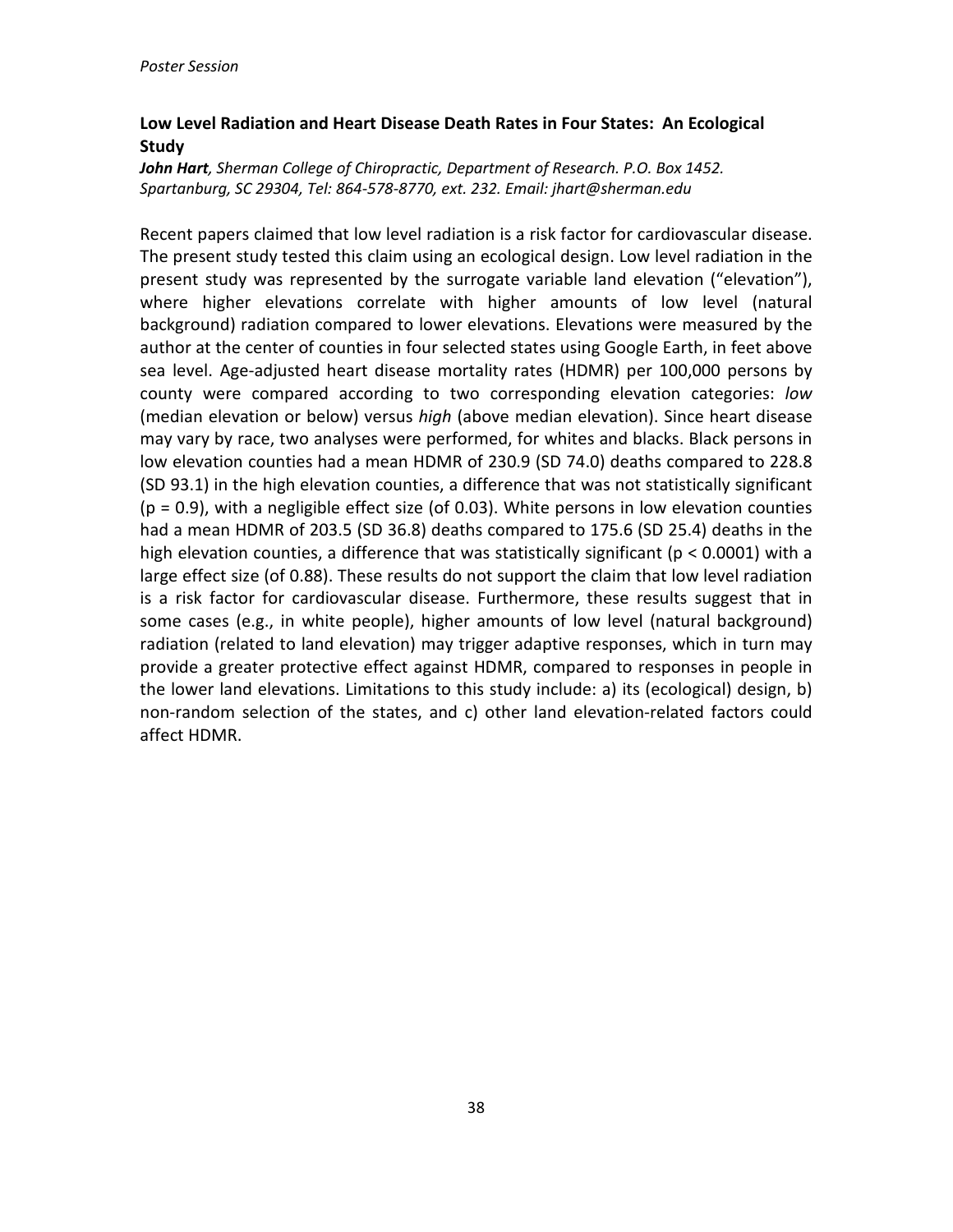### **Inter-Relationships between Low Dose Hypersensitivity, Induced Radioresistance and Bystander Effects in Human Cell Lines**

*Cristian Fernandez-Palomo, McMaster University, Medical Physics and Applied Radiation Sciences Department, 1280 Main Street West, Hamilton, ON, Canada, Email: fernancg@mcmaster.ca*

*Colin Seymour, McMaster University, Medical Physics and Applied Radiation Sciences Department, 1280 Main Street West, Hamilton, ON, Canada, Email: seymourc@mcmaster.ca Carmel Mothersill, McMaster University, Medical Physics and Applied Radiation Sciences Department, 1280 Main Street West, Hamilton, ON, Canada, Email: mothers@mcmaster.ca*

**Purpose**: The low-dose hyper-radiosensitivity (HRS) and the increased radio-resistant (IRR) phenomena have been examined in relation to radiation-induced bystander effects (RIBE) in a number of studies. However, discrepancies in the literature make us wonder to what extend HRS/IRR and RIBE are related. The aim of this work was to further investigate whether there is a connection between doses in the HRS region and RIBE. To accomplish this, the highly radiosensitive human glioma cell line (T98G) was compared with the HRS/IRR-negative spontaneously immortalized human keratinocyte cell line (HaCat) for the production of RIBE.

**Methods**: Sets of flasks were exposed to different low-doses of gamma rays from a cobalt-60 source. Survival was assessed using the clonogenic assay as endpoint. Irradiated flasks containing 500 cells were used as controls. To study RIBE, the culture medium from irradiated flaks containing 300,000 T98G was harvested 90 minutes after irradiation, and transferred into reporter flasks containing un-irradiated T98G or HaCat cells in clonogenic densities. Reporters and control flasks were then placed in the incubator during 7 to 9 days to allow for the formation of colonies, which were counted and plotted as survival fraction.

**Results**: The results indicate that the T98G cells produced bystander effects only during their hyper-radiosensitive state. Thus RIBE-signals are produced only at low-doses and disappear when the T98G cells become radioresistant. Moreover, the bystander signals from the irradiated T98G cells reduced the survival of both T98G and HaCat reporter cells.

**Conclusion**: Our results suggest that RIBE is a phenomenon linked to the radiation sensitivity of the cell line. Bystander signals were produced when the cells were radiosensitive, and the induction of radioresistance seemed to interfere with the bystander mechanism.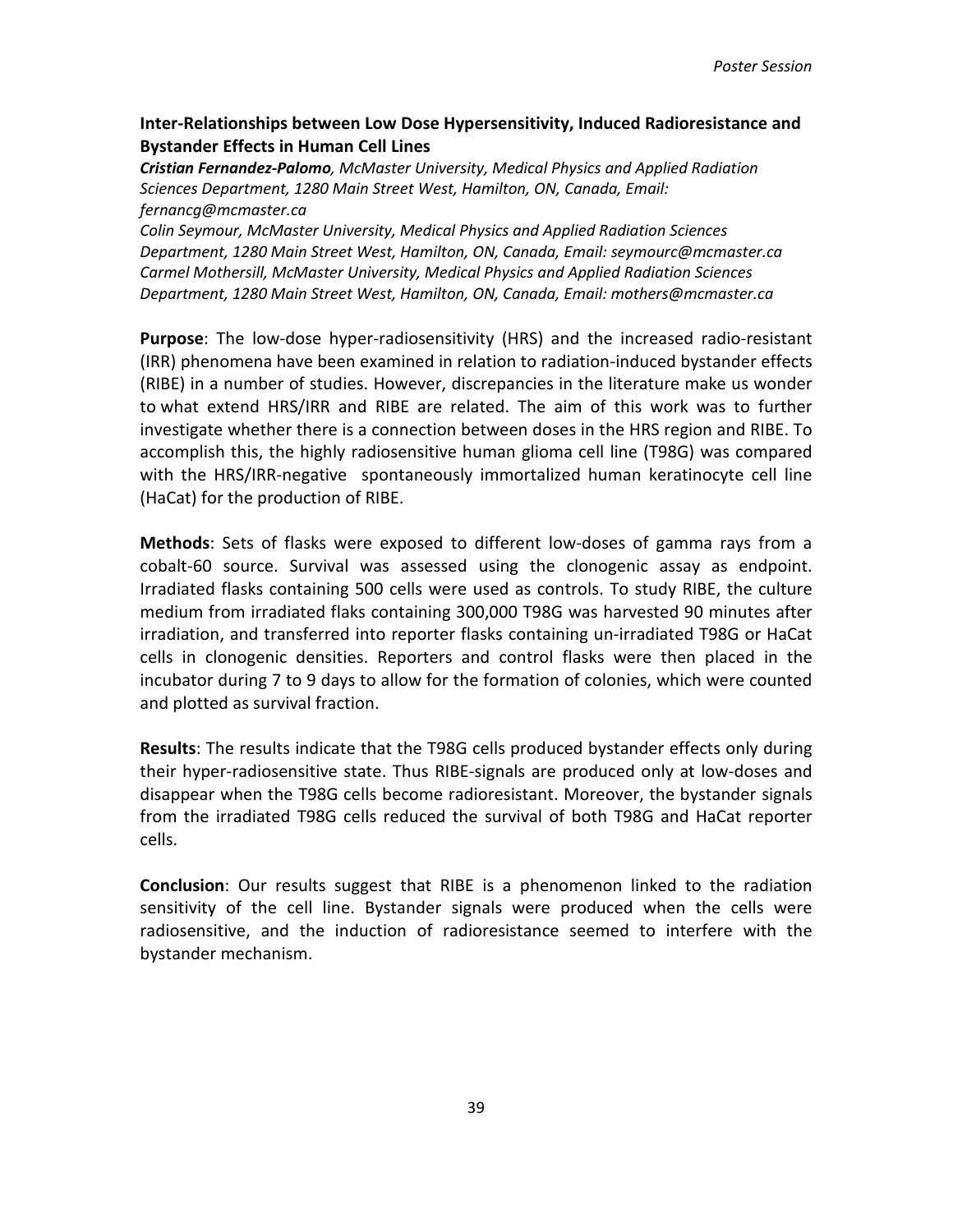# **Comparative acute toxicity of silver nanoparticles produced by physical (top-down) and chemical (bottom-up) methods in zebrafish (***Danio rerio***)**

*Seyed Ali Johari, Assistant Professor, Aquaculture Department, Natural Resources Faculty, University of Kurdistan, Sanandaj, Kurdistan, Iran, Tel. +98-912-6268409, Fax. +988716620550, Email: a.johari@uok.ac.ir*

Despite the increasing use of nanomaterials, the possibility of their toxicity in human and other living organisms is one of the challenges of the future. Various chemicals which are used for the production of nanomaterials in chemical methods, itself may cause secondary toxic effects on organisms; conversely, lack of using those chemical in physical production methods, may possibly reduce mentioned secondary effects. To test this hypothesis, in the present study acute toxicity effects of two types of colloid silver nanoparticle (AgNPs) produced by top-down (physical) and bottom-up (chemical) methods were compared on the survival of zebrafish. In support of this hypothesis, the results showed that AgNPs produced by physical method are at least 38 times less toxic than AgNPs produced by chemical methods. 96-h LC50 values of AgNPs produced by chemical and physical methods for zebrafish were estimated to be equal to 0.014±0.001 and 0.540 $\pm$ 0.032 mg. $I^1$  respectively; based on these values both studied AgNPs should be classified according to the rules adopted by the Europe Union, as highly toxic chemicals for aquatic organisms. In general it seems that silver nanoparticles, regardless of their production method, have toxic effects on aquatic organisms and so more attention appear to be necessary on the prevention of their accidental or intentional entry to the aquatic ecosystems.

**Keywords:** Aquatic Nanotoxicology, Silver Nanoparticles, Bottom-up method, Top-down method, Zebrafish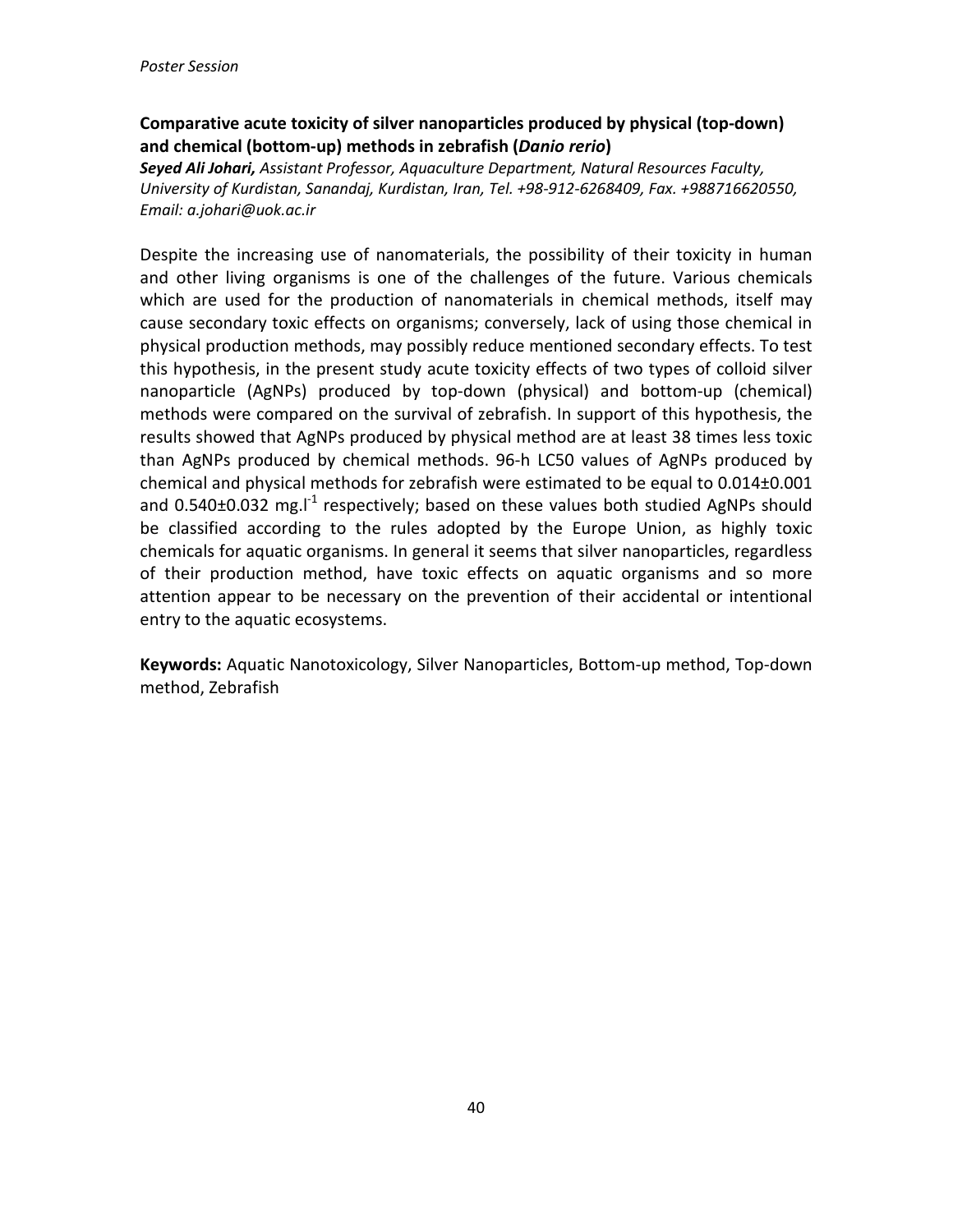### **Ultraviolet-A photoemission from cells upon β-irradiation and consequent bystander effects**

*Michelle Le, McMaster University, Medical Physics and Applied Radiation Sciences, 1280 Main Street West, Hamilton, ON, Canada, L8S4L8, Tel: 905-525-9140 ext 21607, Fax: 905-522-5982, Email: lem8@mcmaster.ca*

*Fiona McNeill, McMaster University, Medical Physics and Applied Radiation Sciences, 1280 Main Street West, Hamilton, ON, Canada, L8S4L8, Tel: 905-525-9140 ext 21590, Fax: 905-522-5982, Email: fmcneill@mcmaster.ca*

*Colin Seymour, McMaster University, Medical Physics and Applied Radiation Sciences, 1280 Main Street West, Hamilton, ON, Canada, L8S4L8, Tel: 905-525-9140 ext 26227, Fax: 905-522-5982, Email: seymouc@mcmaster.ca*

*Andrew J. Rainbow. McMaster University, Department of Biology, 1280 Main Street West, Hamilton, ON, Canada, L8S4L8, Tel: 905-525-9140 ext. 23544, Fax: 905-522-6066, Email: rainbow@mcmaster.ca*

*Carmel Mothersill, McMaster University, Medical Physics and Applied Radiation Sciences, 1280 Main Street West, Hamilton, ON, Canada, L8S4L8, Tel: 905-525-9140 ext 26227, Fax: 905-522- 5982, Email: mothers@mcmaster.ca*

Following the observation of significant ultraviolet-A (UVA) photon emission from irradiated human keratinocyte (HaCaT) cells, it became evident that investigating biological endpoints would be important in determining the biological implications of this secondary luminescence. Photons were quantified using a single photon counting apparatus; a photomultiplier tube (PMT) and an interference band filter centered at 340 ± 5 nm were used. Living HaCaT cell cultures were directly treated with various activities of tritiated water  $(3H)$ , beta emitter). Reporter flasks containing clonogenic densities were placed directly above the petri plate containing <sup>3</sup>H-irradiated cells; these were concurrently incubated in this configuration at 37˚C for 24 hours. Photosensitizer (20 μM lomefloxacin, fluoroqunilone antibiotic) and photoprotectant (10 mg/L melanin) treatments were also added to reporter flasks, directly irradiated petri dishes, or both in order to confirm the role of photons in the production of an effect in reporter cells. This irradiation configuration resulted in a dose-dependent reduction of clonogenic survival in reporter cells. The demonstrated pattern of clonogenic survival was strongly correlated with the photon emission measured at corresponding doses (*r*=0.977, *p*<0.01). Reporter flasks treated with lomefloxacin while in the field of petri dishes irradiated with 85.75 μCi (0.05 Gy), 171.5 μCi (0.1 Gy) and 857.7 μCi (0.5 Gy) experienced further reductions in clonogenic survival from untreated irradiated flasks by 9 , 11 and 14 percent. Reporter flasks that were treated with melanin while placed above 85.75 μCi, 171.5 μCi and 857.7 μCi irradiated petri dishes experienced survival that was 6, 5.8 and 30 percent greater than those that were untreated. Treatment of directly irradiated petri dish cultures with lomefloxacin and melanin resulted in reduction of photoemission intensity and corresponding increases in reporter cell survival. Observed modifications in clonogenic survival upon treatment with photosensitizing/photoprotecting substrates supports the role of UVA as a physical bystander mechanism.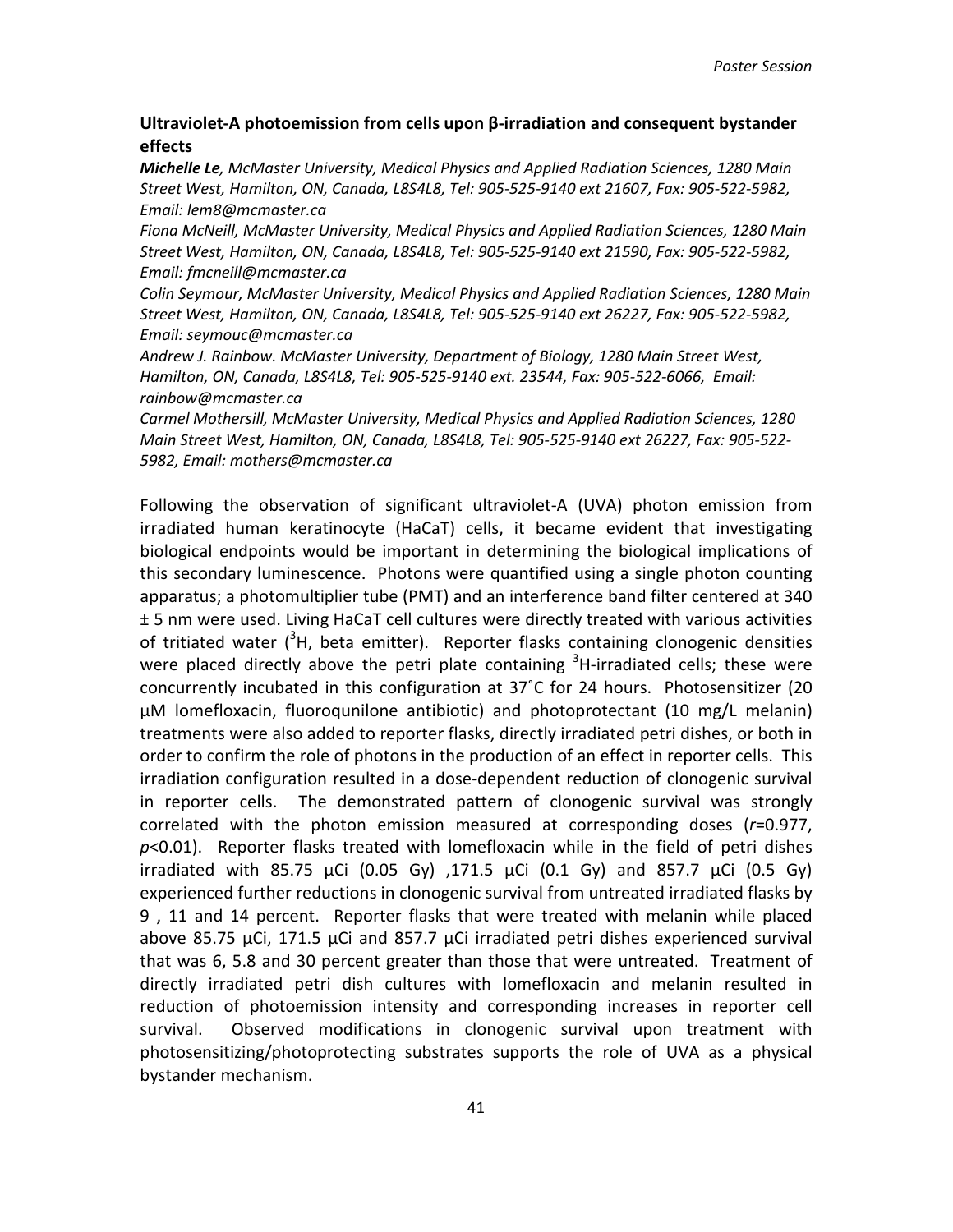# **Physiological Conditioning Hormesis Improves Post-Irradiation Performance in Young and Aging Fruit Flies**

*Giancarlo Lopez-Martinez, Department of Biology, New Mexico State University, PO Box 30001 MSC 3AF, Las Cruces, NM 88003, Tel: 575-646-3091, Email: gclopez@nmsu.edu Daniel A. Hahn, Department of Entomology/Nematology, University of Florida, PO Box 110620, Gainesville, FL 32611, Tel: 352-273-3968, Email: dahahn@ufl.edu*

Oxidative stress can be triggered by an array of environmental stressors, and increases in oxidative stress and damage can affect sexual performance and strongly impact mating success, organismal performance, and immunity; among other life history traits. Using gamma irradiation to induce oxidative stress, we have found that female flies prefer to mate with males that have lower levels of free radical damage. This is due to the fact that oxidative damage to lipids, proteins, and DNA affect male performance by reducing flight ability, mating competitiveness, and longevity. We have previously found that an hour-long treatment of anoxia (complete oxygen depletion) was not lifethreatening to the flies, but also boosted their total antioxidant levels. Thus, we wanted to explore the potential of physiological conditioning hormesis at reducing postirradiation oxidative damage and improving male performance. To this end, we used one hour anoxia treatment prior to irradiation, as well as, performing irradiation in an oxygen-free environment. We hypothesize that this combination would reduce oxidative damage and improve post-irradiation performance. Here we present evidence that this antioxidant boost associated with anoxia, lowered post-irradiation oxidative damage to lipids and proteins. The lower levels of oxidative damage were then correlated with improved flight ability and mating success at a young age (1 to 10 days old). Additionally, we found that this hormetic approach improved longevity and mating success in older flies (30+ days old). Our data reinforces that physiological conditioning hormesis can be used to reduce/prevent oxidative stress and improve performance in youth and advanced age.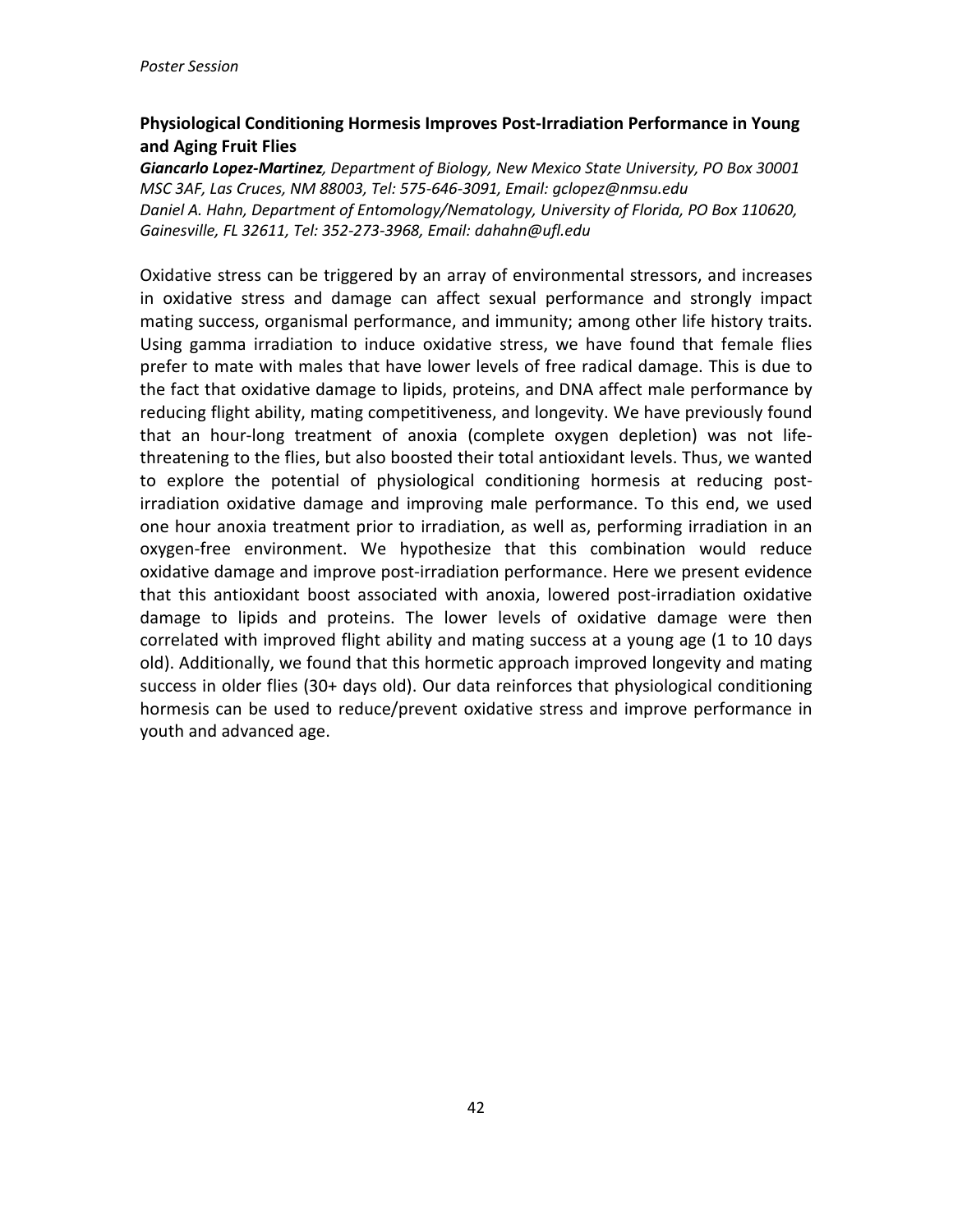### **Communication of Protective Ssignals from Fish Sub-Lethally Challenged with** *Vibrio anguillarum* **VIB1 to Naïve Fish**

*Carmel Mothersill, McMaster University, Department of Medical Physics and Applied Radiation Sciences, Hamilton, ON, Canada, Email: mothers@mcmaster.ca*

*Dawn Austin, Institute of Aquaculture, School of Natural Sciences, University of Stirling, Scotland, UK, Email: dawn.austin@stir.ac.uk*

*Colin Seymour, McMaster University, Department of Medical Physics and Applied Radiation Sciences, Hamilton, ON, Canada, Email: seymouc@mcmaster.ca*

*Niall Auchinachie, Institute of Aquaculture, School of Natural Sciences, University of Stirling, Scotland, UK, Email: Niall.auchinachie@stir.ac.uk*

*Cris Fernandez Palomo, McMaster University, Department of Medical Physics and Applied Radiation Sciences, Hamilton, ON, Canada, Email: Cf.palomo@mcmaster.ca*

*Brian Austin, Institute of Aquaculture, School of Natural Sciences, University of Stirling, Scotland, UK, Email: brian.austin@stir.ac.uk*

Salmonid fish were exposed to a sublethal dose of Vibrio anguillarum VIB1 and allowed to recover. After 7 days, naïve fish, which had never been exposed were introduced to the tank. These swam with the recovered fish for 7 days before both groups and a control group were exposed to a lethal dose of the pathogen. Mortality records were 100% in the control group, 47% in the adapted group and 60% in the unchallenged "bystander" group, which swam with the adapted group. This inter animal communication of signals has previously been documented for fish and other species exposed to ionizing radiation. Assays of tissues from control, challenged and "bystander" fish showed that a signal similar to that seen in bystanders to irradiated fish was produced. This signal caused a sharp and transient increase in intra-cellular calcium and a decrease in clonogenicity in a well characterized reporter assay, suggesting a similar mechanism may be induced by a pathogenic stress as is induced by radiation stress. These results clearly have major importance in fish pathology and in efforts to develop natural vaccines. They also may be important in evolutionary biology as taken with the radiation data, they point to a potential general pre-conditioning mechanism underlying population level control of environmental stressors.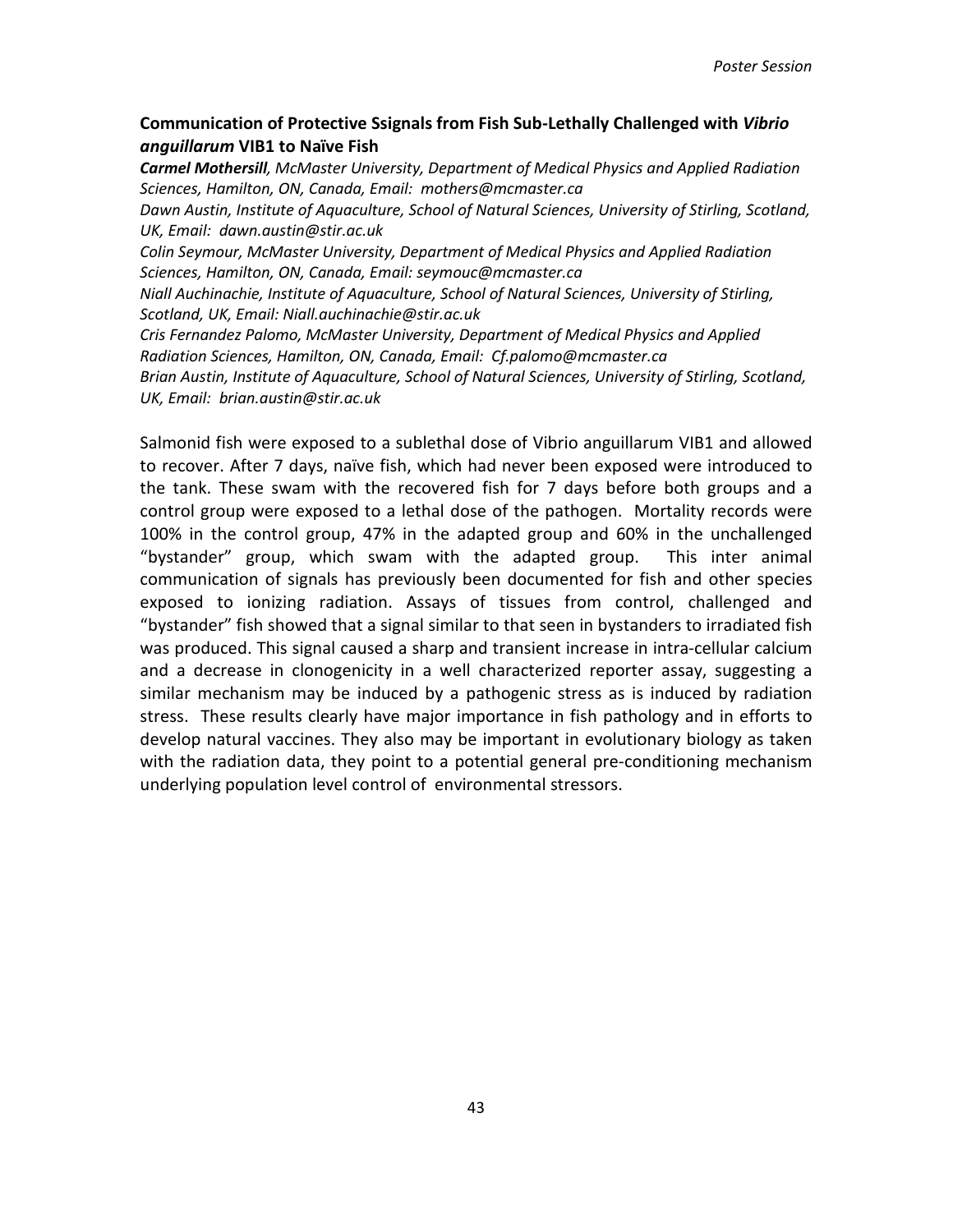#### **Pre-Operative Stress Conditioning: Role for Hyperbaric Oxygen Therapy**

*George A. Perdrizet, Kent Hospital Wound and Hyperbaric Medicine Center, 15 Health Lane, Warwick, RI, 02886, Tel:401-736-4646, Fax:401-736-4248, and the Univ. of Connecticut, Storrs, CT, Email:Gperdrizet@kentri.org*

Invasive surgical procedures expose patients to periods of severe tissue stress and detract from clinical outcomes. Surgical stresses are largely due to acute ischemiareperfusion injury and subsequent systemic inflammation. Elective surgical procedures can be planned for and thus readily targeted for preconditioning protocols. Many translational models have demonstrated the ability of a brief stress, (heat shock or ischemia) to confer a state of cytoprotection that will allow tissues and whole organisms to survive lethal degrees of acute ischemia and reperfusion. Gene expression profiles associated with this cytoprotected phenotype has been studied in many models and consistently demonstrate up-regulation of the family of cytoprotective genes known as molecular chaperones. These genetic changes provide a plausible mechanism of action whereby a brief stress confers protection to subsequent potentially lethal stressful events. Human application awaits a clinically relevant manner by which to induce these genetic changes (stress condition) in patients prior to major surgical interventions. Whole body hyperthermia and ischemic preconditioning are effective but not clinically practical. Hyperbaric oxygen therapy is becoming more widely available in medical centers due to its ability to enhance wound healing. Patients, especially those with cardiopulmonary disease, safely tolerate exposures to hyperbaric oxygen. We have recently tested the hypothesis that hyperbaric oxygen (2.4 ATA as hyperbaric oxygen) pretreatment of human microvascular endothelial cells will result in the development of resistance to oxidant injury in vitro. This cyotoprotected phenotype is associated the acute changes in the expression of over 8,000 genes based on a genome-wide microarray analysis. Changes in gene expression are dominated by genes regulating the cytoprotective chaperones as well as those regulating pro-proliferative and anti-oxidant functions. Hyperbaric oxygen is an attractive clinical tool that may permit human trials of stress conditioning to be designed.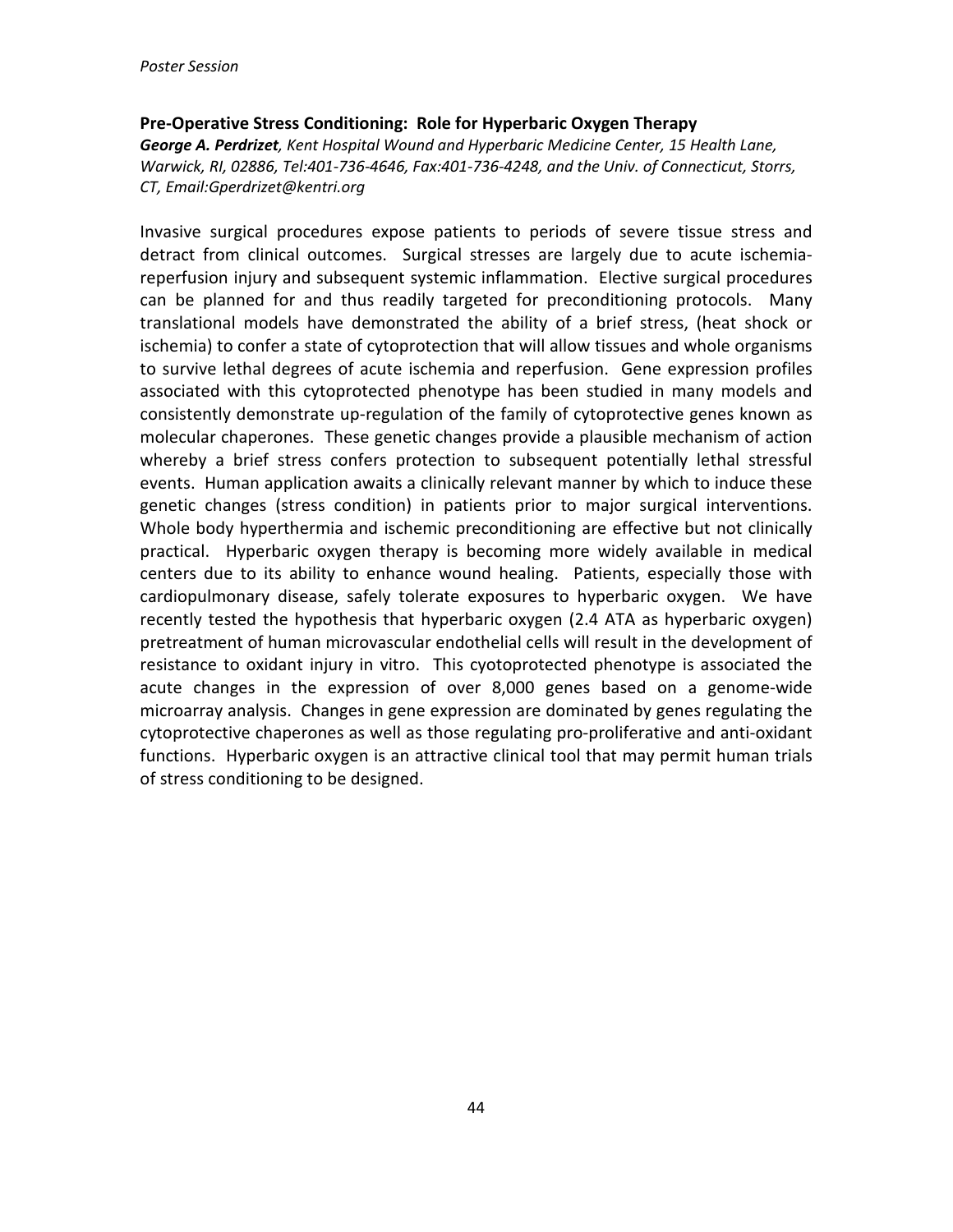### **Assessing Predictive Factors and Radiation-Induced Non-Targeted Effects in Blood Serum from Cancer Patients**

*Christine Pinho, McMaster University, 1280 Main Street West, Hamilton, ON L8S 4L8, Tel: 905- 525-9140 Ext. 21607, Email: pinhoc@mcmaster.ca*

*Emilia Timotin, Juravinski Cancer Centre, Medical Physics & Applied Radiation Sciences, 699 Concession Street Hamilton ON, L8V 5C2, Tel: 905-387-9711 Ext. 63751, Email: Emilia.Timotin@jcc.hhsc.ca*

*Ranjan K. Sur, Juravinski Cancer Centre, Department of Oncology, 699 Concession Street Hamilton ON, L8V 5C2, Tel: 905-575-6326, 905-387-9711 Ext. 64706, Email: ranjan.sur@jcc.hhsc.ca*

*Raimond Wong, Juravinski Cancer Centre, Department of Oncology, 699 Concession Street Hamilton ON, L8V 5C2, Tel: 905-387-9711 Ext. 64703, Fax: 905-575-6326, Email: raimond.wong@jcc.hhsc.ca*

*Joseph E. Hayward, Juravinski Cancer Centre, Medical Physics & Applied Radiation Sciences, 699 Concession Street Hamilton ON, L8V 5C2, Tel: 905-387-9711 ext. 67040, Email: joe.hayward@jcc.hhsc.ca*

*Thomas J. Farrell, Juravinski Cancer Centre, Medical Physics & Applied Radiation Sciences, 699 Concession Street Hamilton ON, L8V 5C2, Tel: 905-387-9711 Ext. 67014, Email: tom.farrell@jcc.hhsc.ca*

*Colin Seymour, McMaster University, 1280 Main Street West, Medical Physics & Applied Radiation Sciences, Hamilton, ON L8S 4L8 Tel: 905-525-9140 ext. 26289, Email: seymouc@mcmaster.ca*

*Carmel Mothersill, McMaster University, Medical Physics & Applied Radiation Sciences, 1280 Main Street West, Hamilton, ON L8S 4L8,Tel: 905-525-9140 ext. 26227, Email: mothers@mcmaster.ca*

Clastogenic effects, radiation-induced bystander effects (RIBE), and adaptive responses are readily classified as non-targeted radiation effects. To assess human subjects' response to radiation treatments, a blood serum *in vivo* colony-forming assay was used. The cancer patients underwent fractionated high dose rate (HDR) intraluminal brachytherapy (ILBT). Ethics approval was obtained from the Hamilton Health Sciences Faculty of Health Sciences (HHS/FHS) research ethics board. The study objective was to determine whether a blood based colony forming assay could be used to detect trace levels of bystander signals being generated following brachytherapy. The results revealed that blood sera exposed to HPV-G reporters at baseline, after treatment 1, after treatment 2, and after treatment 3 had no statistical difference in cloning efficiency percentage (p=0.129). These findings suggest that reporters treated with blood sera post-treatment show no indication of a protective response throughout fractionated brachytherapy. A multitude of factors were also assessed to determine whether these characteristics may be influencing cell communicating signals and affecting the growth of non-irradiated cells. Statistically significant findings were revealed at the first fraction of brachytherapy for samples collected immediately following the treatment (adjusted  $R^2$ =0.864, p=0.007). However, age, gender, cancer stage, and metastatic status were poor predictors for this model at treatments 2 and 3. These results suggest that other influential factors, that were not accounted for or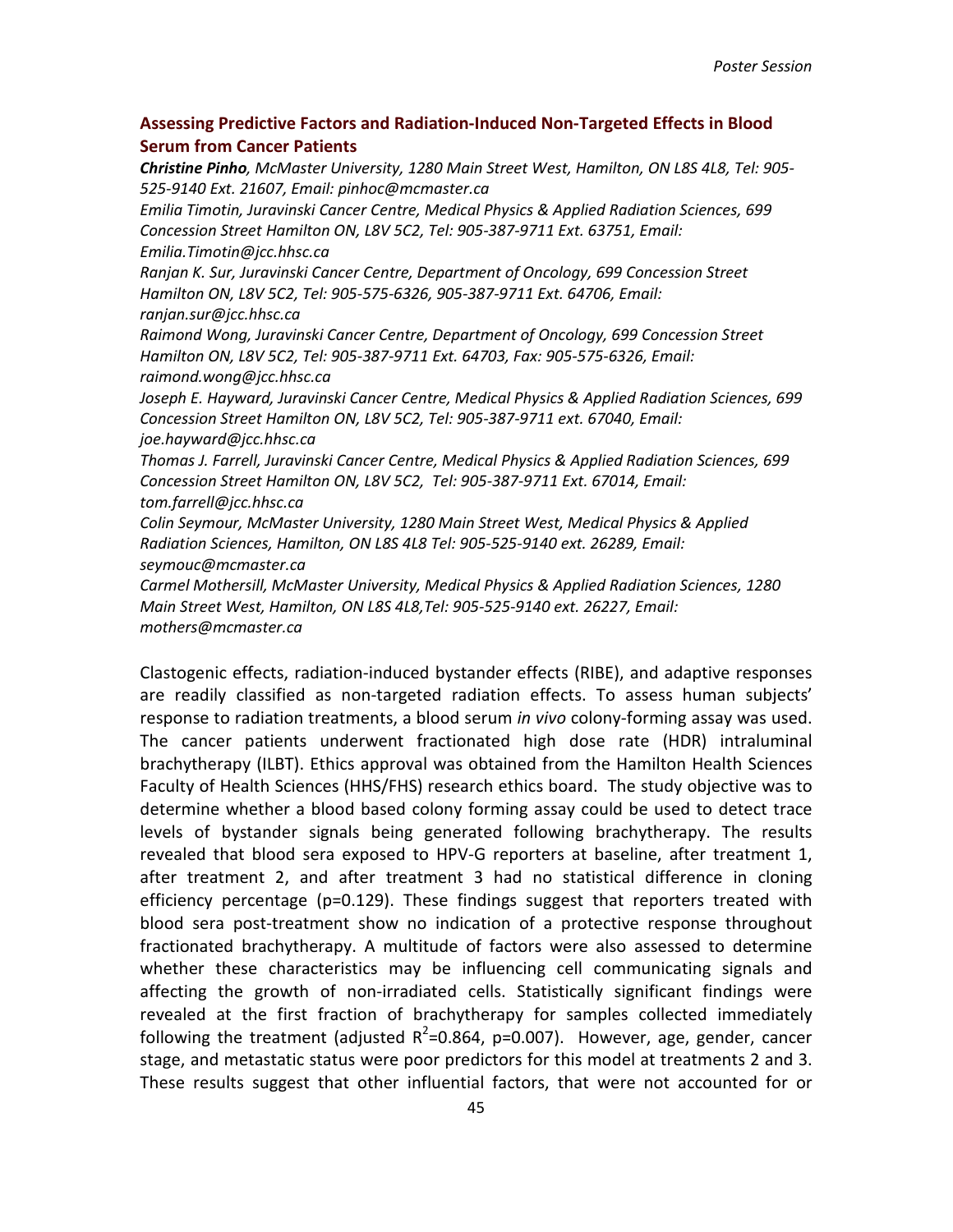controlled during the study, may be playing a role in the HPV-G reporters' cloning ability during later stages of treatment. A follow-up study has been undertaken with a target sample size of 50 cancer patients and 15 healthy patients. This work will provide further insight on whether non-targeted radiation effects have relevance in brachytherapy. In conclusion, this simple blood based assay may have future applications as a biological dosimeter used to predict treatment outcome based upon certain patient characteristics.